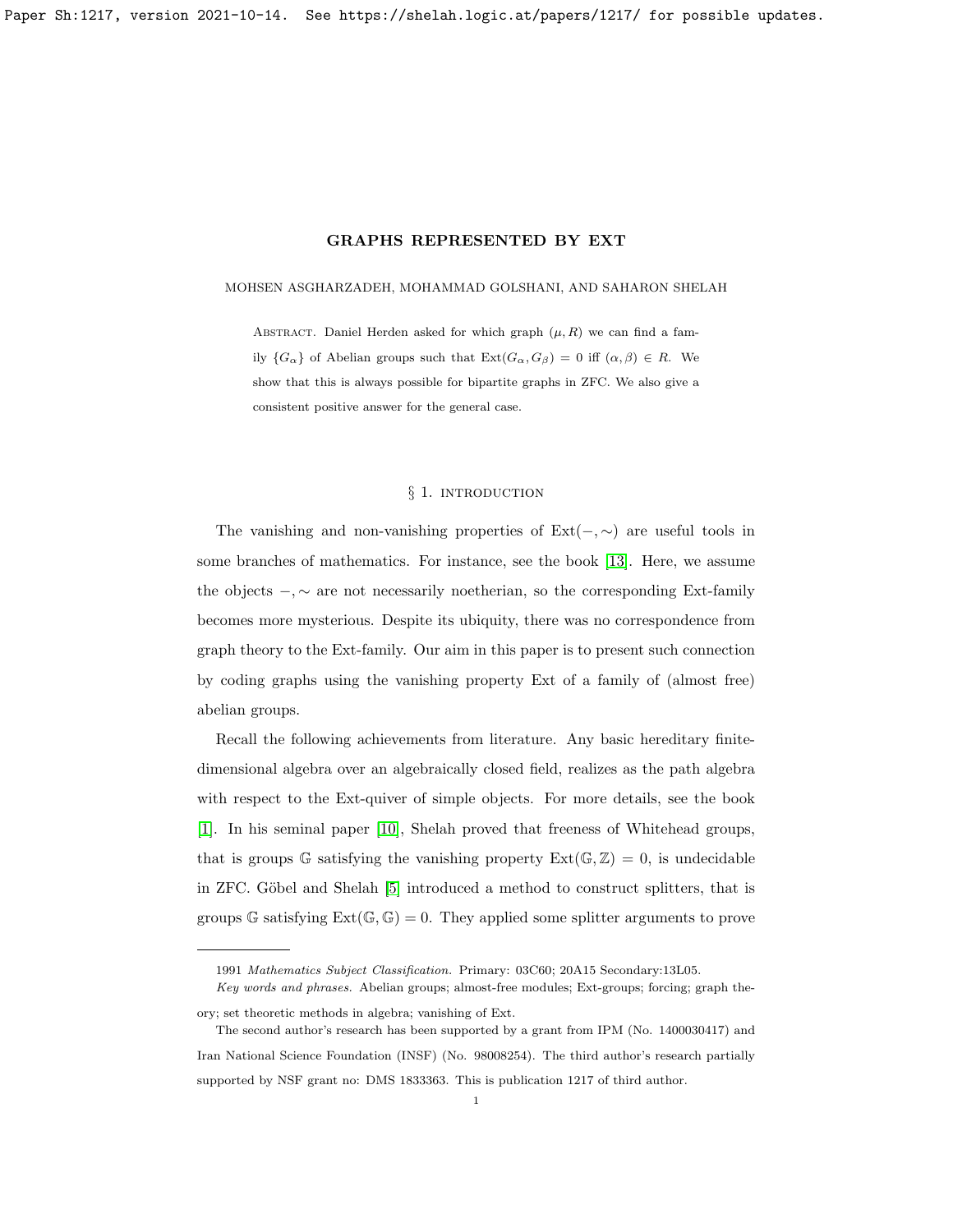the existence of enough projectives and injectives objects in the rational cotorsion theories, see [\[5\]](#page-30-3).

Cotorsion theories were introduced by Salce [\[9\]](#page-30-4) in 1979. Combining with the splitters, this theory equipped with a lot of applications. For instance, see the book [\[6\]](#page-30-5). Göbel, Shelah and Wallutis, proved in [\[4\]](#page-30-6) that any poset embeds into the lattice of cotorsion pairs of Abelian groups. To be more explicit, let  $I$  be any set, and look at the power set  $\mathcal{P}(I)$ . For any  $X \in \mathcal{P}(I)$  they construct Abelian groups  $\mathbb{G}_X, \mathbb{H}^X$ such that for all  $X, Y \subseteq I$ ,

$$
Ext(\mathbb{G}_Y, \mathbb{H}^X) = 0 \Longleftrightarrow Y \subseteq X,
$$

i.e., there is an order-preserving and an embedding from  $(\mathcal{P}(I), \subseteq)$  into the lattice of all cotorsion pairs by mapping the set  $Y$  onto the cotorsion pair generated by  $\mathbb{G}_Y$ . This result is documented very well in the books [\[3\]](#page-30-7) and [\[6\]](#page-30-5).

One can consider the partially ordered set  $(\mathcal{P}(I), \subseteq)$  as a special case of graphs. In this regard, Daniel Herden asked the third author the following question:

<span id="page-1-0"></span>Question 1.1. For which graphs  $(\mu, R)$ , we can find a family of Abelian groups  $\{\mathbb{G}_{\alpha}\}_{{\alpha}<\mu}$  such that

$$
Ext(\mathbb{G}_{\alpha}, \mathbb{G}_{\beta}) = 0 \Longleftrightarrow (\alpha, \beta) \in R.
$$

This transports the information contained in a graph within the vanishing and non-Vanishing of a suitable family of groups. The problem becomes more subtle, if we put some restrictions on the family  $\{\mathbb{G}_{\alpha}\}\)$ , say for example if we also impose the groups are almost free.

Section 2 contains the preliminaries and basic notations that we need. In Section 3 we apply Jensen's diamond principle, to give a positive answer for the case of bipartite graphs. The key to prove this, is a criteria on the vanishing of Ext-groups given in Lemma [3.4.](#page-6-0) The diamond principle helps us to construct the groups  $\mathbb{G}_{\alpha}$ , for  $\alpha < \mu$ , with the strong property that each  $\mathbb{G}_{\alpha}$  is  $|\mathbb{G}_{\alpha}|$ -free.

Recall that the diamond principle is a kind of prediction principle whose truth is independent of ZFC. Then in Section 4, we descend from §3 to the ordinary ZFC set theory and prove the following theorem as one of our main results: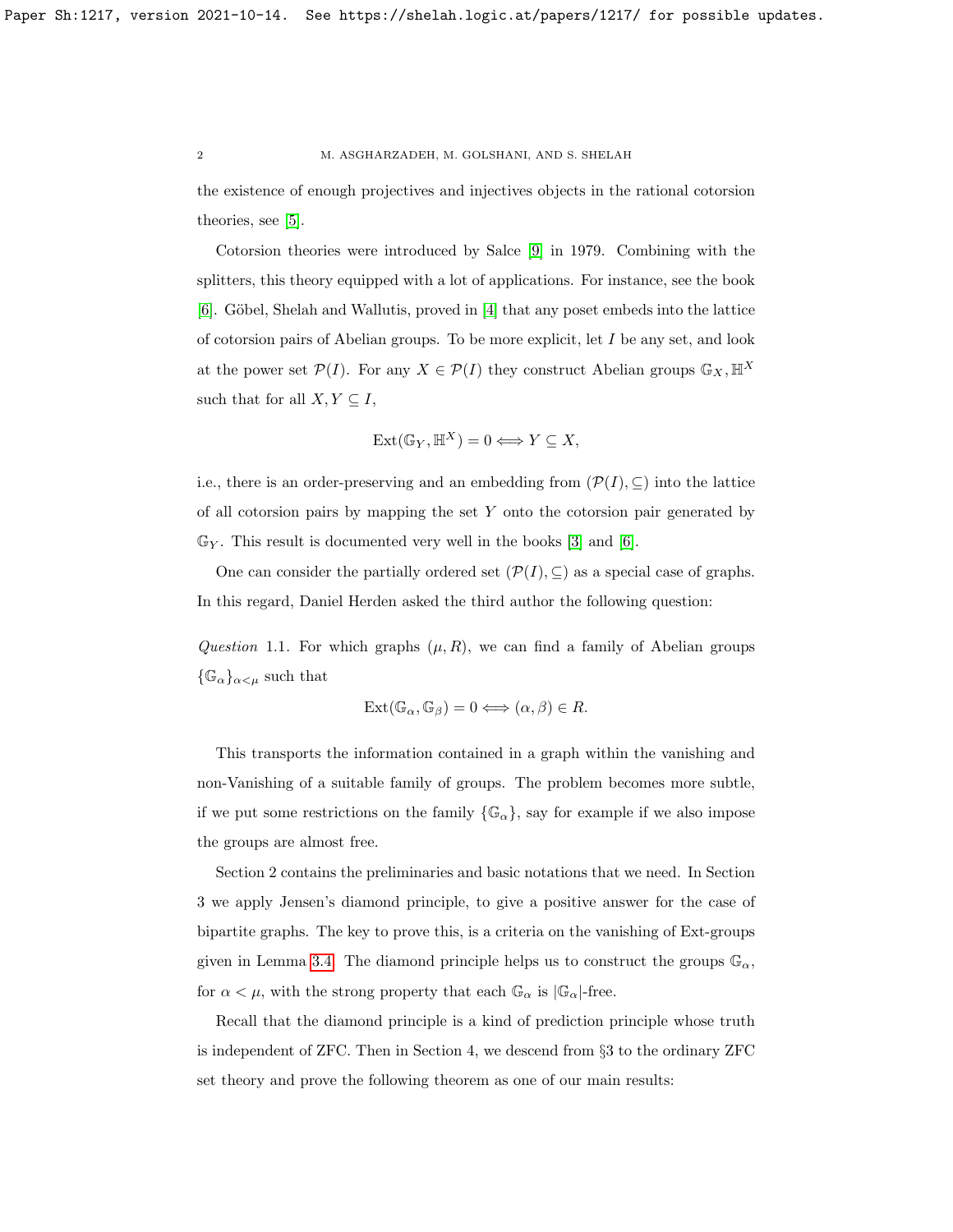#### GRAPHS REPRESENTED BY EXT  $\hspace{1.5mm} 3$

**Theorem A.** Let  $\lambda = \lambda^{\aleph_0}, \mu = 2^{\lambda}$  and let  $R \subseteq \mu \times \mu$  be a relation. Then there exist families  $\langle\mathbb{G}_\alpha:\alpha<\mu\rangle$ , and  $\langle\mathbb{K}_\alpha:\alpha<\rangle$  of  $\aleph_1$ -free Abelian groups<br>equipped with the following properties:

- (1) for all  $\alpha < \mu$ ,  $\mathbb{G}_{\alpha}$  has size  $\lambda$  and  $\mathbb{K}_{\alpha}$  has size  $2^{\lambda}$ ,
- (2) for all  $\alpha, \beta < \mu$ ,

$$
Ext(\mathbb{G}_{\alpha}, \mathbb{K}_{\beta}) = 0 \iff \alpha R \beta.
$$

Recall that a graph  $(\mu, R)$  is called bipartite if the vertex set can be decomposed as  $V_1 \cup V_2$  such that all edges go between  $V_1$  and  $V_2$ . The main technical tool to prove the above theorem is the "Shelah's black box". We can consider black boxes as a general method to generate a class of diamond-like principles provable in ZFC. So, Question [1.1](#page-1-0) has a positive answer for the case of bipartite graphs.

In the final section we relay on the theory of forcing, and prove the following theorem:

**Theorem B.** Suppose GCH holds and the pair  $(S, R)$  is a graph where  $R \subseteq S \times S$ , and let  $\lambda > |S|$  be an uncountable regular cardinal. Then there exists a cardinal preserving generic extension of the universe, and there is a family  $\{\mathbb{G}_s\}_{s\in S}$  of  $\lambda$ -free Abelian groups such that

$$
Ext(\mathbb{G}_s, \mathbb{G}_t) = 0 \iff sRt.
$$

This theorem gives a consistent positive answer to Question [1.1.](#page-1-0)

For all unexplained definitions and more information, see the books by Eklof-Mekler  $[3]$  and Göbel-Trlifaj  $[6]$ .

# § 2. PRELIMINARY NOTATION

In this section, we set out our notation and discuss some facts that will be used throughout the paper and refer to the book of Eklof and Mekler [\[3\]](#page-30-7) for more information. We restrict our discussion to the category Mod-Z of Abealin groups, though most of the notions and results can be extended to module categories over more general rings. For Abelain groups  $\mathbb{G}, \mathbb{H}$  we set  $\text{Ext}(\mathbb{G}, \mathbb{H}) := \text{Ext}^1_{\mathbb{Z}}(\mathbb{G}, \mathbb{H})$  and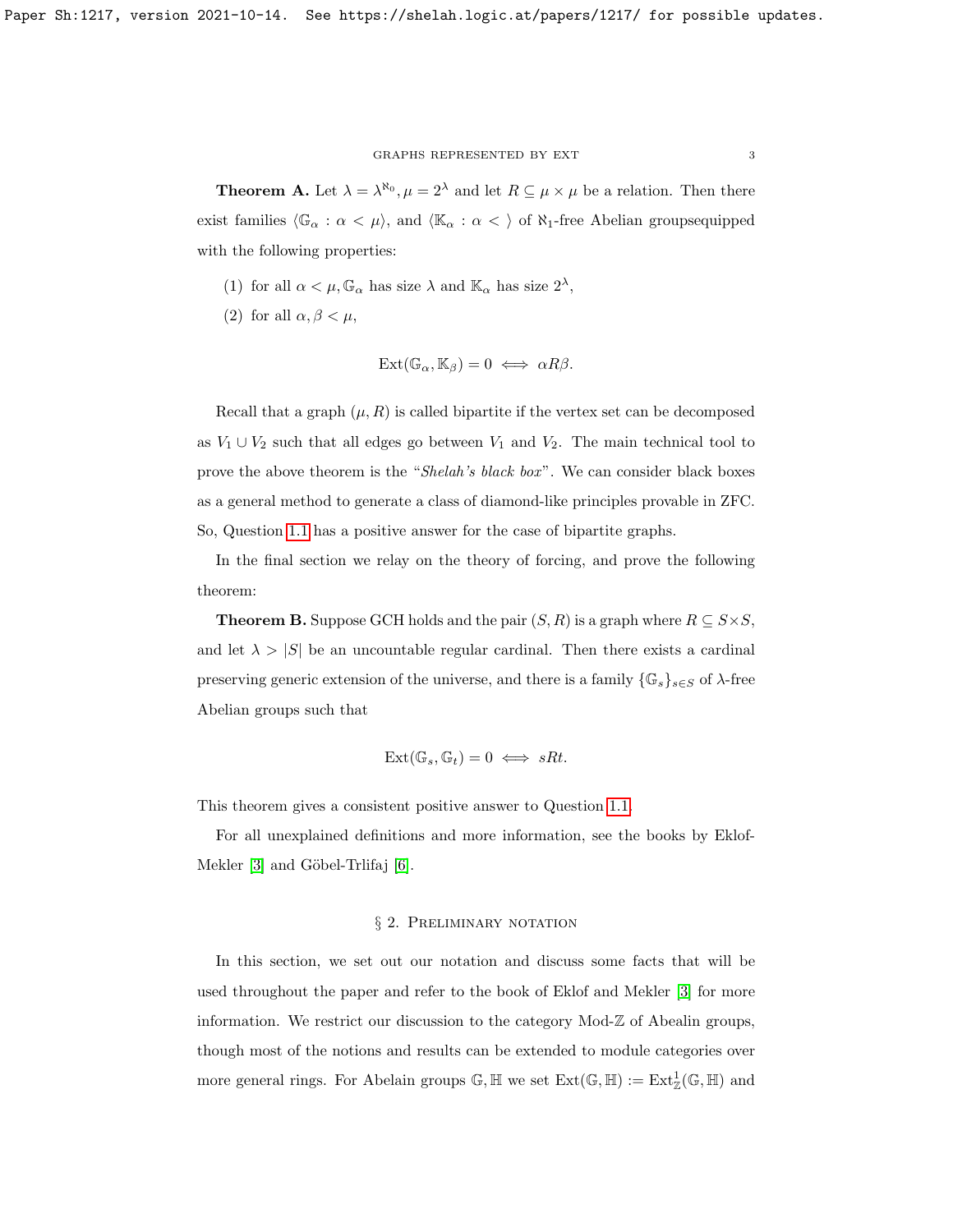similarly,  $Hom(\mathbb{G}, \mathbb{H}) := Hom_{\mathbb{Z}}(\mathbb{G}, \mathbb{H})$ . We need the following well-known fact (see e.g. the book [\[13,](#page-30-0) Page 77]):

<span id="page-3-0"></span>Fact 2.1. (Yoneda's lemma) Let  $\zeta_i := 0 \longrightarrow \mathbb{B} \stackrel{g_i}{\longrightarrow} \mathbb{C}_i \stackrel{f_i}{\longrightarrow} \mathbb{A} \longrightarrow 0$  be two short exact sequences of Abelian groups. We say  $\zeta_1$  is equivalent to  $\zeta_2$  if there is a commutative diagram:

$$
\zeta_2 = 0 \longrightarrow \mathbb{B} \xrightarrow{g_2} \mathbb{C}_2 \xrightarrow{f_2} \mathbb{A} \longrightarrow 0
$$

$$
= \uparrow \qquad \cong \uparrow \qquad = \uparrow
$$

$$
\zeta_1 = 0 \longrightarrow \mathbb{B} \xrightarrow{g_1} \mathbb{C}_1 \xrightarrow{f_1} \mathbb{A} \longrightarrow 0
$$

Indeed, this is an equivalent relation, and there is a 1-1 correspondence between the equivalent class of these short exact sequences and  $Ext(A, \mathbb{B})$ . In addition,  $[\zeta_1] = 0 \in \text{Ext}(\mathbb{A}, \mathbb{B})$  iff  $\zeta_1$  splits.

**Definition 2.2.** An abelian group  $\mathbb{G}$  is called  $\aleph_1$ -free if every subgroup of  $\mathbb{G}$  of cardinality  $\langle \aleph_1$ , i.e., every countable subgroup, is free. More generally, an Abelian group  $\mathbb{G}$  is called  $\lambda$ -free if every subgroup of  $\mathbb{G}$  of cardinality  $\langle \lambda \rangle$  is free.

**Definition 2.3.** Let  $\kappa$  be a regular cardinal. An Abelian group  $\mathbb{G}$  is said to be strongly  $\kappa$ -free if there is a set S of  $\lt \kappa$ -generated free subgroups of G containing 0 such that for any subset S of G of cardinality  $\lt \kappa$  and any  $\mathbb{N} \in \mathcal{S}$ , there is  $\mathbb{L} \in \mathcal{S}$ such that  $S \cup \mathbb{N} \subset \mathbb{L}$  and  $\mathbb{L}/\mathbb{N}$  is free.

By club we mean closed and unbounded.

**Definition 2.4.** Suppose  $\kappa$  is an uncountable regular cardinal. Let  $\mathscr{D}_{\kappa}$  denote the club filter on  $\kappa$ , i.e.,

 $\mathscr{D}_\kappa = \{A \subseteq \kappa \colon A \text{ contains a club subset of } \kappa\}.$ 

Let also  $\mathcal{P}(\kappa)/\mathcal{D}_\kappa$  denote the resulting quotient Boolean algebra.

It is easily seen that  $\mathscr{D}_\kappa$  is a normal  $\kappa$ -complete filter on  $\kappa$  and that it is closed under diagonal intersections, i.e., if  $A_i \in \mathcal{D}_\kappa$ , for  $i < \kappa$ , then their diagonal intersection

$$
\triangle_{i<\kappa}A_i = \{\xi < \kappa : \forall i < \xi, \xi \in A_i\}
$$

is also in  $\mathscr{D}_{\kappa}$ . This can be used to prove the following easy lemma.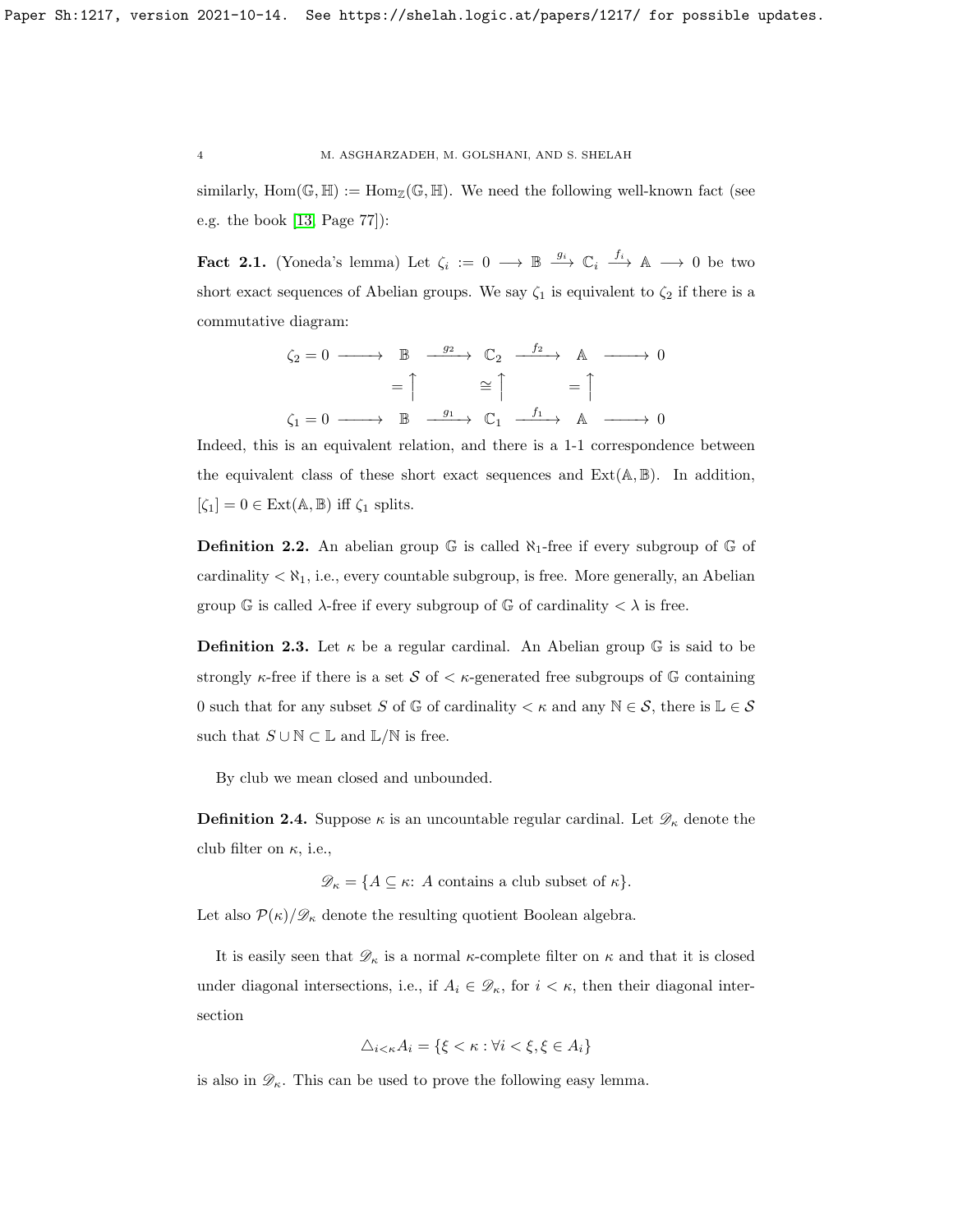#### GRAPHS REPRESENTED BY EXT $\,$  5  $\,$

**Lemma 2.5.** Suppose  $\kappa$  is a regular uncountable cardinal,  $\delta \leq \kappa$  and let  $\Gamma_i \in$  $\mathscr{P}(\kappa)/\mathscr{D}_\kappa$  for  $i < \delta$ . Then in the Boolean Algebra  $\mathscr{P}(\kappa)/\mathscr{D}_\kappa$ , the sequence  $\{\Gamma_i : i <$ δ} has a lub (least upper bound) Γ.

*Proof.* For each  $i < \delta$  let  $A_i \subseteq \kappa$  be such that  $\Gamma_i = A_i/\mathscr{D}_\kappa$ . If  $\delta < \kappa$ , then  $\Gamma = A/\mathscr{D}_\kappa$ is as required where  $A = \bigcup$  $\bigcup_{i < \delta} A_i$ , and if  $\delta = \kappa$ , then  $\Gamma = A/\mathscr{D}_\kappa$  is as required where  $A = \Delta_{i \leq \kappa} A_i$  is the diagonal intersection of the sets  $A_i, i \leq \kappa$ .

The following definition plays an important role in the sequel.

**Definition 2.6.** Let  $\kappa$  be a regular cardinal. If G is a  $\leq \kappa$ -generated Abelian group, a  $\kappa$ -filtration of  $\mathbb G$  is a sequence  $\{\mathbb G_\nu : \nu < \kappa\}$  of subgroups of  $\mathbb G$  whose union is  $\mathbb{G}$  such that for all  $\nu < \kappa$ :

- (a)  $\mathbb{G}_{\nu}$  is a <  $\kappa$ -generated subgroup of  $\mathbb{G}$ ;
- (b) if  $\mu < \nu$ , then  $\mathbb{G}_{\mu} \subset \mathbb{G}_{\nu}$ ;
- (c) if  $\nu$  is a limit ordinal, then  $\mathbb{G}_{\nu} = \bigcup_{\mu < \nu} \mathbb{G}_{\mu}$  i.e., the sequence is continuous.

It is easily seen that if  $\{\mathbb{G}_{\nu} : \nu < \kappa\}$  and  $\{\mathbb{H}_{\nu} : \nu < \kappa\}$  are two  $\kappa$ -filtrations of a group G, then the set

$$
\{\nu<\kappa:\mathbb{G}_{\nu}=\mathbb{H}_{\nu}\}
$$

contains a club subset of  $\kappa$ , in particular, modulo the club filter  $\mathscr{D}_{\kappa}$ , the choice of the  $\kappa$ -filtration does not matter. This observation makes the following definition well-defined.

**Definition 2.7.** Let  $\lambda$  be an uncountable regular cardinals.

(1) If G is an Abelian group of cardinality  $\lambda$  and  $\langle \mathbb{G}_{\alpha} : \alpha < \lambda \rangle$  is a filtration of G, then

$$
\Gamma(\mathbb{G},\bar{\mathbb{G}}) = \{ \delta < \lambda : \mathbb{G}/\mathbb{G}_{\delta} \text{ is not } \lambda \text{-free} \}.
$$

(2) Let

$$
\Gamma(\mathbb{G}) = \Gamma(\mathbb{G},\bar{\mathbb{G}})/\mathscr{D}_{\lambda}
$$

for some (and hence every) filtration  $\bar{\mathbb{G}}$  of  $\mathbb{G}$ .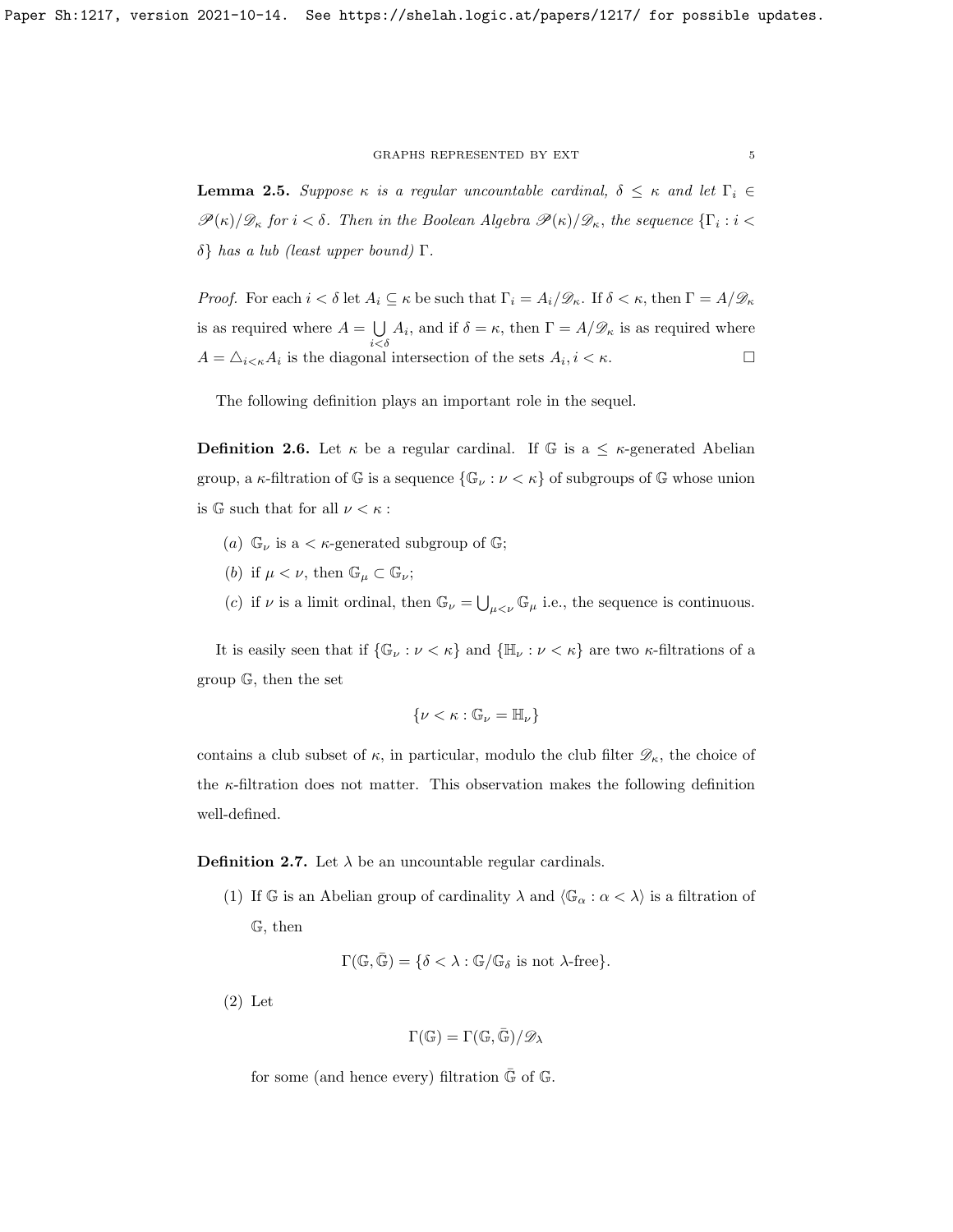The following lemma shows gives a combinatorial characterization of  $\lambda$ -free groups to be free.

**Lemma 2.8.** ([\[3,](#page-30-7) Ch IV, Proposition 1.7]) Let  $\lambda$  be an uncountable regular cardinals and let  $G$  be a  $\lambda$ -free Abelian group of cardinality  $\lambda$ . The following are equivalent:

- $(1)$  G is free,
- (2) G has a filtration  $\langle \mathbb{G}_{\alpha} : \alpha < \lambda \rangle$  such that for all  $\alpha < \lambda$ ,  $\mathbb{G}_{\alpha+1}/\mathbb{G}_{\alpha}$  is free,
- (3)  $\Gamma(\mathbb{G}) = \emptyset/\mathcal{D}_{\lambda};$  i.e.,  $\Gamma(\mathbb{G}, \bar{\mathbb{G}})$  is non-stationary for some (and hence every) filtration  $\langle \mathbb{G}_{\alpha} : \alpha < \lambda \rangle$  of  $\mathbb{G}$ .
	- § 3. Representing a bipartite graph by Ext

Our main result in this section is Theorem [3.12.](#page-16-0) We start by recalling the following well-known result:

<span id="page-5-0"></span>**Lemma 3.1.** (See [\[3,](#page-30-7) Ex. IV.22]) If G is the union of a continuous chain  $\{\mathbb{G}_{\alpha}$ :  $\alpha \leq \beta$  of abelian groups such that  $\mathbb{G}_0$  and  $\mathbb{G}_{\alpha+1}/\mathbb{G}_{\alpha}$  are  $\aleph_1$ -free for all  $\alpha+1 < \beta$ , then  $\mathbb G$  is  $\aleph_1$ -free.

**Definition 3.2.** Let  $\mathscr G$  be a set or class of Abelian groups.

- (1) We say  $\bar{\mathbb{L}}$  is a construction by  $\mathscr{G}$  over  $\mathbb{G}$  when:
	- (a)  $\bar{\mathbb{L}} = \langle \mathbb{L}_{\varepsilon} : \varepsilon \leq \varepsilon(*) \rangle$  is a  $\subseteq$ -increasing and continuous sequence of Abelian groups,
	- (b)  $\mathbb{L}_0 = \mathbb{G}$ ,
	- (c) for every  $\varepsilon < \varepsilon(*)$ ,  $\mathbb{L}_{\varepsilon+1}/\mathbb{L}_{\varepsilon}$  is free or is isomorphic to some member of  $\mathscr{G}$ .
- (2) Omitting "over  $\mathbb{G}$ " means for  $\mathbb{G} = \{0\}.$
- (3) We say L is constructible by  $\mathscr{G}$  (over  $\mathbb{G}$ ) when for some  $\mathbb{L} = \langle \mathbb{L}_{\varepsilon} : \varepsilon \leq \varepsilon(*) \rangle$ ,  $\bar{\mathbb{L}}$  is a construction by  $\mathscr{G}$  (over  $\mathbb{G}$ ) and  $\mathbb{L} = \mathbb{L}_{\varepsilon(*)}$ .

Notation 3.3. Suppose we have the following data of abelian groups and homomorphisms:

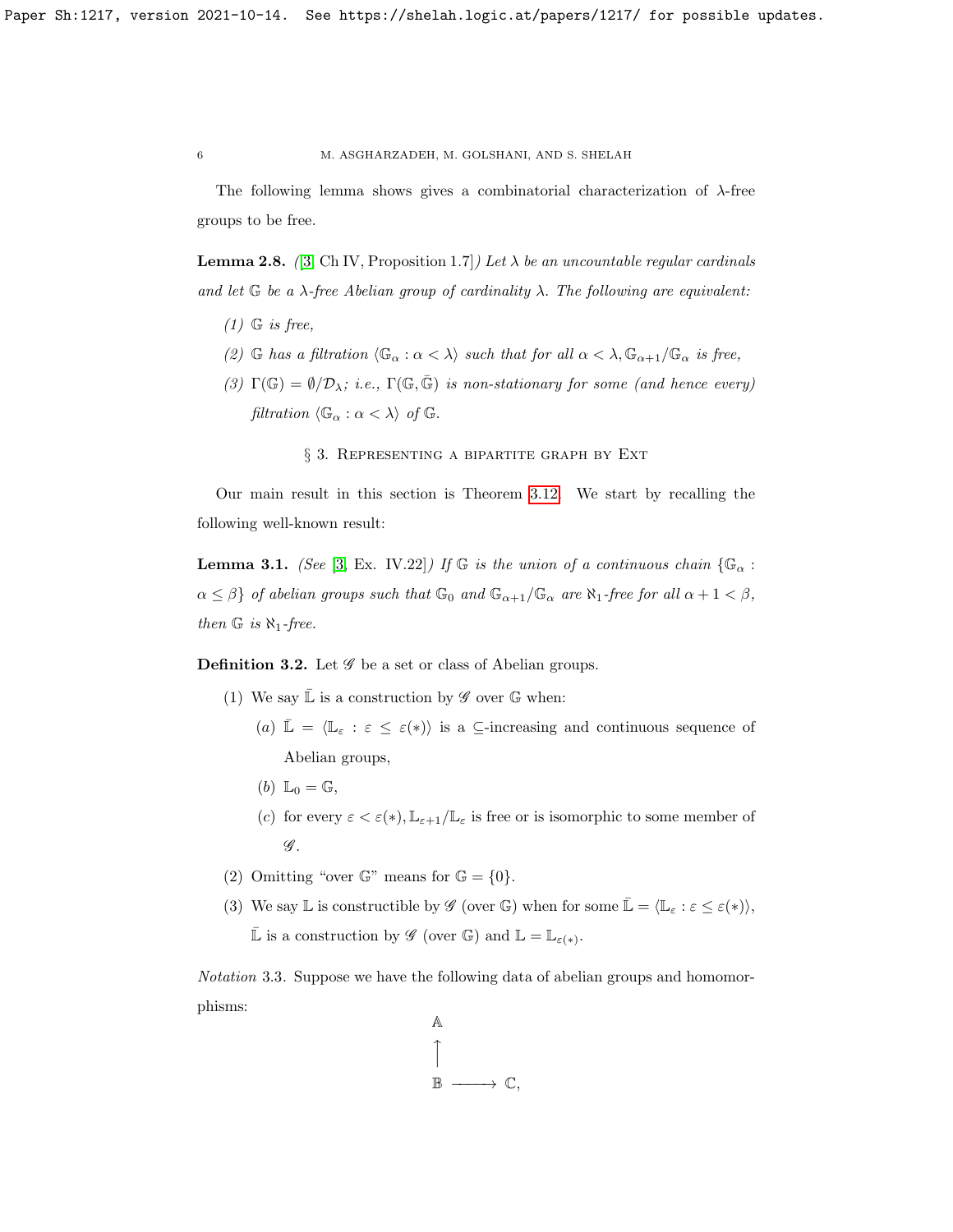#### GRAPHS REPRESENTED BY EXT  $\hspace{1.5mm} 7$

We denote the corresponding pushout by  $\mathbb{A} \oplus_{\mathbb{B}} \mathbb{C}$ .

The next lemma gives sufficient conditions for representing bipartite graphs using the functor Ext.

<span id="page-6-0"></span>**Lemma 3.4.** Let  $\mu_1, \mu_2 \leq 2^{\lambda}$  be such that  $cf(\mu_2) > \lambda$  and let  $R \subseteq \mu_1 \times \mu_2$ . Suppose the following assumptions are satisfied:

- $\mathbb{Z}_{\lambda,\mu_1}^1$  (a)  $\bar{\mathbb{G}} = \langle \mathbb{G}_{\alpha} : \alpha < \mu_1 \rangle$  and  $\bar{\mathbb{G}}^{\iota} = \langle \mathbb{G}_{\alpha}^{\iota} : \alpha < \mu_1 \rangle$  for  $\iota = 1, 2$ , are sequences of Abelian groups,
	- (b) for each  $\alpha$ ,  $\mathbb{G}_{\alpha}$  is an  $\aleph_1$ -free Abelian group of cardinality  $\lambda$  and  $\mathbb{G}_{\alpha}$  =  $\mathbb{G}_{\alpha}^2/\mathbb{G}_{\alpha}^1$ , where  $\mathbb{G}_{\alpha}^1 \subseteq \mathbb{G}_{\alpha}^2$  are free Abelian groups of cardinality  $\lambda$ ,
	- (c) if  $\alpha < \mu_1$  and  $\mathbb{L}$  is constructible by  $\{\mathbb{G}_{\gamma} : \gamma \in \mu_1 \setminus \alpha\}$  over  $\mathbb{G}_{\alpha}^1$  then, there is no homomorphism **g** from  $\mathbb{G}_{\alpha}^2$  into  $\mathbb{L}$  extending  $id_{\mathbb{G}_{\alpha}^1}$ .

Then we can find a sequence  $K$  equipped with the following properties:

 $\boxtimes_{\lambda,\mu_1}^2$  ( $\alpha$ )  $\bar{\mathbb{K}} = \langle \mathbb{K}_\beta : \beta < \mu_2 \rangle$  is a sequence of  $\aleph_1$ -free Abelian groups each of cardinality  $2^{\lambda}$ ,

$$
(\beta) \ \mathop{\mathrm{Ext}}\nolimits(\mathbb{G}_{\alpha}, \mathbb{K}_{\beta}) = 0 \ \mathop{\mathrm{iff}}\nolimits \ \alpha R \beta,
$$

*Proof.* Let  $\langle \mathcal{U}_{\varepsilon} : \varepsilon < 2^{\lambda} \rangle$  be a partition of  $2^{\lambda}$  such that  $\mathcal{U}_{\varepsilon} \subseteq [\varepsilon, 2^{\lambda}]$  has cardinality 2<sup> $\lambda$ </sup>. We claim that there are sequences  $\bar{\mathbb{K}}_{\varepsilon}$ ,  $\bar{\mathbf{H}}_{\varepsilon,\beta}$  and  $\bar{\mathbf{h}}_{\varepsilon,\beta}^{*}$ , for  $\varepsilon \leq 2^{\lambda}$  and  $\beta < \mu_2$ with the following properties:

 $\bigoplus_{\varepsilon}$  (a)  $\bar{\mathbb{K}}_{\varepsilon} = \langle \mathbb{K}_{\varepsilon,\beta} : \beta < \mu_2 \rangle$  is a sequence of Abelian groups,

- (b) for each  $\beta < \mu_2$  the sequence  $\langle \mathbb{K}_{\zeta,\beta} : \zeta \leq 2^{\lambda} \rangle$  is  $\subseteq$ -increasing and continuous,
- (c)  $\mathbb{K}_{\varepsilon,\beta}$  has cardinality  $\leq 2^{\lambda}$ ,
- (d)  $\bar{\mathbf{H}}_{\varepsilon,\beta} = \langle (\alpha_{\beta,\zeta}, h_{\beta,\zeta}) : \zeta \in \mathscr{U}_{\varepsilon} \rangle$  lists all the pairs  $(\alpha, h)$  where  $\alpha$  $\mu_1, \ \alpha R\beta \text{ and } h \in \text{Hom}(\mathbb{G}_\alpha^1, \mathbb{K}_{\varepsilon,\beta}),$
- (e)  $\bar{\mathbf{h}}_{\varepsilon,\beta}^* = \langle h_{\beta,\zeta}^* : \zeta \in \mathscr{U}_{\varepsilon} \rangle$ ,
- (f) if  $\varepsilon \leq \zeta \in \mathscr{U}_{\varepsilon}$ , then  $h^*_{\beta,\zeta} \in \text{Hom}(\mathbb{G}^2_{\alpha_{\beta,\zeta}}, \mathbb{K}_{\zeta+1,\beta})$  extends  $h_{\beta,\zeta}$ .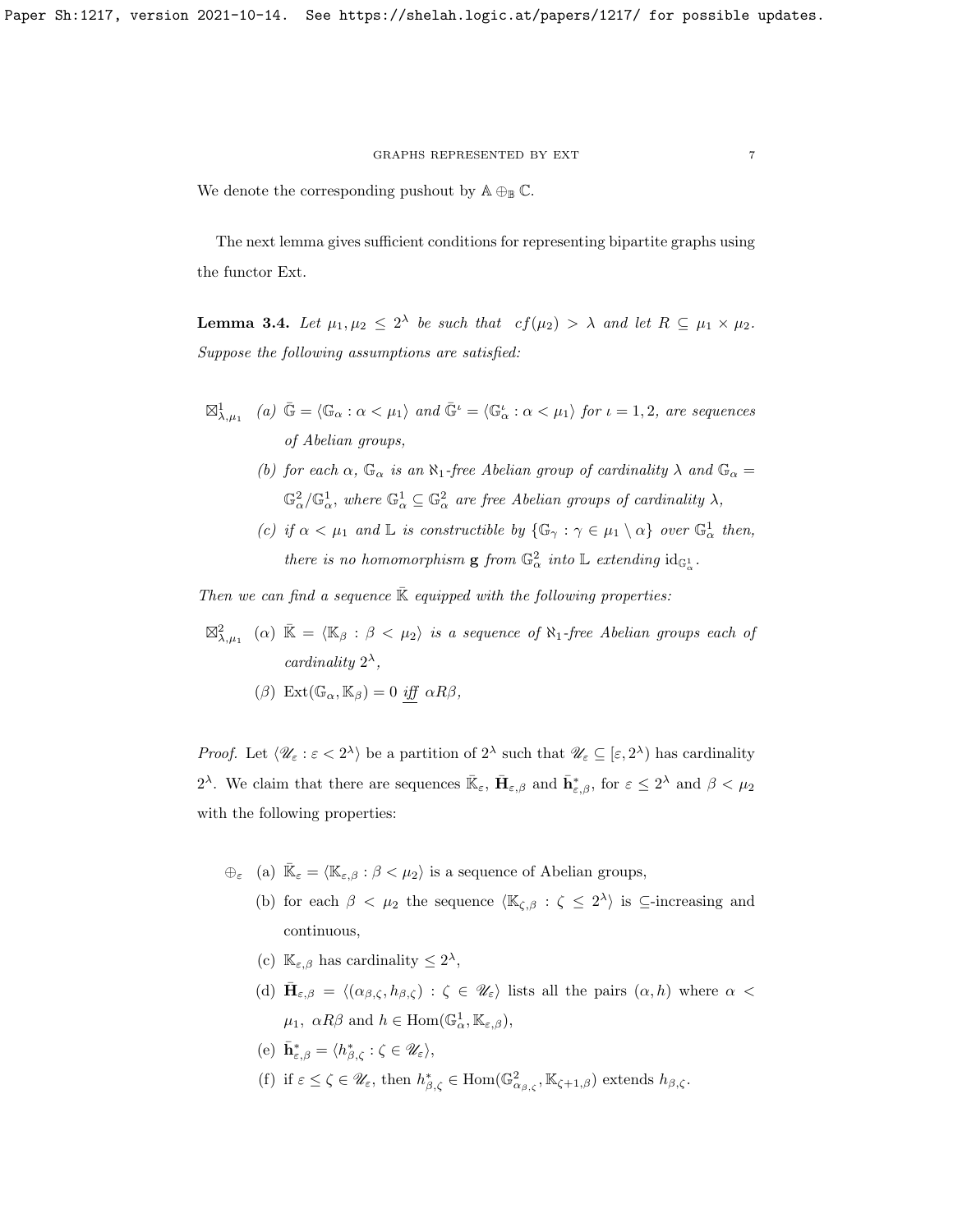We proceed by a double induction on  $\zeta$  and  $\beta$  to construct such a sequence. For  $\zeta = 0$  and for all  $\beta < \mu_2$  set

$$
\mathbb{K}_{0,\beta} := \bigoplus \{ \mathbb{G}_\alpha^1 : \alpha < \mu_1, \neg(\alpha R \beta) \}.
$$

For  $\zeta$  a limit ordinal and  $\beta < \mu_2$  set  $\mathbb{K}_{\zeta,\beta} = \bigcup$  $\bigcup_{\varepsilon < \zeta} \mathbb{K}_{\varepsilon,\beta}$ . Now suppose that the groups  $K_{\varepsilon,\gamma}$  are defined for all  $\varepsilon < \zeta + 1$  and  $\gamma < \mu_2$ . We define  $\mathbb{K}_{\zeta+1,\beta}$  for  $\beta < \mu_2$  as follows.

Let  $\bar{\mathbf{H}}_{\varepsilon,\beta} = \langle (\alpha_{\beta,\zeta}, h_{\beta,\zeta}) : \zeta \in \mathscr{U}_{\varepsilon} \rangle$  be as in clause (d). We look at the following diagram

$$
\begin{array}{l} \mathbb{K}_{\zeta,\beta} \\[1mm] h_{\beta,\zeta} \Big\uparrow \\[1mm] \mathbb{G}^1_{\alpha_{\beta,\zeta}} \xrightarrow{\hspace{0.5cm} \subseteq \hspace{0.5cm}}} \mathbb{G}^2_{\alpha_{\beta,\zeta}}, \end{array}
$$

and set  $\mathbb{K}_{\zeta+1,\beta} := \mathbb{K}_{\zeta,\beta} \oplus_{\mathbb{G}^1_{\alpha_{\beta,\zeta}}} \mathbb{G}^2_{\alpha_{\beta,\zeta}}$ . In particular, there is a homomorphism f induced from  $h_{\beta,\zeta}$  which commutes the following diagram:

$$
\begin{array}{ccccccc}\n0 & \xrightarrow{\quad} & \mathbb{K}_{\zeta,\beta} & \xrightarrow{g} & \mathbb{K}_{\zeta+1,\beta} & \xrightarrow{\quad} & \frac{\mathbb{G}_{\alpha_{\beta,\zeta}}^2}{\mathbb{G}_{\alpha_{\beta,\zeta}}^1} & \xrightarrow{h_{\beta,\zeta}} & \\
 & & & & & & \\
0 & \xrightarrow{h_{\beta,\zeta}} & & & & \\
0 & \xrightarrow{\quad} & \mathbb{G}_{\alpha_{\beta,\zeta}}^1 & & & & \\
0 & \xrightarrow{\quad} & \mathbb{G}_{\alpha_{\beta,\zeta}}^1 & & & & \\
0 & \xrightarrow{\quad} & \mathbb{G}_{\alpha_{\beta,\zeta}}^1 & & & & \\
0 & \xrightarrow{\quad} & \mathbb{G}_{\alpha_{\beta,\zeta}}^1 & & & & \\
0 & \xrightarrow{\quad} & \mathbb{G}_{\alpha_{\beta,\zeta}}^1 & & & & \\
0 & \xrightarrow{\quad} & \mathbb{G}_{\alpha_{\beta,\zeta}}^1 & & & & \\
0 & \xrightarrow{\quad} & \mathbb{G}_{\alpha_{\beta,\zeta}}^1 & & & & \\
0 & \xrightarrow{\quad} & \mathbb{G}_{\alpha_{\beta,\zeta}}^1 & & & & \\
0 & \xrightarrow{\quad} & \mathbb{G}_{\alpha_{\beta,\zeta}}^1 & & & & \\
0 & \xrightarrow{\quad} & \mathbb{G}_{\alpha_{\beta,\zeta}}^1 & & & & \\
0 & \xrightarrow{\quad} & \mathbb{G}_{\alpha_{\beta,\zeta}}^1 & & & & \\
0 & \xrightarrow{\quad} & \mathbb{G}_{\alpha_{\beta,\zeta}}^1 & & & & \\
0 & \xrightarrow{\quad} & \mathbb{G}_{\alpha_{\beta,\zeta}}^1 & & & & \\
0 & \xrightarrow{\quad} & \mathbb{G}_{\alpha_{\beta
$$

We set  $h^*_{\beta,\zeta} := f$ . By a diagram chasing,  $h^*_{\beta,\zeta}$  extends  $h_{\beta,\zeta}$ , and recall that  $g: \mathbb{K}_{\zeta,\beta} \hookrightarrow \mathbb{K}_{\zeta+1,\beta}$  is an embedding. This completes the inductive construction and hence proves the existence of the sequences claimed to exist above, i.e., the construction of  $\oplus_{\varepsilon}$  is now complete.

For  $\beta < \mu_2$  let

$$
\mathbb{K}_{\beta} := \mathbb{K}_{2^{\lambda},\beta}.
$$

In view of Lemma [3.1,](#page-5-0) the above short exact sequence and the hypotheses, each  $\mathbb{K}_{\beta}$ is an  $\aleph_1$ -free Abelian group of size  $2^{\lambda}$ .

Let us check the item  $\mathbb{Z}^2_{\lambda,\mu_1}(\beta)$ . First, suppose that  $\alpha R\beta$  and let  $h \in \text{Hom}(\mathbb{G}_\alpha^1,\mathbb{K}_\beta)$ . Since  $|\mathbb{G}_{\alpha}^1| \leq \lambda < \text{cf}(\mu_2)$ , for some  $\varepsilon < 2^{\lambda}$  we have  $\text{Rang}(h) \subseteq K_{\varepsilon,\beta}$ , and hence we can assume that  $h \in \text{Hom}(\mathbb{G}_\alpha^1, \mathbb{K}_{\varepsilon,\beta})$ . By the definition of  $\bar{\mathbf{H}}_{\varepsilon,\beta}$ , for some  $\zeta \in \mathscr{U}_{\varepsilon}$ we have  $(\alpha, h) = (\alpha_{\beta,\zeta}, h_{\beta,\zeta})$ . Then by clause (f) of the construction,  $h_{\beta,\zeta}^* \in$  $\text{Hom}(\mathbb{G}_{\alpha}^2,\mathbb{K}_{\zeta+1,\beta})$  extends  $h_{\beta,\zeta}$ . There is a natural embedding from  $\text{Hom}(\mathbb{G}_{\alpha}^2,\mathbb{G}_{\zeta+1,\beta})$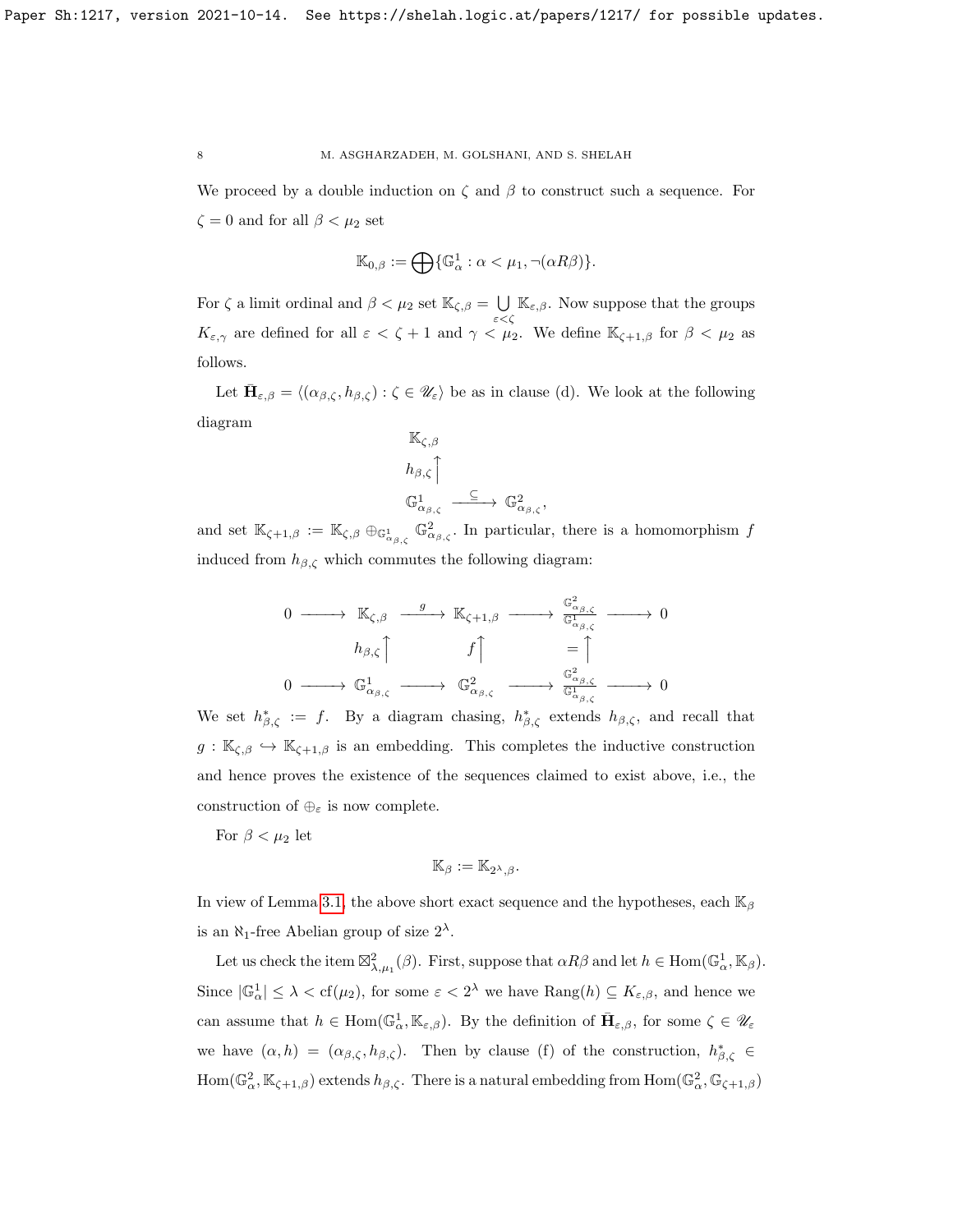#### GRAPHS REPRESENTED BY EXT  $\hfill 9$

into  $\text{Hom}(\mathbb{G}_{\alpha}^2,\mathbb{K}_{\beta})$ , so without loss of generality,  $h_{\beta,\zeta}^* \in \text{Hom}(\mathbb{G}_{\alpha}^2,\mathbb{K}_{\beta})$ . Now, we look at the exact sequence

$$
(+):=0\longrightarrow \mathbb{G}_\alpha^1\longrightarrow \mathbb{G}_\alpha^2\longrightarrow \mathbb{G}_\alpha\longrightarrow 0.
$$

Applying Hom( $-$ , K<sub>β</sub>) to (+), it induces the following long exact sequence

$$
\mathrm{Hom}(\mathbb{G}_\alpha^2,\mathbb{K}_\beta)\stackrel{\mathbf{f}}{\longrightarrow}\mathrm{Hom}(\mathbb{G}_\alpha^1,\mathbb{K}_\beta)\longrightarrow\mathrm{Ext}(\mathbb{G}_\alpha,\mathbb{K}_\beta)\longrightarrow\mathrm{Ext}(\mathbb{G}_\alpha^2,\mathbb{K}_\beta)=0,
$$

where the last vanishing  $\text{Ext}(\mathbb{G}_{\alpha}^2, \mathbb{K}_{\beta}) = 0$  holds as  $\mathbb{G}_{\alpha}^2$  is free. From this,

$$
\mathrm{Ext}(\mathbb{G}_{\alpha}, \mathbb{K}_{\beta}) = \frac{\mathrm{Hom}(\mathbb{G}_{\alpha}^1, \mathbb{K}_{\beta})}{\mathrm{Rang}(f)}.
$$

Thus,  $Ext(\mathbb{G}_{\alpha}, \mathbb{K}_{\beta}) = 0$  if and only if **f** is surjective. But as we observed above, **f** is onto, and hence we conclude that  $Ext(\mathbb{G}_{\alpha}, \mathbb{K}_{\beta}) = 0$ .

Let  $(\alpha, \beta) \in (\mu_1 \times \mu_2) \setminus R$ . We need to show  $\text{Ext}(\mathbb{G}_{\alpha}, \mathbb{K}_{\beta}) \neq 0$ . Suppose on the contrary that  $Ext(\mathbb{G}_{\alpha}, \mathbb{K}_{\beta}) = 0$ , and search for a contradiction. Since  $\mathbb{G}_{\alpha}^1$  is a direct summand of  $\mathbb{K}_{0,\beta} \subseteq \mathbb{K}_{\beta}$ , we may assume that  $g_{\alpha}^1 = \mathrm{id}_{G_{\alpha}^1} \in \text{Hom}(\mathbb{G}_{\alpha}^1, \mathbb{K}_{\beta})$ . So by our assumption, there is  $g_{\alpha}^2 : \mathbb{G}_{\alpha}^2 \to \mathbb{K}_{\beta}$  extending  $g_{\alpha}^1$ .

We now show that there exists  $u \subseteq 2^{\lambda}$  equipped with:

- (a)  $|u| = \lambda$ ,
- (b)  $0, \alpha, \beta \in u$ ,

(c) 
$$
\varepsilon \in u \Rightarrow \text{Rang}(h_{\beta,\varepsilon}) \subseteq \Sigma{\text{Rang}(h_{\beta,\zeta}^*) : \zeta \in u \cap \varepsilon} + \sum_{\gamma \in u} \mathbb{G}^1_{\gamma},
$$

(d) Rang $(g_{\alpha}^2) \subseteq \Sigma{\text{Rang}(h_{\beta,\varepsilon}^*) : \varepsilon \in u\} + \sum$  $\gamma \in u$  $\mathbb{G}^1_\gamma.$ 

Indeed, by induction on  $i < \lambda$  we define an increasing and continuous sequence  $\langle u_i : i \rangle \langle \lambda \rangle$  of subsets of  $2^{\lambda}$  such that for each  $i \langle \lambda \rangle$ , the following properties are valid:

- $\bullet$   $|u_i| \leq \lambda$ ,
- $0, \alpha, \beta \in u_0$ ,
- If *i* is limit ordinal, then  $u_i = \bigcup_{j,$

• 
$$
\text{Rang}(g_{\alpha}^2) \subseteq \Sigma{\text{Rang}(h_{\beta,\varepsilon}^*) : \varepsilon \in u_0} + \sum_{\gamma \in u_0} \mathbb{G}_{\gamma}^1
$$
,

• If  $\varepsilon \in u_i$  then  $\text{Rang}(h_{\beta,\varepsilon}) \subseteq \Sigma{\text{Rang}(h_{\beta,\zeta}^*) : \zeta \in u_{i+1} \cap \varepsilon} + \sum_{i=1}^{\infty}$  $\gamma \in u_{i+1}$  $\mathbb{G}^1_\gamma.$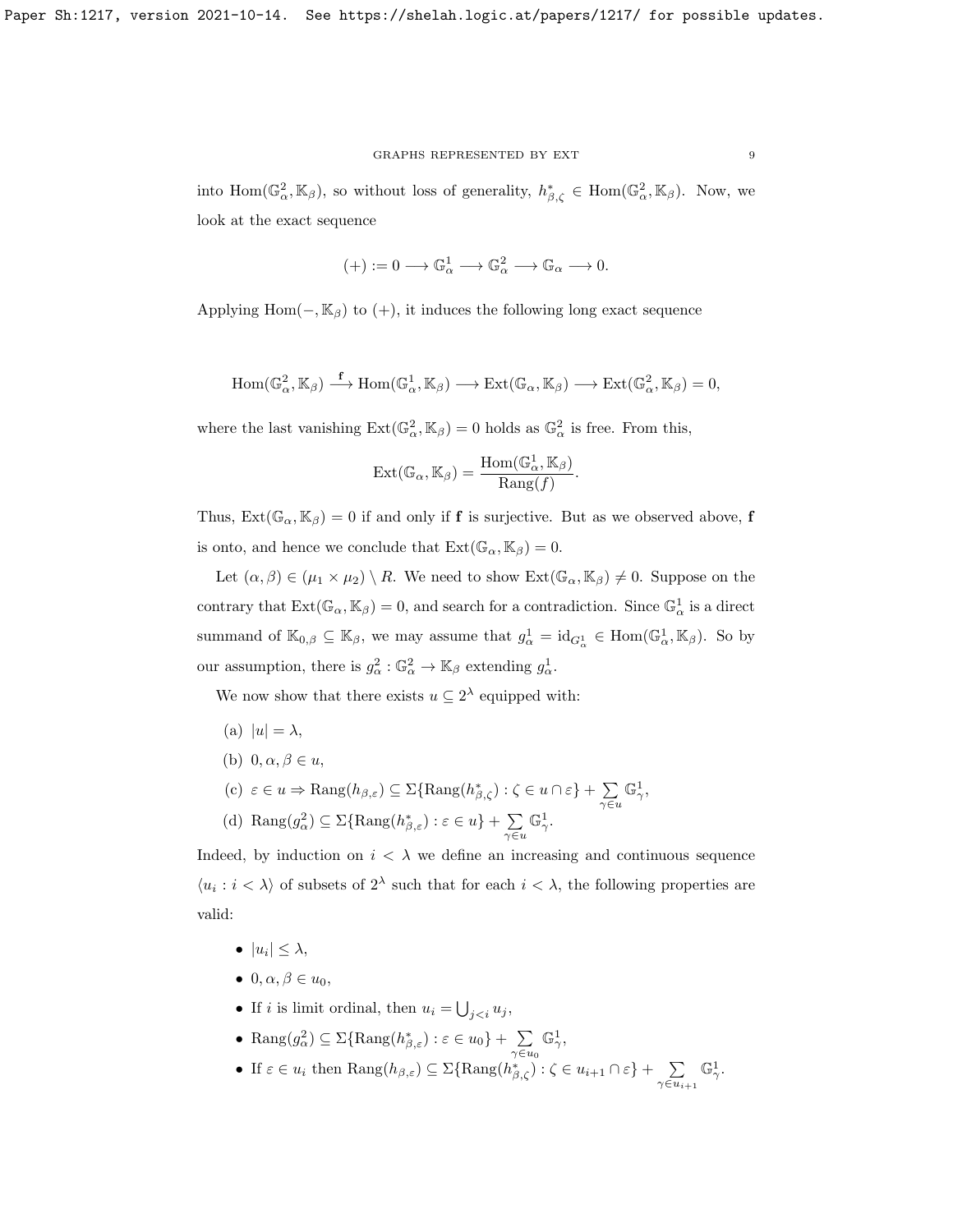Set  $u := \bigcup$  $\bigcup_{i<\lambda} u_i$ . It is easily seen that u satisfies the required properties. Let  $\varepsilon(*)$  =  $otp(u)$ , where  $otp(u)$  denotes the order type of the set u and let  $\langle \gamma_{\varepsilon} : \varepsilon < \varepsilon(*) \rangle$  be the increasing enumeration of  $u$ .

Set

$$
\mathscr{G} := \langle \mathbb{G}_{\gamma} : \gamma \in u \setminus \alpha \rangle.
$$

We define a construction  $\mathbb{L} := \langle \mathbb{L}_{\varepsilon} : \varepsilon \leq \varepsilon(*) \rangle$  by  $\mathscr{G}$  over  $\mathbb{L}_{0} = \mathbb{G}_{\alpha}^{1}$ . To achieve this, we define

$$
\mathbb{L}_{1+\epsilon} = \sum_{\zeta < \epsilon} \text{Rang}(h_{\beta,\zeta}^*) + \sum_{\gamma \in u} \mathbb{G}_\gamma^1.
$$

For each  $\epsilon < \epsilon(*)$  we have

$$
\frac{\mathbb{L}_{\epsilon+1}}{\mathbb{L}_{\epsilon}}\cong \mathbb{G}_{\alpha_{\beta,\epsilon}},
$$

which is in  $\mathscr{G}$ . This shows that  $\bar{\mathbb{L}}$  is indeed a construction. Recall from (d) that  $\text{Rang}(g_\alpha^2) \subset \mathbb{L}_{\varepsilon(*)}$ . Hence  $g_\alpha^2 : \mathbb{G}_\alpha^2 \to \mathbb{L}_{\varepsilon(*)}$  extends the identity function over  $\mathbb{G}_\alpha^1$ . This is in contradiction with  $\boxtimes^1_{\lambda,\mu_1}$  $(c).$ 

Remark 3.5. Adopt the notation of Lemma [3.4](#page-6-0) and suppose in addition that each  $\mathbb{G}_{\alpha}$  is  $\lambda$ -free. In the same vein one can show that  $\mathbb{K}_{\beta}$  is  $\lambda$ -free.

Notation 3.6. Let G be a reduced torsion free Abelian group, e.g., a free group. The notation  $\widehat{\mathbb{G}}$  stands for the Z-adic completion of  $\mathbb{G}$ .

*Remark* 3.7. i) Z-adic topology of a free Abelian group is Hausdorff.

ii) For example, each element of  $\widehat{\mathbb{Z}}$  can be represented as  $\Sigma_n k_n$  where  $n!|k_n$ .

<span id="page-9-0"></span>**Lemma 3.8.** Let  $\mathbb{G}$  be a free Abelian group with a base  $\{e_n : n \in \mathbb{N}\}\$ . Let  $c_0 := 0$ . For each  $n > 0$  there is a choose  $c_n \in \{0, 1, -1\}$  such that:

- (a) not all of the  $c_n$ 's are zero,
- $(b) \sum$  $\sum_{n\geq 1} n!c_ne_n=0\in\widehat{\mathbb{G}}.$

*Proof.* For notational simplicity, we denote any element of  $\mathbb{G}$  by  $x^{\oplus}$  where  $x^{\oplus}$  $(x_i)_{i \leq \omega}$  and all but finitely many of  $x_i$ 's are zero. By definition,

$$
\widehat{\mathbb{G}} = \varprojlim_n \mathbb{G}/n\mathbb{G} \subseteq \prod \mathbb{G}/n\mathbb{G}.
$$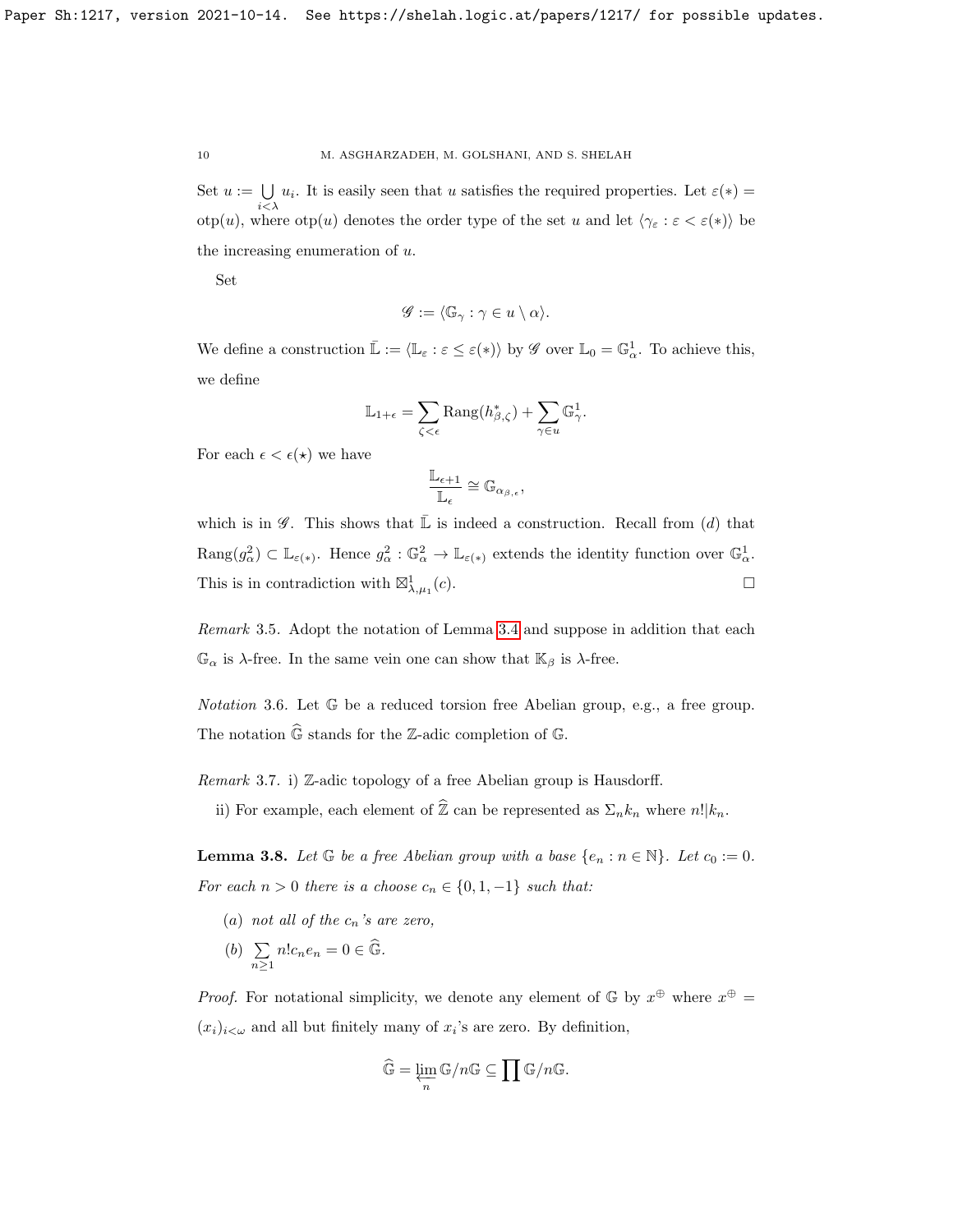#### GRAPHS REPRESENTED BY EXT  $\hfill$   $\hfill$   $\hfill$   $\hfill$   $\hfill$   $\hfill$   $\hfill$

Thus, any element of  $\widehat{\mathbb{G}}$  is represented by a sequence  $(x_n^{\oplus} + n\mathbb{G})$ . Let  $a_n^{\oplus} \in$  $\oplus\{0,1,-1\}$  be so that  $\sum_{n\leq m}n!a_n^{\oplus} \in m! \mathbb{G} = \bigoplus_{n\leq \omega}m! \mathbb{Z}$  for all m. In other word, we have the following different representation of  $0 \in \mathbb{G}$ :

$$
0 = (0 + m! \mathbb{G})_{m \in \mathbb{N}} = (\sum_{n < m} n! a_n^{\oplus} + m! \mathbb{G})_{m \in \mathbb{N}}.
$$

In particular, there are  $c_n$  such that  $\sum_{n\geq 1} n!c_ne_n = 0$ .

Recall that for a stationary set  $S \subseteq \lambda$ , Jensen's diamond  $\Diamond_{\lambda}(S)$  asserts the existence of a sequence  $\langle S_\alpha : \alpha \in S \rangle$  such that for every  $X \subseteq \lambda$  the set  $\{\alpha \in S :$  $X \cap \alpha = S_{\alpha}$  is stationary.

<span id="page-10-0"></span>**Fact 3.9.** (See [\[6,](#page-30-5) Theorem 9.1.17]) If  $\Diamond_{\lambda}(S)$  holds, then there is a decomposition  $S = \bigcup_{\beta < \lambda} S_{\beta}$  such that  $\diamondsuit_{\lambda}(S_{\beta})$  holds for all  $\beta < \lambda$ .

The following lemma plays a key role in our construction.

<span id="page-10-1"></span>**Lemma 3.10.** (A) Let  $\iota \in \{1,2\}$ . Suppose  $\mathbb{G}_n^{\iota}$  are free Abelian groups of the same size such that for all  $n < \omega$  the following conditions are satisfied:

 $(1) \ \mathbb{G}_n^1 \subseteq \mathbb{G}_n^2,$ (2)  $\mathbb{G}_n^{\iota} \subseteq \mathbb{G}_{n+1}^{\iota}$ , (3)  $\mathbb{G}_{n+1}^{\iota}/\mathbb{G}_{n}^{\iota}$  is free, (4)  $\mathbb{G}_{n+1}^2/(\mathbb{G}_{n+1}^1 + \mathbb{G}_n^2)$  is free, (5)  $\mathbb{G}_{n+1}^2 = (\mathbb{G}_{n+1}^1 \oplus_{\mathbb{G}_n^1} \mathbb{G}_n^2) \oplus \bigoplus$  $\bigoplus_{n<\omega}y_n\mathbb{Z},$ (6)  $\mathbb{L} = \langle \mathbb{L}_{\varepsilon} : \varepsilon \leq \varepsilon(*) \rangle$  is a construction, (7)  $\mathbb{L}_{\varepsilon}$  and  $\mathbb{L}_{\varepsilon+1}/\mathbb{L}_{\varepsilon}$  are  $\aleph_1$ -free.

Let  $\mathbb{G}^{\iota} = \bigcup$  $n<\omega$  $\mathbb{G}_n^{\iota}$ , so that  $\mathbb{G}^1 \subseteq \mathbb{G}^2$  are free Abelian groups and let  $\mathbf{f} \in \text{Hom}(\mathbb{G}^2, \mathbb{L}_{\varepsilon(*)})$ . Then there are free Abelain groups  $\mathbb{G}^1 \subseteq \mathbb{G}^2$  such that:

- $(a) \mathbb{G}^1 \subseteq \dot{\mathbb{G}}^1,$ (b)  $\mathbb{G}^2 \subseteq \dot{\mathbb{G}}^2$ ,
- $(c)$   $\mathbb{G}^1 = \mathbb{G}^2 \cap \dot{\mathbb{G}}^1$ ,
- (d)  $\dot{\mathbb{G}}^{\iota}/\mathbb{G}^{\iota}$  is free,
- (e)  $\dot{\mathbb{G}}^2/(\dot{\mathbb{G}}^1 + \mathbb{G}^2)$  is torsion free,
- (f) for all  $n < \omega$ ,  $\dot{\mathbb{G}}^2/(\dot{\mathbb{G}}^1 + \mathbb{G}_n^2)$  is free,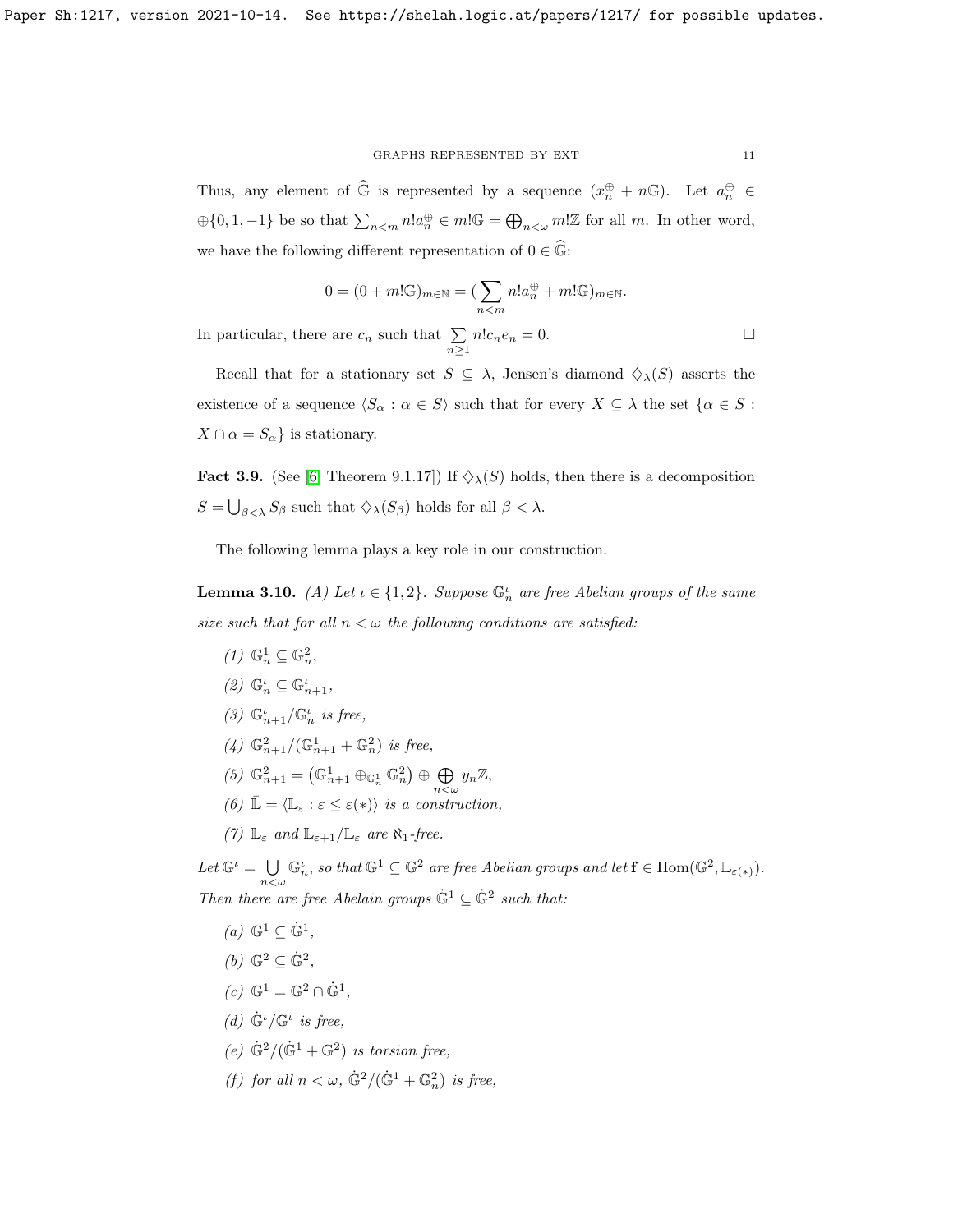- (g) there are no  $\dot{\mathbf{f}}$  and  $\langle \dot{\mathbb{L}}_{\varepsilon} : \varepsilon \leq \varepsilon(*)\rangle$  equipped with the following properties:
	- (g1)  $\langle \mathbb{L}_{\varepsilon} : \varepsilon \leq \varepsilon(*) \rangle$  is a nice construction over  $\mathbb{G}^1$ ,
	- $(g2)$   $\mathbf{\dot{f}} \in \text{Hom}(\dot{\mathbb{G}}^2, \dot{\mathbb{L}}_{\varepsilon(*)}),$
	- (g3)  $\dot{\mathbf{f}}$  extends  $\mathbf{f} \cup \text{id}_{\dot{\mathbb{G}}^1}$ ,
	- (g4)  $\mathbb{L}_{\varepsilon} \subseteq \dot{\mathbb{L}}_{\varepsilon}$  for  $\varepsilon \leq \varepsilon(*)$ ,

$$
(g5)\ \mathbb{L}_{\varepsilon}=\mathbb{L}_{\varepsilon+1}\cap\dot{\mathbb{L}}_{\varepsilon},
$$

(g6)  $\dot{\mathbb{L}}_{\varepsilon+1}/(\mathbb{L}_{\varepsilon+1} + \dot{\mathbb{L}}_{\varepsilon})$  is free.

(B) Similar result holds if we replace "free" by " $\aleph_1$ -free".

*Proof.* (A): Set  $\dot{\mathbb{G}}^1 := \mathbb{G}^1 \oplus \bigoplus$  $\bigoplus_{n<\omega}z_n\mathbb{Z}$ , where  $\bigoplus_{n<\omega}z_n\mathbb{Z}$  is a free Abelian group with a base given by  $\{z_n : n < \omega\}$ . To define  $\dot{\mathbb{G}}^2$ , let us first set

$$
\mathbb{G}^{2,*}:=\dot{\mathbb{G}}^1\oplus_{\mathbb{G}^1}\mathbb{G}^2.
$$

For any infinite sequence  $\vec{a} = \langle a_n : n \langle \omega \rangle \in \prod_{\omega} 2 = 2$ , we look at the following

$$
\mathbb{G}^{2,\vec{a}} := \langle \mathbb{G}^{2,*} \cup \{ \sum_{n<\omega} n! (y_n + a_n z_n) \} \rangle,
$$

i.e., the subgroup of  $\widehat{\mathbb{G}^{2,*}}$  generated by  $\mathbb{G}^{2,*}$  and the distinguished element

$$
\sum_{n<\omega} n!(y_n + a_n z_n) \in \widehat{\mathbb{G}^{2,*}}.
$$

It is routine to see that the properties  $(a) - (f)$  are satisfied with  $\mathbb{G}^{2,\vec{a}}$ . We are going to show that  $\dot{\mathbb{G}}^2 = \mathbb{G}^{2,\vec{a}}$  satisfies in the remaining property  $(g)$  for a suitable choice of  $\vec{a}$ . Suppose on the way of contradiction that for each  $\vec{a} = \langle a_n : n < \omega \rangle \in \mathcal{L}^2$ there is a counterexample  $\dot{\mathbf{f}}_{\vec{a}}$  and  $\langle \dot{\mathbb{L}}_{\varepsilon}^{\vec{a}} : \varepsilon \leq \varepsilon(*)\rangle$  to clause  $(g)$ . In particular,  $\dot{\mathbf{f}}_{\vec{a}} \in \text{Hom}(\mathbb{G}^{2,\vec{a}}, \dot{\mathbb{L}}_{\varepsilon(*)}), \text{ and it extends } \mathbf{f} \cup \text{id}_{\dot{\mathbb{G}}^1}.$ 

For  $\vec{a} \in \{0, 2\}$  and  $m < \omega$  set

(+) 
$$
y_m^{\vec{a}} := \sum_{n \ge m} \frac{n!}{m!} (y_n + a_n z_n).
$$

**Claim:** Let  $\vec{a}$ ,  $\vec{b}$  and m be such that

- $\bullet$   $m < \omega$ .
- $a_{\ell} = b_{\ell}$  for all  $\ell \leq m$ ,
- $\dot{\mathbf{f}}_{\vec{a}}(y_{\ell}^{\vec{a}}) = \dot{\mathbf{f}}_{\vec{b}}(y_{\ell}^{\vec{b}})$  for all  $\ell \leq n$ .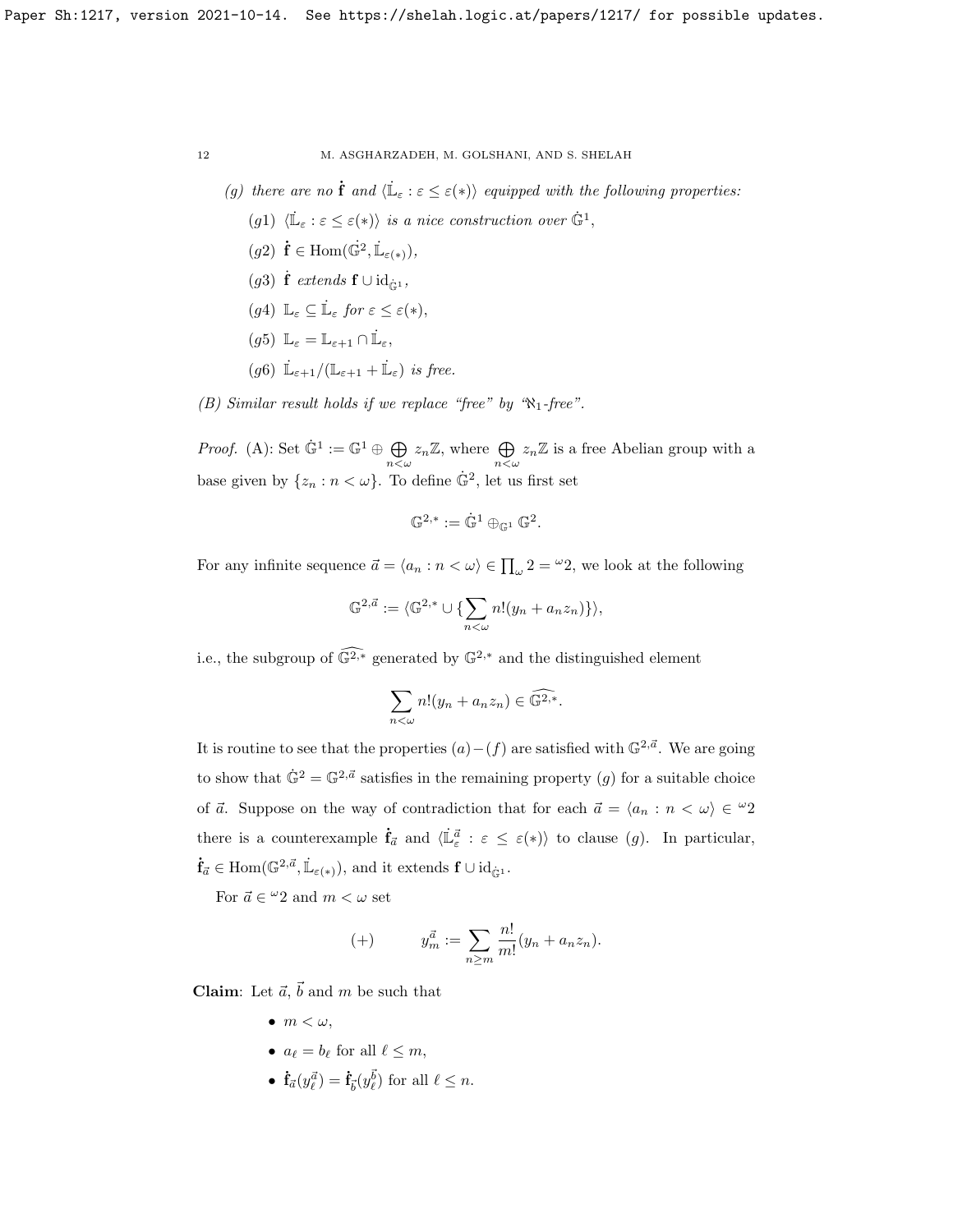Then 
$$
\vec{a} = \vec{b}
$$
.

To prove the claim, we proceed by induction on  $\ell < \omega$  and show that:

(i)  $a_{\ell} = b_{\ell}$ , (ii)  $\dot{\mathbf{f}}_{\vec{a}}(y_{\ell}^{\vec{a}}) = \dot{\mathbf{f}}_{\vec{b}}(y_{\ell}^{\vec{b}}).$ 

The case  $\ell \leq m$  follows from the assumption, so we may assume that  $\ell > m$ . Now suppose that  $\ell = k + 1$  and the result is true for all natural numbers less or equal to k. Let us evaluate  $\dot{\mathbf{f}}_{\vec{a}}$  at  $y_m^{\vec{a}}$  from  $(+)$ , and recall that  $\dot{\mathbf{f}}_{\vec{a}}$  extends  $\mathbf{f} \cup \mathrm{id}_{\dot{\mathbb{G}}^1}$ . It turns out that:

$$
\dot{\mathbf{f}}_{\vec{a}}(y_m^{\vec{a}}) = \sum_{n \ge m} \frac{n!}{m!} \dot{\mathbf{f}}_{\vec{a}}(y_n) + a_n \dot{\mathbf{f}}_{\vec{a}}(z_n) = \sum_{n \ge m} \frac{n!}{m!} (y_n + a_n z_n).
$$

It immediately follows that for all  $i < \omega$ 

(\*) 
$$
\dot{\mathbf{f}}_{\vec{a}}(y_i^{\vec{a}}) = (i+1)\dot{\mathbf{f}}_{\vec{a}}(y_{i+1}^{\vec{a}}) - (y_i + a_i z_i).
$$

We apply (\*) at level  $i = k$  and combine it with inductive hypothesis to observe that

$$
0 = \dot{\mathbf{f}}_{\vec{a}}(y_{k}^{\vec{a}}) - \dot{\mathbf{f}}_{\vec{b}}(y_{k}^{\vec{b}})
$$
  
=  $\ell \dot{\mathbf{f}}_{\vec{a}}(y_{\ell}^{\vec{a}}) - (y_{\ell-1} + a_{\ell-1}z_{\ell-1}) - \ell \dot{\mathbf{f}}_{\vec{a}}(y_{\ell}^{\vec{a}}) + (y_{\ell-1} + a_{\ell-1}z_{\ell-1})$   
=  $\ell(\dot{\mathbf{f}}_{\vec{a}}(y_{\ell}^{\vec{a}}) - \dot{\mathbf{f}}_{\vec{b}}(y_{\ell}^{\vec{b}})).$ 

Since  $\mathbb{L}_{\varepsilon(*)}$  is torsion-free, it follows that  $\dot{\mathbf{f}}_{\vec{a}}(y^{\vec{a}}_{\ell}) - \dot{\mathbf{f}}_{\vec{b}}(y^{\vec{b}}_{\ell}) = 0$ , so (ii) is valid. In order to show (i) we apply  $(*)$  at level  $i = \ell$ :

$$
0 = \dot{\mathbf{f}}_{\vec{a}}(y_{\ell}^{\vec{a}}) - \dot{\mathbf{f}}_{\vec{b}}(y_{\ell}^{\vec{b}}) = (\ell+1)(\dot{\mathbf{f}}_{\vec{a}}(y_{\ell+1}^{\vec{a}}) - \dot{\mathbf{f}}_{\vec{b}}(y_{\ell+1}^{\vec{b}})) - (a_{\ell} - b_{\ell})z_{\ell},
$$

i.e.,

$$
(a_{\ell}-b_{\ell})z_{\ell}=(\ell+1)(\dot{\mathbf{f}}_{\vec{a}}(y_{\ell}^{\vec{a}})-\dot{\mathbf{f}}_{\vec{b}}(y_{\ell}^{\vec{b}})).
$$

It follows that  $(\ell + 1)|(a_{\ell} - b_{\ell})$ . Since  $a_i, b_i \in \{0, 1\}$ , we must have  $a_{\ell} - b_{\ell} = 0$ . This completes the proof of the desired claim.

But by Lemma [3.8,](#page-9-0) we can find distinct  $\vec{a}$  and  $\vec{b}$  in  $\omega_2$  such that  $a_0 = b_0$  and  $\dot{\mathbf{f}}_{\vec{a}}(y_0^{\vec{a}}) = \dot{\mathbf{f}}_{\vec{b}}(y_0^{\vec{b}})$ . This contradicts the above Claim, so we are done.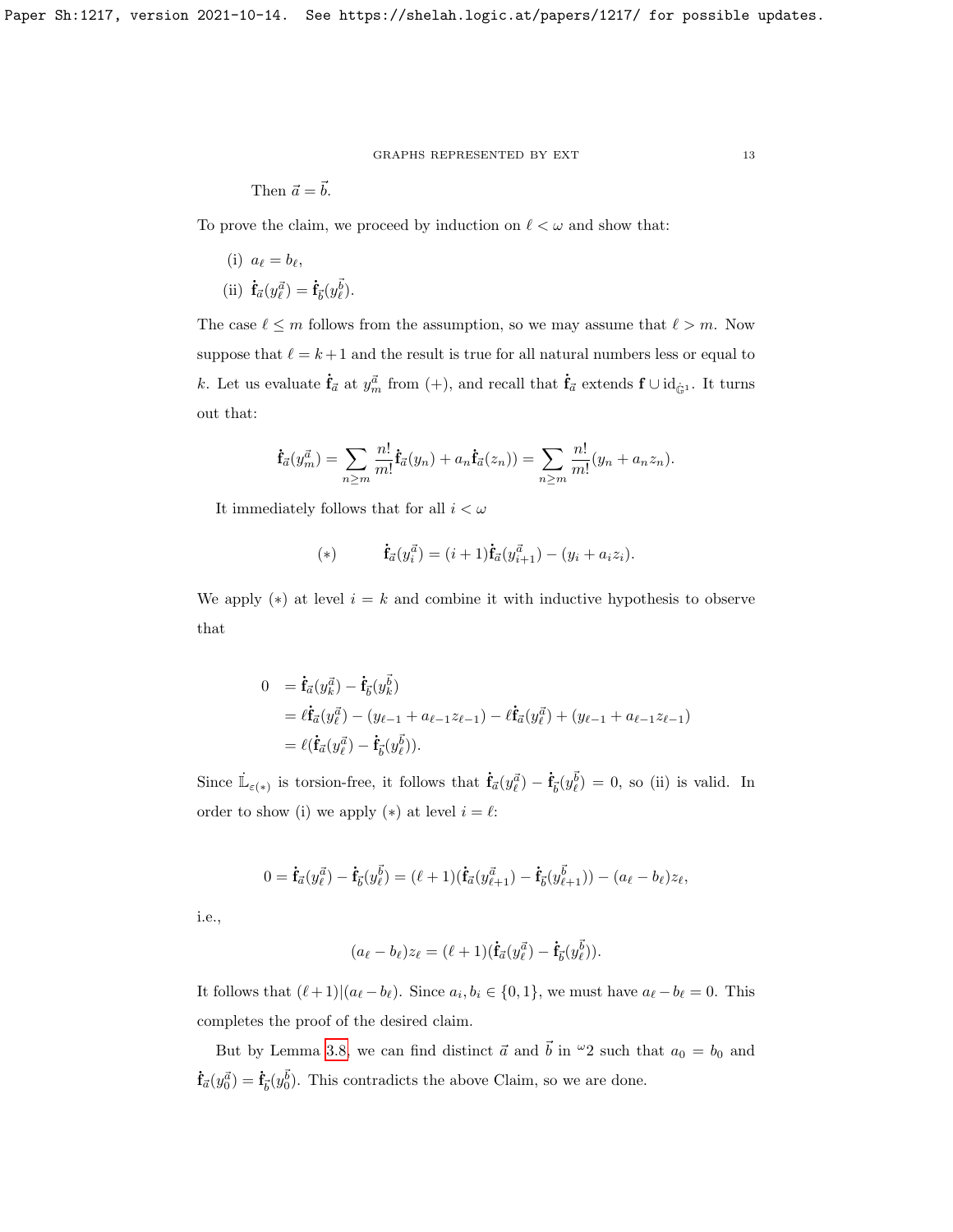(B): The proof of this is similar to (A) and we leave its straightforward modification to the reader.  $\hfill \square$ 

<span id="page-13-0"></span>**Theorem 3.11.** Let  $S \subseteq S^{\lambda}_{\aleph_0}$  be stationary non-reflecting and suppose  $\diamondsuit_S$  holds. Suppose one of the followings:

- (1)  $\mu = \lambda = cf(\lambda) > \aleph_0$ , or
- (2)  $\mu = 2^{\lambda}, \lambda = cf(\lambda) > \aleph_0.$

Then there is a sequence  $\bar{\mathbb{G}} = \langle \mathbb{G}_{\alpha} : \alpha < \mu \rangle$  of Abelian groups satisfying  $\boxtimes_{\lambda,\mu}^1$  and each  $\mathbb{G}_{\alpha}$  is strongly  $\lambda$ -free.

*Proof.* (1): Since S is non-reflecting, given any limit ordinal  $\delta < \lambda$ , there exists a club  $C_{\delta} \subseteq \delta$  such that  $S \cap C_{\delta} = \emptyset$ . Furthermore as  $\diamondsuit_S$  holds, and in the light of Fact [3.9](#page-10-0) we can find a sequence  $\langle S_\varepsilon : \varepsilon < \lambda \rangle$  of subsets of S such that the following two properties are satisfied:

- the sets  $S_{\varepsilon}$  are pairwise almost disjoint, i.e., for all  $\varepsilon < \zeta < \lambda, S_{\varepsilon} \cap S_{\zeta}$  is a bounded subset of  $\lambda$ ,
- $\diamondsuit_{S_{\varepsilon}}$  holds for  $\varepsilon < \lambda$ .

For  $\varepsilon < \lambda$  let

$$
\langle (f_{\alpha}^{\varepsilon},\mathbb{H}_{\alpha}^{1,\varepsilon},\mathbb{H}_{\alpha}^{2,\varepsilon},\bar{\mathbb{L}}_{\alpha}): \alpha \in S_{\varepsilon} \rangle
$$

be such that:

- $f_{\alpha}^{\varepsilon} : \alpha \to \alpha$  is a function,
- $\mathbb{H}_{\alpha}^{1,\varepsilon} \subseteq \mathbb{H}_{\alpha}^{2,\varepsilon}$  are Abelian groups,
- the universe of  $\mathbb{H}^{2,\varepsilon}_{\alpha}$  is  $\alpha$ ,
- $\bar{\mathbb{L}}_{\alpha} = \langle \mathbb{L}_{\varepsilon}^{\alpha} : \varepsilon \le \alpha \rangle$  is a construction such that  $\mathbb{L}_{\alpha}$  has universe  $\alpha$ ,
- each  $\mathbb{L}_{\varepsilon}$  and  $\mathbb{L}_{\varepsilon+1}/\mathbb{L}_{\varepsilon}$  is  $\aleph_1$ -free,
- for any tuple  $(f, \mathbb{H}^1, \mathbb{H}^2, \bar{\mathbb{L}})$ , where  $f : \lambda \to \lambda$  is a function,  $\mathbb{H}^1 \subseteq \mathbb{H}^2$  are Abelian groups where the universe of  $\mathbb{H}^2$  is  $\lambda$  and  $\bar{\mathbb{L}} = \langle \mathbb{L}_{\varepsilon} : \varepsilon \leq \kappa \rangle$  is a construction such that the universe of  $\mathbb{L}_{\kappa}$  is  $\kappa$  and  $\mathbb{L}_{\varepsilon}$  and  $\mathbb{L}_{\varepsilon+1}/\mathbb{L}_{\varepsilon}$  are  $\aleph_1$ -free, then the following set

$$
\{\alpha\in S_\varepsilon:(f\restriction \alpha, \mathbb{H}^1\restriction \alpha, \mathbb{H}^2\restriction \alpha, \bar{\mathbb{L}}\restriction \alpha)=(f_\alpha^\varepsilon, \mathbb{H}_\alpha^{1,\varepsilon}, \mathbb{H}_\alpha^{2,\varepsilon}, \bar{\mathbb{L}}_\alpha)\}
$$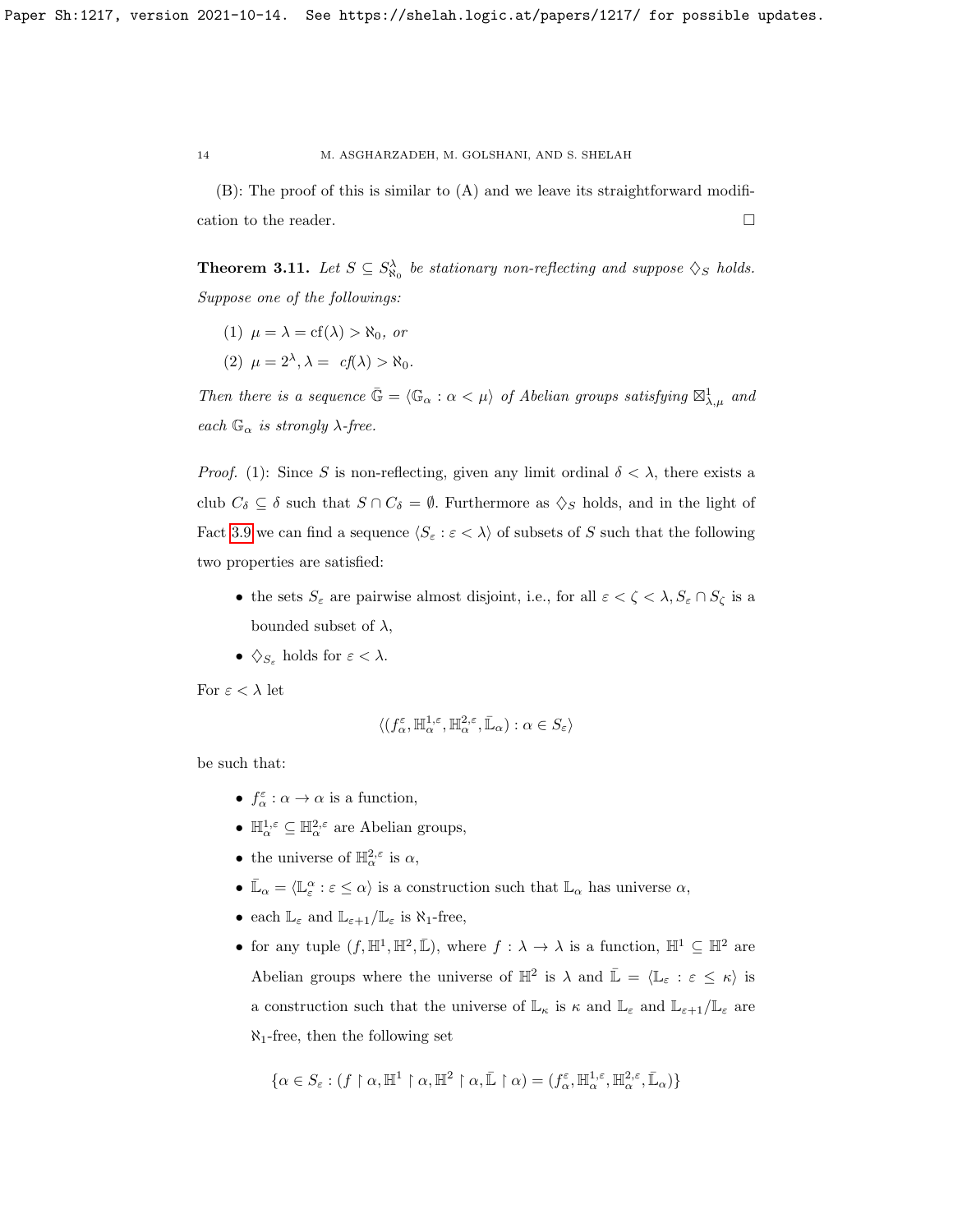is stationary.

Given  $\varepsilon < \lambda$  by induction on  $\alpha < \lambda$ , we choose the sequences  $\bar{\mathbb{G}}_{\varepsilon}^{\iota} = \langle \mathbb{G}_{\alpha,\varepsilon}^{\iota} : \alpha < \lambda \rangle$ , for  $\iota = 1, 2$  such that:

- $\otimes$  (a)  $\bar{G}^{\iota}_{\varepsilon}$  is an increasing and continuous sequence of Abelian groups  $\mathbb{G}^{\iota}_{\alpha,\varepsilon}$  =  $(G_{\alpha,\varepsilon}^{\iota},+,0).$ 
	- (b)  $\mathbb{G}_{0,\varepsilon}^{\iota} = \{0\}$  and for  $\alpha < \lambda$ , the universe of  $\mathbb{G}_{\alpha,\varepsilon}^2$ , namely  $G_{\alpha,\varepsilon}^2$  is an ordinal  $\gamma_{\alpha,\varepsilon} < \lambda$ .
	- (c) The following holds:
		- $(c1): \mathbb{G}_{\alpha,\varepsilon}^1 \subseteq \mathbb{G}_{\alpha,\varepsilon}^2$  are free.
		- $(c2)$ : If  $\alpha < \beta$  then  $\mathbb{G}^2_{\alpha,\varepsilon} \cap \mathbb{G}^1_{\beta,\varepsilon} = \mathbb{G}^1_{\alpha,\varepsilon}$ .
		- (c3): If  $\alpha < \beta$  and  $\alpha \notin S_{\varepsilon}$ , then  $\mathbb{G}_{\beta}^2/(\mathbb{G}_{\beta}^1 + \mathbb{G}_{\alpha}^2)$  is free.
	- (d) If  $\alpha < \beta$  and  $\alpha \notin S_{\varepsilon}$ , then  $\mathbb{G}^1_{\beta,\varepsilon}/\mathbb{G}^1_{\alpha,\varepsilon}$  and  $\mathbb{G}^2_{\beta,\varepsilon}/\mathbb{G}^2_{\alpha,\varepsilon}$  are free.

(e) if  $\delta \in S_{\varepsilon}$ , then there are no  $\dot{\mathbf{f}}$  and  $\langle \dot{\mathbb{L}}_{\zeta} : \zeta \leq \delta \rangle$  equipped with the following properties:

- (e1)  $\langle \dot{\mathbb{L}}_{\zeta} : \zeta \leq \delta \rangle$  is a nice construction over  $\mathbb{G}^1_{\delta+1,\varepsilon}$ ,
- $(e2)$   $\dot{\mathbf{f}} \in \text{Hom}(\mathbb{G}^2_{\delta+1,\varepsilon}, \dot{\mathbb{L}}_{\delta}),$
- (e3)  $\dot{\mathbf{f}}$  extends  $\mathbf{f}_{\delta}^{\varepsilon} \cup \mathrm{id}_{\mathbb{G}_{\delta+1,\varepsilon}^1}$ ,
- (e4)  $\mathbb{L}_{\zeta}^{\delta} \subseteq \dot{\mathbb{L}}_{\zeta}$  for  $\zeta \leq \delta$ ,
- (e5)  $\mathbb{L}_{\zeta}^{\delta} = \mathbb{L}_{\zeta+1}^{\delta} \cap \dot{\mathbb{L}}_{\zeta}$ ,
- (e6)  $\mathbb{L}_{\zeta+1}/(\mathbb{L}_{\zeta+1}^{\delta} + \mathbb{L}_{\zeta})$  is free.

For  $\alpha = 0$ , set  $\mathbb{G}^1_{0,\varepsilon} = \mathbb{G}^2_{0,\varepsilon} = \{0\}$ . For limit ordinal  $\delta$ , set  $\mathbb{G}^i_{\delta,\varepsilon} = \bigcup$  $\alpha<\delta$  $\mathbb{G}_{\alpha,\varepsilon}^{\iota}$ . Let us show that items (c) and (d) continue to hold. By the induction hypothesis and for all  $\alpha < \beta < \delta$  with  $\alpha \notin S$ ,  $\mathbb{G}^{\iota}_{\beta,\varepsilon}/\mathbb{G}^{\iota}_{\alpha,\varepsilon}$  and  $\mathbb{G}^2_{\beta}/(\mathbb{G}^1_{\beta} + \mathbb{G}^2_{\alpha})$  are free, and since we have a club  $C_{\delta}$  of  $\delta$  which is disjoint to S, it immediately follows that the groups  $\mathbb{G}_{\delta,\varepsilon}^{\iota}$ ,  $\mathbb{G}_{\delta,\varepsilon}^{\iota}/\mathbb{G}_{\alpha,\varepsilon}^{\iota}$  and  $\mathbb{G}_{\delta,\varepsilon}^{2}/(\mathbb{G}_{\delta,\varepsilon}^{1}+\mathbb{G}_{\alpha,\varepsilon}^{2})$  are free for all  $\alpha<\delta$  with  $\alpha \notin S$ .

Let  $\iota = 1, 2$ . Now suppose that  $\delta < \lambda$  and we have defined the groups  $\mathbb{G}_{\alpha,\varepsilon}^{\iota}$  and ordinals  $\alpha \leq \delta$ . We would like to define the groups  $\mathbb{G}^1_{\delta+1,\varepsilon}$  and  $\mathbb{G}^2_{\delta+1,\varepsilon}$  so that the (a)-(e) continue to hold.

In the case  $\delta \notin S_{\varepsilon}$ , we set

$$
\mathbb{G}^1_{\delta+1,\varepsilon}:=\mathbb{G}^1_{\delta,\varepsilon}
$$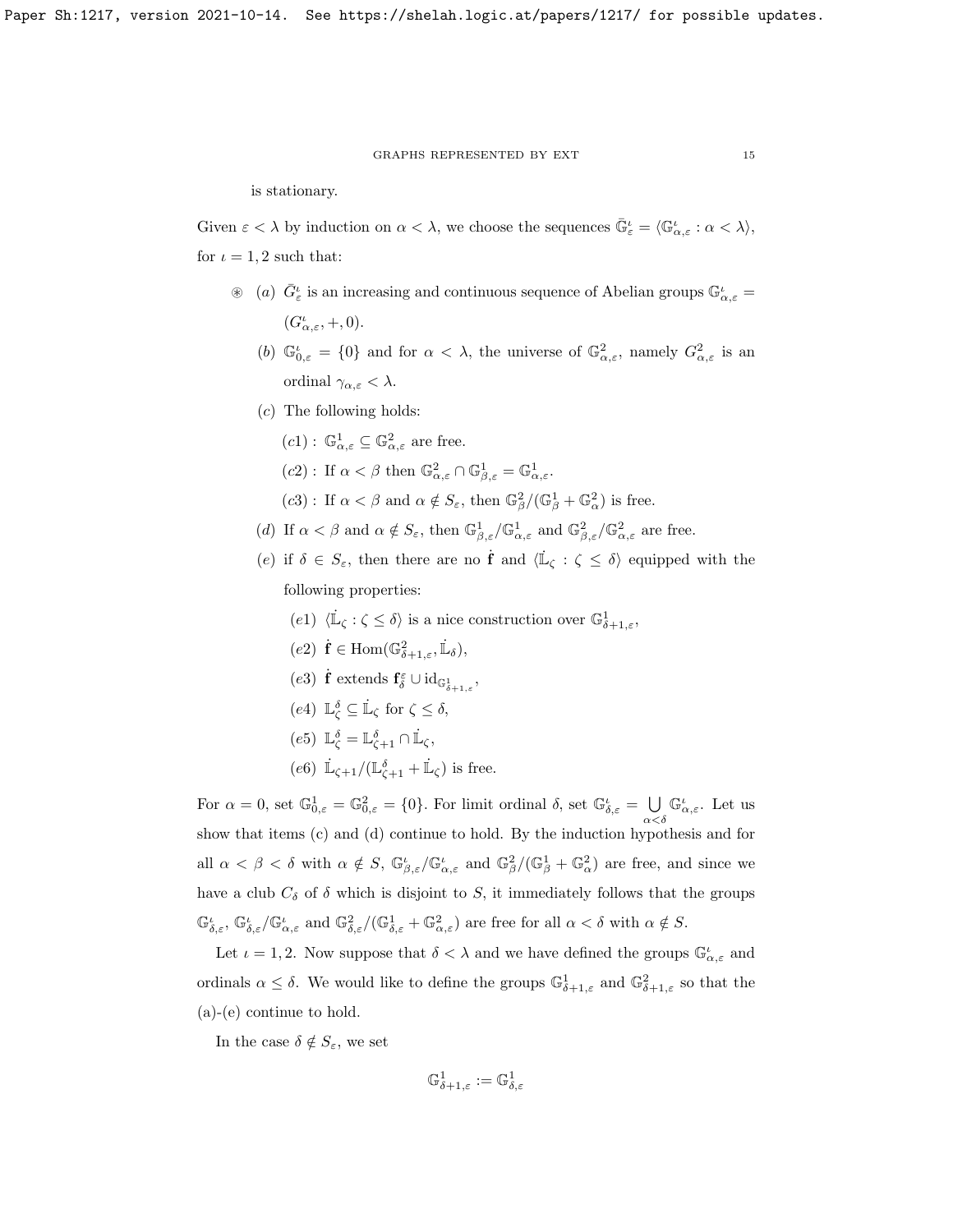and

$$
\mathbb{G}^2_{\delta+1,\varepsilon}:= (\mathbb{G}^1_{\delta+1,\varepsilon}\oplus_{\mathbb{G}^1_{\delta+1,\varepsilon}}\mathbb{G}^2_{\delta,\varepsilon})\oplus \bigoplus_{n<\omega}y_{\delta,n}\mathbb{Z}.
$$

It is not difficult to show that items  $(a)-(d)$  continue to hold and there is nothing to prove for case (e).

Now suppose that  $\delta \in S_{\varepsilon}$ . We define the groups  $\mathbb{G}^1_{\delta+1,\varepsilon}$  and  $\mathbb{G}^2_{\delta+1,\varepsilon}$  such that items (a)-(e) above continue to hold, and further we have:

- (f)  $\mathbb{G}^2_{\delta+1,\varepsilon}/(\mathbb{G}^1_{\delta,\varepsilon}+\mathbb{G}^2_{\delta,\varepsilon})$  is not free,
- (g) if  $\gamma \in \delta \backslash S_{\varepsilon}$ , then  $\mathbb{G}^2_{\delta+1,\varepsilon}/(\mathbb{G}^1_{\delta,\varepsilon} + \mathbb{G}^2_{\gamma,\varepsilon})$  is free.

As  $\delta \in S_{\varepsilon}$ , we have  $cf(\delta) = \aleph_0$ , so let  $\langle \gamma_{\delta,n} : n \langle \omega \rangle$  be an increasing sequence of successor ordinals  $< \delta$  with limit  $\delta$ .

For any  $n < \omega, \gamma_{\delta,n} \notin S_{\varepsilon}$ , it is easily seen that the Abelian groups  $\mathbb{G}^1_{\gamma_{\delta,n},\varepsilon} \subseteq$  $\mathbb{G}^2_{\gamma_{\delta,n},\varepsilon}$  satisfy the hypotheses of Lemma [3.10,](#page-10-1) hence by the lemma, we can find the groups  $\mathbb{G}^1_{\delta+1,\varepsilon} \subseteq \mathbb{G}^2_{\delta+1,\varepsilon}$  such that there for all constructions  $\mathbb{L} \supseteq \mathbb{G}^1_{\delta+1,\varepsilon}$  as described in (e), there is no  $f \in \text{Hom}(\mathbb{G}^2_{\delta+1,\varepsilon}, \mathbb{L})$  such that  $f \supseteq f_{\delta}^{\varepsilon} \cup \text{id}_{\mathbb{G}^1_{\delta+1,\varepsilon}}$ .

This finishes our inductive construction. For  $\iota = 1, 2$  and  $\varepsilon < \lambda$ , we define:

$$
\mathbb G_\varepsilon^\iota=\bigcup_{\alpha<\lambda}\mathbb G_{\alpha,\varepsilon}^\iota.
$$

Set also

- (h1):  $\mathbb{G}_{\alpha,\varepsilon} = \mathbb{G}_{\alpha,\varepsilon}^2/\mathbb{G}_{\alpha,\varepsilon}^1$ , (h2):  $\mathbb{G}_{\varepsilon} = \bigcup$  $\bigcup_{\alpha<\lambda} \mathbb{G}_{\alpha,\varepsilon},$
- (h3):  $\bar{\mathbb{G}} = \langle \mathbb{G}_{\varepsilon} : \varepsilon < \lambda \rangle.$

Let us show that  $\mathbb{Z}_{\lambda,\mu_1}^1$  is satisfied. By items (c) and (d) of the construction,  $\mathbb{G}^1_\varepsilon\subseteq\mathbb{G}^2_\varepsilon$  are free and  $\mathbb{G}_\varepsilon$  is strongly  $\lambda\text{-free}$  as witnessed by the sequence

$$
\mathcal{S}_{\varepsilon} = \{ \mathbb{G}_{\alpha, \varepsilon} : \alpha \in \lambda \setminus S_{\varepsilon} \}.
$$

Let us now show that  $\mathbb{Z}_{\lambda,\mu_1}^1(c)$  is satisfied as well. Suppose by contradiction that there are  $\varepsilon < \lambda$ , a construction  $\mathbb{L} = \langle \mathbb{L}_{\varepsilon} : \varepsilon \leq \lambda \rangle$  by  $\{\mathbb{G}_{\alpha} : \alpha \in \lambda \setminus \varepsilon\}$  over  $\mathbb{G}_{\varepsilon}^1$  and there is a homomorphism **g** from  $\mathbb{G}^2_{\varepsilon}$  into  $\mathbb{L}_{\lambda}$  which extends  $id_{\mathbb{G}^1_{\varepsilon}}$ . Without loss of generality we can assume that  $\mathbb{L}_{\lambda}$  has size  $\lambda$  and that its universe is  $\lambda$ . The set

$$
E = \{ \delta < \lambda : \mathbf{g} \restriction \delta : \delta \to \delta \text{ and } \bar{\mathbb{L}} \restriction \delta = \bar{\mathbb{L}}_{\delta} \restriction \delta \text{ and } \mathbb{L}_{\lambda} \restriction \delta \text{ is a subgroup of } \mathbb{L} \}
$$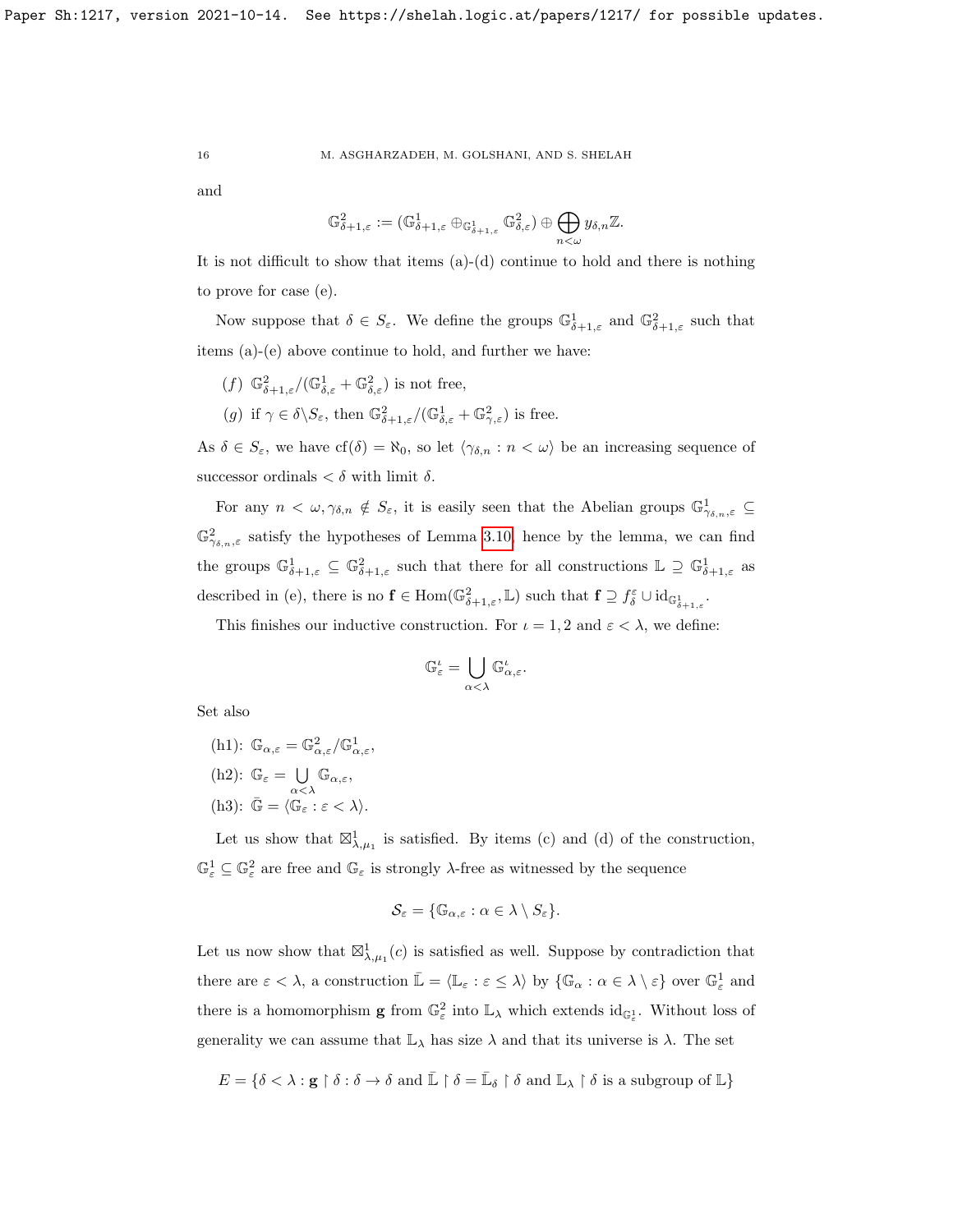is a club, thus we can find some  $\delta \in E \cap S_{\varepsilon}$  such that:

- (i1):  $\mathbf{g} \restriction \delta = f_{\delta}^{\varepsilon}$ , (i2):  $\mathbb{L}_{\kappa} \restriction \delta = \mathbb{H}_{\delta}^{2,\varepsilon}$ , (i3):  $\mathbb{H}_{\delta}^{1,\varepsilon} = \mathbb{G}_{\delta,\varepsilon}^1$ ,
- (i4):  $\mathbb{G}^2_{\varepsilon} \cap \delta = \mathbb{G}^2_{\delta, \varepsilon}$ .

Now note that  $f = \mathbf{g} \restriction \mathbb{G}_{\delta+1,\varepsilon}^2 : \mathbb{G}_{\delta+1,\varepsilon}^2 \to \mathbb{L}_{\lambda}$  is such that  $f \supseteq f_{\delta}^{\varepsilon} \cup \mathrm{id}_{\mathbb{G}_{\delta+1,\varepsilon}^1}$ , which is in contradiction with clause (e) of the construction. Thus  $\mathbb{Z}_{\lambda,\mu_1}^1(c)$  is satisfied as well.

(2): The proof is similar to the proof of (1), this time, we find the following family

$$
\langle S_\varepsilon:\varepsilon<2^\lambda\rangle
$$

of almost disjoint subsets of  $\lambda$  such that  $\Diamond_{S_{\varepsilon}}$  holds for all  $\varepsilon$ . By [\[2\]](#page-30-8), such a sequence exists.  $\Box$ 

<span id="page-16-0"></span>**Theorem 3.12.** Adopt the assumptions of Theorem [3.11.](#page-13-0) Then there are sequences  $\langle\mathbb{G}_{\alpha}:\alpha<\mu\rangle$  and  $\langle\mathbb{K}_{\alpha}:\alpha<\mu\rangle$  of  $\lambda$ -free Abelian groups such that for all  $\alpha<\mu$  $\mu, |\mathbb{G}_{\alpha}| = \lambda, |\mathbb{K}_{\alpha}| = 2^{\lambda}$  and for all  $\alpha, \beta < \mu$ ,

$$
Ext(\mathbb{G}_{\alpha}, \mathbb{K}_{\beta}) = 0 \Leftrightarrow \alpha R \beta.
$$

*Proof.* This follows from Lemma [3.4](#page-6-0) and Theorem [3.11.](#page-13-0)

# § 4. Representing a bipartite graph by Ext in ZFC

In this section we show that it is possible to remove the diamond principle from the construction of Section 3 and get ZFC result. The main result is Theorem [4.4.](#page-22-0) This answers Herden's question for the case of bipartite graphs. We will do this by using a simple version of Shelah's black box. In this case, the groups  $\mathbb{G}_{\alpha}$  that we construct are not  $\lambda$ -free, but just  $\aleph_1$ -free.

Let us start by stating the version of the black box we are using in this paper.

<span id="page-16-1"></span>**Theorem 4.1.** Let  $\chi$ ,  $\lambda$  and  $\mu$  be infinite cardinals such that  $\lambda = \mu^+, \mu^{\aleph_0} = \mu$ , and  $E_0, \ldots, E_{m-1}$  are pairwise disjoint stationary subsets of  $\lambda$  consisting of ordinals of cofinality  $\omega$ , and  $\chi > \lambda$ . Let N be an expansion in a countable language of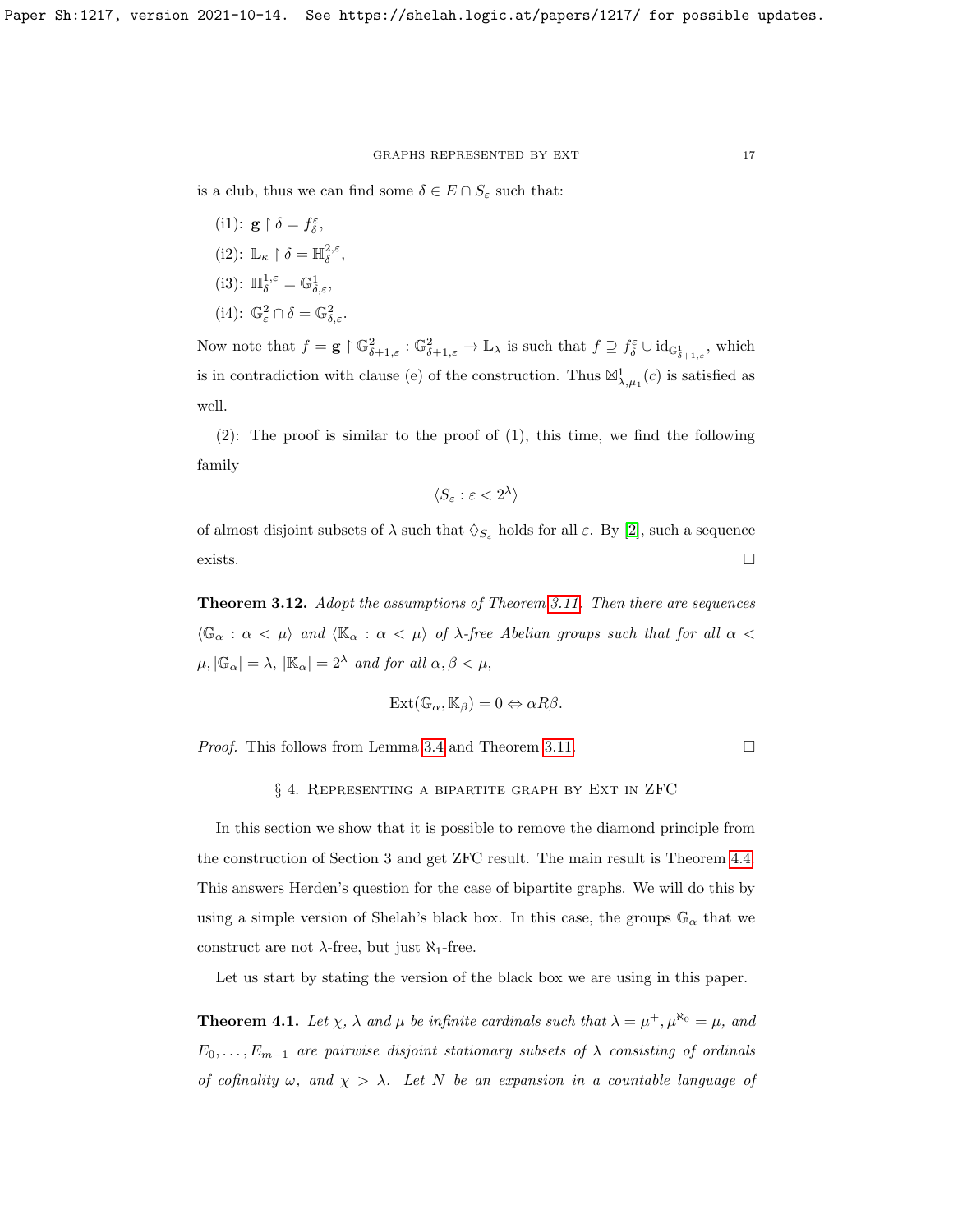$(H(\chi), \in, \leq, \lambda)$  where  $H(\chi)$  is the collection of sets of hereditary cardinality less than  $\chi$  and  $\lhd$  is a well ordering of  $H(\chi)$ . Then there is a family of countable sets  $\{(M_i, X_i) : i \in I\}$  such that the following properties hold:

- (a)  $M_i \prec N$  and  $X_i \subset \lambda$ .
- (b) Let  $\delta(i) := \sup(M_i \cap \lambda)$ . If  $\delta(i) = \delta(j)$ , then  $(M_i, X_i) \cong (M_j, X_j)$  and  $M_i \cap M_j \cap \lambda$  is an initial segment of  $M_i \cap \lambda$ .
- (c) For all  $X \subset \lambda$ , all  $\ell < m$ , the following set

$$
\{\delta \in E_{\ell} : \exists i \text{ such that } \delta(i) = \delta \text{ and } (M_i, X_i) \equiv_{M_i \cap \lambda} (N, X)\}
$$

is stationary in  $\lambda$ .

*Proof.* See [\[3,](#page-30-7) Page 444].

*Notation* 4.2. Given a torsion-free group  $\mathbb{G}$  and a subgroup  $\mathbb{H} \subseteq \mathbb{G}$ . By  $\mathbb{H}_*$  we mean the pure-closure, i.e., the smallest pure subgroup of  $\mathbb G$  containing  $\mathbb H$ . In fact,

$$
\mathbb{H}_{*} = \{ g \in \mathbb{G} : ng \in \mathbb{H} \text{ for some nonzero } n \in \mathbb{Z} \}.
$$

<span id="page-17-0"></span>Theorem 4.3. Adopt one of the following assumptions:

(1) If 
$$
\lambda = \lambda^{\aleph_0}
$$
,  $\mu = \lambda$ ,  
(2) If  $\lambda = \lambda^{\aleph_0}$ ,  $\mu = 2^{\lambda}$ .

Then  $\boxtimes_{\lambda,\mu}^1$  from Lemma [3.4](#page-6-0) holds.

*Proof.* (1): We are going to use a result of Solovay (see [\[3,](#page-30-7) Corollary II.4.9]). This enable us to find a partition  $\langle S_\varepsilon : \varepsilon < \lambda \rangle$  of  $\lambda$  into  $\lambda$  many disjoint stationary sets. Let  $\mathbb{C}_{\varepsilon} := \bigoplus_{\nu \leq \lambda, n \leq \omega} (y_{\varepsilon,\nu,n} \mathbb{Z} \oplus z_{\varepsilon,\nu,n} \mathbb{Z})$  and and recall that its Z-adic completion denoted by  $\widehat{\mathbb{C}_{\varepsilon}}$ . Clearly,  $\widehat{\mathbb{C}_{\varepsilon}}$  has cardinality  $\lambda$ , so we identify it with  $\lambda$ . Let also

$$
Y_{\varepsilon} := \{ y_{\varepsilon,\nu,n} : \nu < \lambda, n < \omega \} \cup \{ z_{\varepsilon,\nu,n} : \nu < \lambda, n < \omega \}.
$$

Set  $\chi = \lambda^{+3}$ . The initial structure for the Black box, corresponding to the stationary set  $S_{\varepsilon}$  is as follows:

$$
N_{\varepsilon} := (\mathscr{H}(\chi), \in, \langle \lambda, \widehat{C_{\varepsilon}}, Y_{\varepsilon}),
$$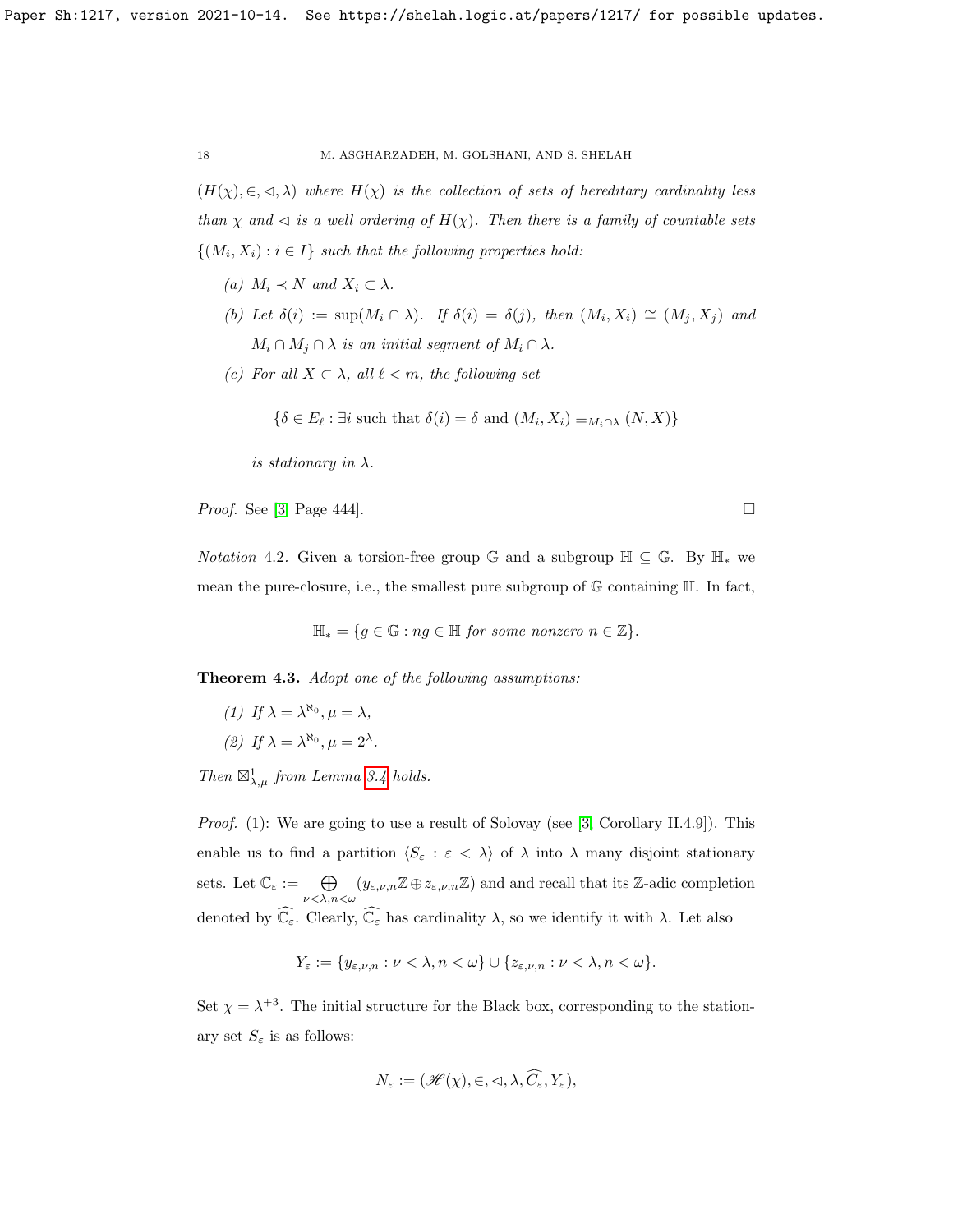where  $\widehat{C}_{\varepsilon}$  denotes the 3-ary relation on  $\lambda$  which is the graph of the addition operation on the group  $\widehat{\mathbb{C}_\varepsilon}$ . We take the first bijection  $\mathbf{g}_\varepsilon:\lambda\times\lambda\to\lambda$  with respect to  $\lhd$ , and use it to identify each  $X \subseteq \lambda$  with a subset of  $\widehat{C_{\varepsilon}} \times \widehat{C_{\varepsilon}}$ . Let  $\{(M_i^{\varepsilon}, X_i^{\varepsilon}) : i \in I_{\varepsilon}\}\)$ as in the statement of Theorem [4.1](#page-16-1) when  $m = 1$  and  $E_0 = S_{\varepsilon}$ , and note that for each  $i \in I_{\varepsilon}$  and  $\varepsilon < \lambda$ ,  $\mathbf{g}_{\varepsilon} \in M_i^{\varepsilon}$ .

Let  $\iota = 1, 2$ . We proceed as in the previous section and for a given  $\varepsilon < \lambda$ , by induction on  $\alpha < \lambda$ , we choose the sequences  $\bar{\mathbb{G}}_{\varepsilon}^{\iota} = \langle \mathbb{G}_{\alpha,\varepsilon}^{\iota} : \alpha < \lambda \rangle$  equipped with the following five items:

- (a)  $\bar{\mathbb{G}}_{\varepsilon}^{\iota}$  is an increasing and continuous sequence of Abelian groups  $\mathbb{G}_{\alpha,\varepsilon}^{\iota}$  =  $(G_{\alpha,\varepsilon}^{\iota},+,0).$
- (b)  $\mathbb{G}_{0,\varepsilon}^{\iota} = \{0\}$  and for  $\alpha < \lambda$ , the universe of  $\mathbb{G}_{\alpha,\varepsilon}^2$ , namely  $G_{\alpha,\varepsilon}^2$  is an ordinal  $\gamma_{\alpha,\varepsilon} < \lambda$ .
- (c) The following three properties hold:

\n- (c1): 
$$
\mathbb{G}_{\alpha,\varepsilon}^1 \subseteq \mathbb{G}_{\alpha,\varepsilon}^2
$$
 are  $\aleph_1$ -free,
\n- (c2): if  $\alpha < \beta$  then  $\mathbb{G}_{\alpha,\varepsilon}^2 \cap \mathbb{G}_{\beta,\varepsilon}^1 = \mathbb{G}_{\alpha,\varepsilon}^1$ ,
\n- (c3): if  $\alpha < \beta$  and  $\alpha \notin S_{\varepsilon}$ , then  $\mathbb{G}_{\beta}^2/(\mathbb{G}_{\beta}^1 + \mathbb{G}_{\alpha}^2)$  is  $\aleph_1$ -free.
\n

- (d) If  $\alpha < \beta$  and  $\alpha \notin S_{\varepsilon}$ , then  $\mathbb{G}^1_{\beta,\varepsilon}/\mathbb{G}^1_{\alpha,\varepsilon}$  and  $\mathbb{G}^2_{\beta,\varepsilon}/\mathbb{G}^2_{\alpha,\varepsilon}$  are  $\aleph_1$ -free.
- (e) If  $\delta \in S_{\varepsilon}$ , then there are no f and  $\langle \mathbb{L}_{\zeta} : \zeta \leq \delta \rangle$  equipped with the following properties:
	- (e1)  $\langle \dot{\mathbb{L}}_{\zeta} : \zeta \leq \delta \rangle$  is a nice construction over  $\mathbb{G}^1_{\delta+1,\varepsilon}$ ,
	- (e2)  $f \in \text{Hom}(\mathbb{G}^2_{\delta+1,\varepsilon}, \mathbb{L}_{\delta}),$
	- (e3) f extends  $f_{\delta,i}^{\varepsilon} \cup \mathrm{id}_{\mathbb{G}_{\delta+1,\varepsilon}^1}$ , where  $i \in I_{\varepsilon}$  and

$$
\langle f^{\varepsilon}_{\delta,i},\bar{\mathbb{L}}^{\varepsilon}_{\delta,i}=\langle \mathbb{L}^{\varepsilon}_{\delta,i,\zeta}:\zeta\leq \delta\rangle\rangle
$$

is coded by  $X_i^{\varepsilon}$ , under the identification given by  $\mathbf{g}_{\varepsilon}$ . Also,  $f_{\delta,i}^{\varepsilon}$  is in  $\text{Hom}(\mathbb{G}^2_{\delta,\varepsilon},\mathbb{L}^{\varepsilon}_{\delta,i,\delta})$  and  $\bar{\mathbb{L}}^{\varepsilon}_{\delta,i}$  is a construction,

- (e4)  $\mathbb{L}_{\zeta}^{\delta} \subseteq \dot{\mathbb{L}}_{\zeta}$  for  $\zeta \leq \delta$ ,
- (e5)  $\mathbb{L}_{\zeta}^{\delta} = \mathbb{L}_{\zeta+1}^{\delta} \cap \dot{\mathbb{L}}_{\zeta},$
- (e6)  $\mathbb{L}_{\zeta+1}/(\mathbb{L}_{\zeta+1}^{\delta} + \mathbb{L}_{\zeta})$  is free.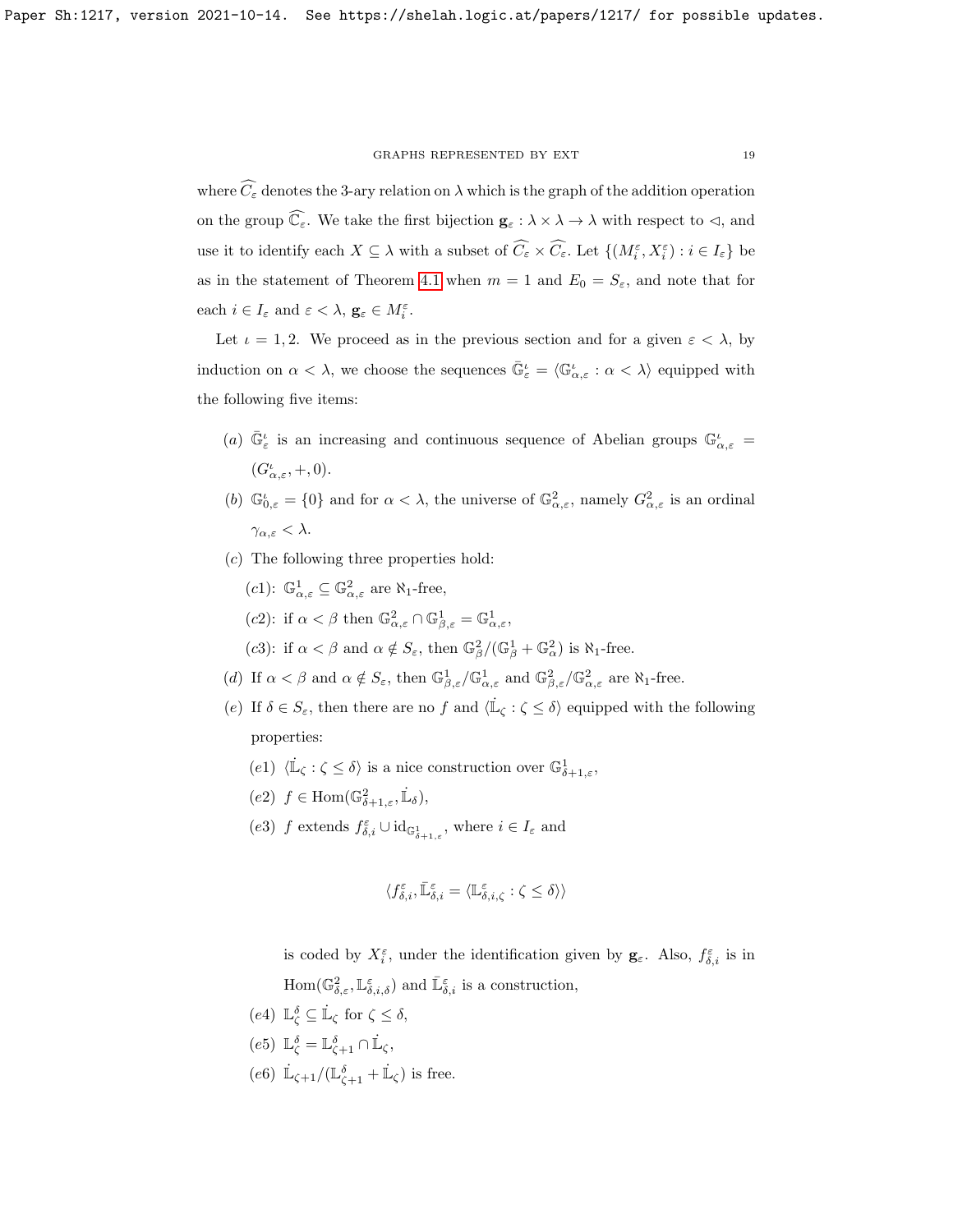For  $\alpha = 0$ , set  $\mathbb{G}^1_{0,\varepsilon} = \mathbb{G}^2_{0,\varepsilon} = \{0\}$ . For the limit ordinal  $\delta$ , we set  $\mathbb{G}^{\iota}_{\delta,\varepsilon} := \bigcup_{\alpha < \delta}$  $\mathbb{G}_{\alpha,\varepsilon}^{\iota}$ . Let us show that items (c) and (d) continue to hold. By the induction hypothesis and for all  $\alpha < \beta < \delta$  with  $\alpha \notin S$ ,  $\mathbb{G}^{\iota}_{\beta,\varepsilon}/\mathbb{G}^{\iota}_{\alpha,\varepsilon}$  and  $\mathbb{G}^2_{\beta}/(\mathbb{G}^1_{\beta} + \mathbb{G}^2_{\alpha})$  are  $\aleph_1$ -free, and since we have a club  $C_{\delta}$  of  $\delta$  which is disjoint to S, it immediately follows from Lemma [3.1](#page-5-0) that the groups  $\mathbb{G}_{\delta,\varepsilon}^{\iota}$ ,  $\mathbb{G}_{\delta,\varepsilon}^{\iota}/\mathbb{G}_{\alpha,\varepsilon}^{\iota}$  and  $\mathbb{G}_{\delta,\varepsilon}^{2}/(\mathbb{G}_{\delta,\varepsilon}^{1}+\mathbb{G}_{\alpha,\varepsilon}^{2})$  are  $\aleph_{1}$ -free for all  $\alpha < \delta$  with  $\alpha \notin S_{\varepsilon}$ .

Now suppose that  $\delta < \lambda$  and we have defined the groups  $\mathbb{G}_{\alpha,\varepsilon}^{\iota}$  for  $\iota = 1,2$  and ordinals  $\alpha \leq \delta$ . We would like to define the groups  $\mathbb{G}^1_{\delta+1,\varepsilon}$  and  $\mathbb{G}^2_{\delta+1,\varepsilon}$  so that the (a)-(e) continue to hold.

If  $\delta \notin S_{\varepsilon}$ , then we set

$$
\mathbb{G}^1_{\delta+1,\varepsilon}:=\mathbb{G}^1_{\delta,\varepsilon}
$$

and

$$
\mathbb{G}^2_{\delta+1,\varepsilon} := (\mathbb{G}^1_{\delta+1,\varepsilon} \oplus_{\mathbb{G}^1_{\delta+1,\varepsilon}} \mathbb{G}^2_{\delta,\varepsilon}) \oplus \bigoplus_{n < \omega} y_{\varepsilon,\delta,n} \mathbb{Z}.
$$

We leave to the reader to check that the items presented from (a) to (d) all are valid, and recall that there is nothing to prove for case (e).

Now suppose that  $\delta \in S_{\varepsilon}$ . We define the groups  $\mathbb{G}^1_{\delta+1,\varepsilon}$  and  $\mathbb{G}^2_{\delta+1,\varepsilon}$  such that items (a)-(e) above continue to hold, and further we have:

- (f)  $\mathbb{G}^2_{\delta+1,\varepsilon}/(\mathbb{G}^1_{\delta,\varepsilon}+\mathbb{G}^2_{\delta,\varepsilon})$  is not free,
- (g) if  $\gamma \in \delta \backslash S_{\varepsilon}$ , then  $\mathbb{G}^2_{\delta+1,\varepsilon}/(\mathbb{G}^1_{\delta,\varepsilon} + \mathbb{G}^2_{\gamma,\varepsilon})$  is  $\aleph_1$ -free.

As  $\delta \in S_{\varepsilon}$ , we have  $cf(\delta) = \aleph_0$ , so let  $\langle \gamma_{\delta,n} : n \langle \omega \rangle$  be an increasing sequence of successor ordinals  $< \delta$  with limit  $\delta$ .

Let  $n < \omega$  be such that  $\gamma_{\delta,n} \notin S_{\varepsilon}$ . It turns out that the Abelian groups  $\mathbb{G}^1_{\gamma_{\delta,n},\varepsilon} \subseteq$  $\mathbb{G}^2_{\gamma_{\delta,n},\varepsilon}$  are suited well in the hypotheses of Lemma [3.10.](#page-10-1)

The notation  $\Sigma_{\delta,\varepsilon}$  stands for the following:

$$
\{i \in I_{\varepsilon} : \delta(i) = \delta \text{ and } X_i^{\varepsilon} \text{ codes } \langle f_{\delta,i}^{\varepsilon}, \overline{\mathbb{L}}_{\delta,i}^{\varepsilon} = \langle \mathbb{L}_{\delta,i,\zeta}^{\varepsilon} : \zeta \leq \delta \rangle \} \text{ as in (e3)}\}.
$$

Given any  $i \in \Sigma_{\delta,\varepsilon}$ , and according to Lemma [3.10,](#page-10-1) we can find the  $\aleph_1$ -free groups  $\mathbb{G}_{\delta+1,\varepsilon}^{1,i} \subseteq \mathbb{G}_{\delta+1,\varepsilon}^{2,i}$  such that there for all constructions  $\langle \mathbb{L}_{\zeta} : \zeta \leq \delta \rangle$  over  $\mathbb{G}_{\delta+1,\varepsilon}^{1,i}$  as in item (e), if we set  $\mathbb{L} = \dot{\mathbb{L}}_{\delta}$ , then there is no  $f \in Hom(\mathbb{G}^{2,i}_{\delta+1,\varepsilon},\mathbb{L})$  such that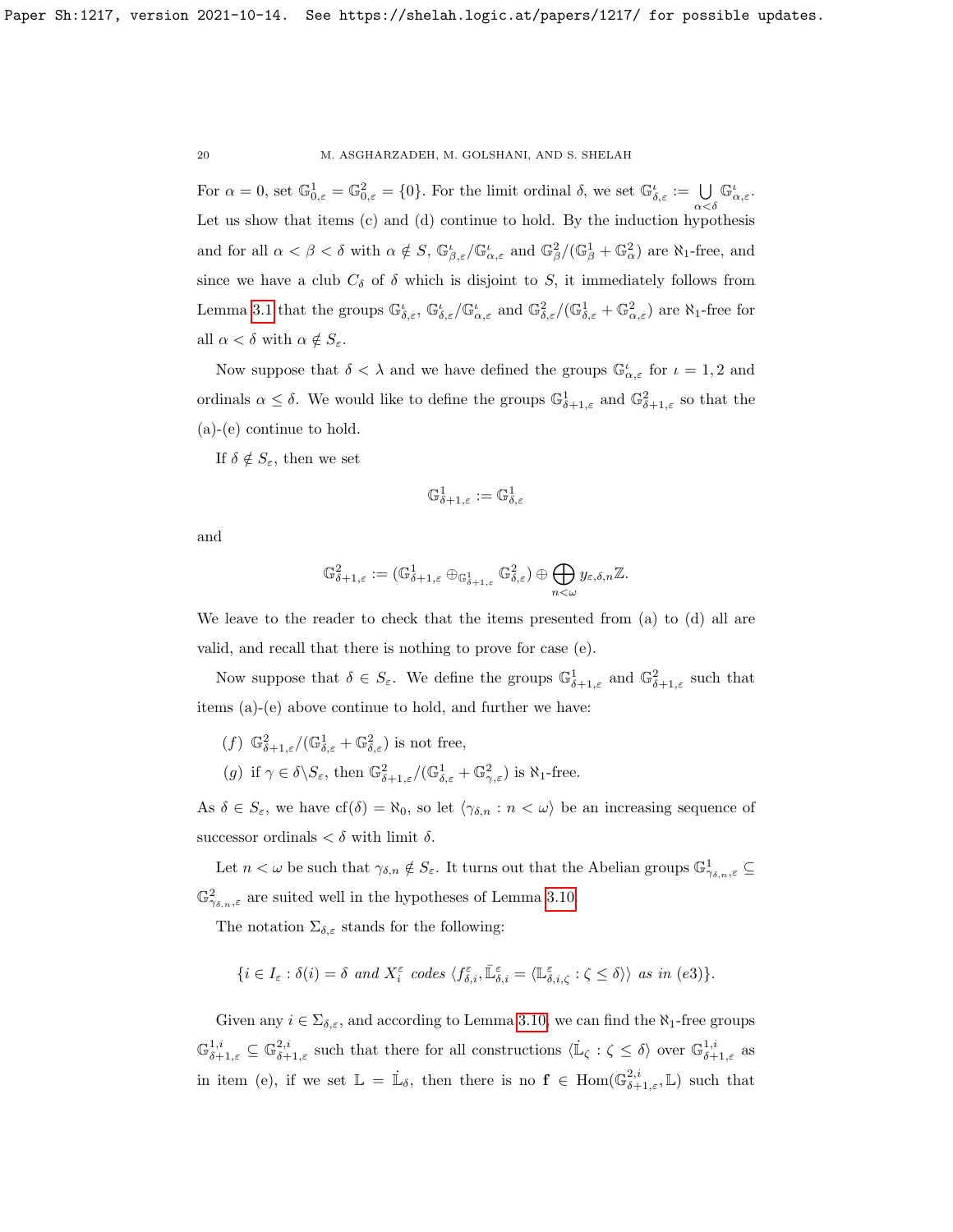$\mathbf{f} \supseteq f_{\delta,i}^{\varepsilon} \cup \mathrm{id}_{\mathbb{G}_{\delta+1,\varepsilon}^{1,i}}$ . For  $\iota = 1,2$  we look at

$$
\mathbb{G}^{\iota}_{\delta+1,\varepsilon}:=\langle \mathbb{G}^{\iota}_{\delta,\varepsilon}\cup \bigcup \{ \mathbb{G}^{\iota,i}_{\delta+1,\varepsilon} : i\in \Sigma_{\delta,\varepsilon} \}\rangle_*,
$$

i.e., the pure closure of  $\langle \mathbb{G}_{\delta,\varepsilon}^{\iota} \cup \bigcup \{ \mathbb{G}_{\delta+1,\varepsilon}^{\iota,i} : i \in \Sigma_{\delta,\varepsilon} \} \rangle$  in  $\widehat{\mathbb{C}_{\varepsilon}}$ . Let us show that the hypothesis (a)-(e) hold. We first show that the group  $\frac{\mathbb{G}_{\delta+1,\varepsilon}^2}{\mathbb{G}_{\alpha,\varepsilon}^2}$  is  $\aleph_1$ -free, provided that  $\alpha$  is a successor ordinal. Let K be any countable subgroup of  $\mathbb{G}_{\delta+1,\varepsilon}^2$ . We are going to show that  $\frac{\mathbb{K} + \mathbb{G}_{\delta+1,\varepsilon}^2}{\mathbb{G}_{\alpha,\varepsilon}^2}$  is free. There is an  $\omega$ -sequence  $\{i_m : m \in \omega\}$  together with a countable subgroup  $\mathbb{I} \subset \mathbb{G}^2_{\delta,\varepsilon}$  such that K is the subgroup generated by  $\mathbb{I}$ together with some countable subset  $\{w_{n,i_m}: n,m \in \omega\}$  of  $\bigcup_{i \in \Sigma_{\delta,\varepsilon}}$  $\mathbb{G}_{\delta+1,\varepsilon}^{\iota,i}$ . We can assume that for all  $n, m, y_{\varepsilon,\alpha_{n,i_m}} \in \mathbb{I}$ . Choose an increasing sequence of ordinals  $\{\alpha_k : k < \omega\}$  with limit  $\delta$  such that  $\alpha_0 = \alpha$  and for all  $m \in \omega$  and all but finitely many of  $n, \alpha_{n,i_m} \in \{\alpha_k : k \in \omega\}$ . Notice that for any successor ordinal  $\gamma < \delta$ 

$$
\mathbb{I}/(\mathbb{I}\cap \mathbb{G}^2_{\gamma,\varepsilon})\cong (\mathbb{I}+\mathbb{G}^2_{\gamma,\varepsilon})/\mathbb{G}^2_{\gamma,\varepsilon}
$$

which is free by the induction hypothesis. So for such  $\gamma$ ,  $\mathbb{I}\cap\mathbb{G}_{\gamma,\varepsilon}^2$  is a direct summand of  $\mathbb{I}$ . Inductively choose subgroups  $\mathbb{I}_k$  so that:

$$
\mathbb{I}\cap\mathbb{G}_{\alpha_k+1,\varepsilon}^2\oplus\mathbb{I}_k=\mathbb{I}\cap\mathbb{G}_{\alpha_{k+1},\varepsilon}^2
$$

for all  $k$ . Hence

$$
\mathbb{I}=\bigoplus_{k}\mathbb{I}_{k}\oplus\bigoplus\mathbb{Z}y_{\varepsilon,\alpha_{k},n}.
$$

In view of Theorem [4.1\(](#page-16-1)b), we are able to choose  $\{n(m): m < \omega\}$  so that:

- the collections  $\{\alpha_{n,i_m} : n(m) < n\}$  are pairwise disjoint.
- $\{\alpha_{n,i_m} : n(m) < n\} \subset \{\alpha_k : k < \omega\}.$

We observe that  $\frac{\mathbb{K}+\mathbb{G}_{\delta,\varepsilon}^2}{\mathbb{G}_{\delta,\varepsilon}^2}$  is isomorphic to the direct sum of  $\bigoplus_k \mathbb{I}_k$  together with the group freely generated by

$$
\{w_{n,i_m}: n(m) \le n \text{ and } m \in \omega\}
$$

and

$$
\{y_{\varepsilon,\alpha_k,n}:\forall m<\omega\,\,\text{and}\,\,n(m)\leq n,\alpha_k\neq\alpha_{n,i_m}\}.
$$

From this, the claim follows. By a similar argument, the group  $\frac{\mathbb{G}^1_{\delta+1,\varepsilon}}{\mathbb{G}^1_{\alpha,\varepsilon}}$  is  $\aleph_1$ -free, provided that  $\alpha$  is a successor ordinal.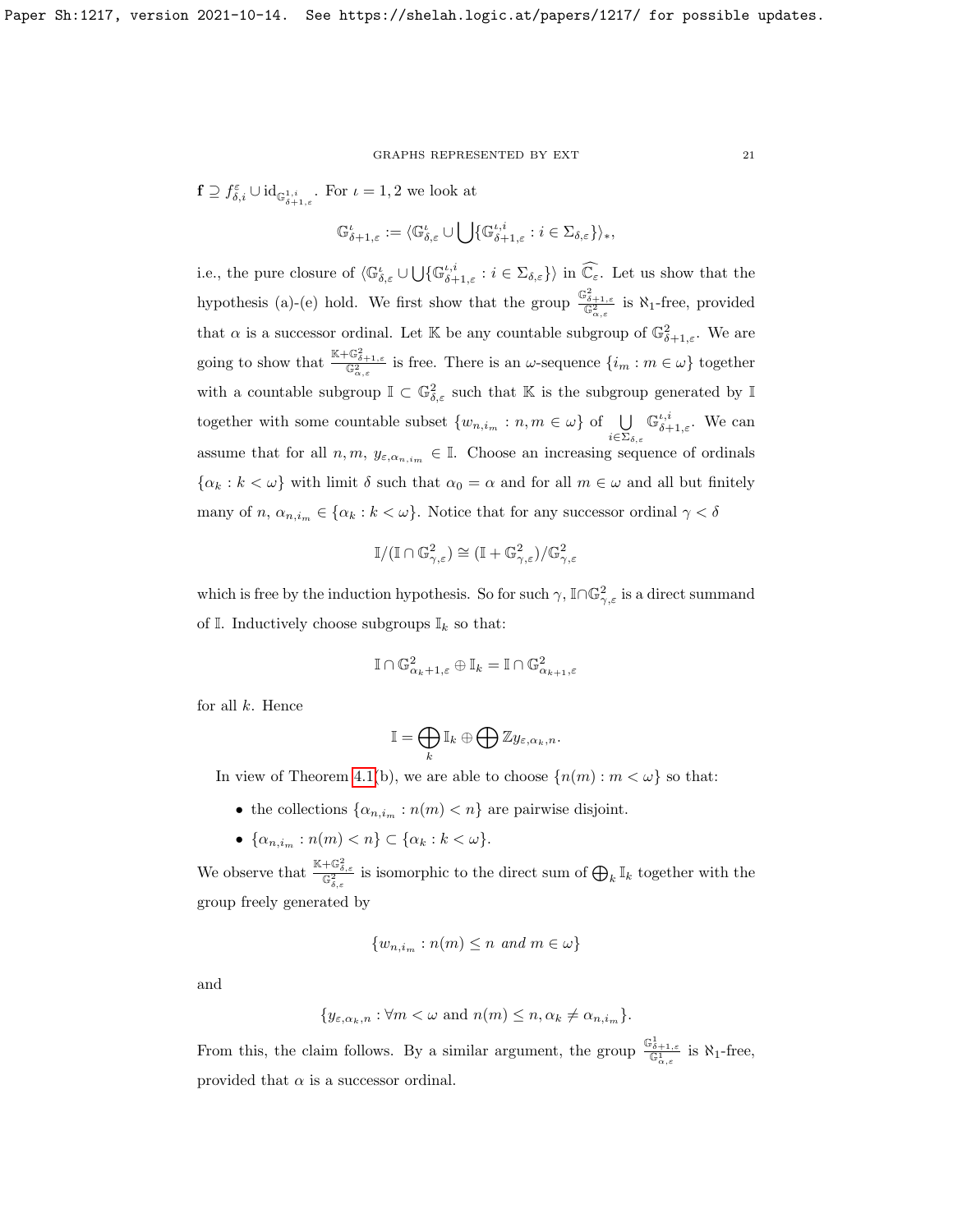In the same vein, we also observe that the group  $\mathbb{G}^1_{\delta+1,\varepsilon}$  is  $\aleph_1$ -free and the hypotheses (a)-(e) continue to hold.

The rest of the argument is similar to Theorem [3.11.](#page-13-0) Let us elaborate the main idea of the proof. For  $\iota = 1, 2$  and  $\varepsilon < \lambda$ , we define:

$$
\mathbb G_\varepsilon^\iota=\bigcup_{\alpha<\lambda}\mathbb G_{\alpha,\varepsilon}^\iota.
$$

Set also

(h1):  $\mathbb{G}_{\alpha,\varepsilon} = \mathbb{G}_{\alpha,\varepsilon}^2/\mathbb{G}_{\alpha,\varepsilon}^1$ , (h2):  $\mathbb{G}_{\varepsilon} = \bigcup$  $\bigcup_{\alpha<\lambda} \mathbb{G}_{\alpha,\varepsilon},$ (h3):  $\bar{\mathbb{G}} = \langle \mathbb{G}_{\varepsilon} : \varepsilon < \lambda \rangle.$ 

Let us show that  $\mathbb{Z}_{\lambda,\mu_1}^1$  is satisfied. By items (c) and (d) of the construction,  $\mathbb{G}^1_{\varepsilon} \subseteq \mathbb{G}^2_{\varepsilon}$  are  $\aleph_1$ -free and  $\mathbb{G}_{\varepsilon}$  is  $\aleph_1$ -free as well. Let us now show that  $\boxtimes^1_{\lambda,\mu_1}(c)$  is satisfied as well. Suppose by contradiction that there are  $\varepsilon < \lambda$ , a construction  $\mathbb L$  by  $\{\mathbb{G}_{\alpha}: \alpha \in \lambda \setminus \varepsilon\}$  over  $\mathbb{G}_{\varepsilon}^1$ , witnessed by  $\langle \mathbb{L}_{\varepsilon} : \varepsilon \leq \lambda \rangle$ , and there is a homomorphism **g** from  $\mathbb{G}^2_{\varepsilon}$  into  $\mathbb{L}$  which extends  $id_{\mathbb{G}^1_{\varepsilon}}$ . Without loss of generality we can assume that L has size  $\lambda$  and that its universe is  $\lambda$ . Let  $X \subseteq \lambda$  code  $\langle \mathbf{g},\langle \mathbb{L}_{\varepsilon} : \varepsilon \leq \lambda \rangle \rangle$ . The set

$$
E = \{ \delta < \lambda : \mathbf{g} \restriction \delta : \delta \to \delta, \ X \cap \delta \text{ codes } \langle \mathbf{g} \restriction \delta, \langle \mathbb{L}_{\zeta} : \zeta \leq \delta \rangle \rangle \text{ and } \mathbb{L} \restriction \delta \text{ is a subgroup of } \mathbb{L} \}
$$

is a club, thus we can find some  $\delta \in E \cap S_{\varepsilon}$  and some i with  $\delta(i) = i$  such that  $(M_i^{\varepsilon}, X_i^{\varepsilon}) \equiv_{M_i^{\varepsilon} \cap \lambda} (N_{\varepsilon}, X)$ . It then follows that  $M_i^{\varepsilon} \cap \mathbb{G}_{\varepsilon}^2 = M_i^{\varepsilon} \cap \mathbb{G}_{\delta, \varepsilon}^{2,i}$ , and since  $(M_i^\varepsilon, X_i^\varepsilon) \equiv_{M_i^\varepsilon \cap \lambda} (N_\varepsilon, X),$  we can easily observe that  $X_i^\varepsilon$  codes

$$
\langle \mathbf{g}\restriction M_i^\varepsilon\cap \mathbb{G}^{2,i}_{\delta,\varepsilon}, \langle \mathbb{L}_\zeta\cap M_i^\varepsilon:\zeta\leq \lambda \rangle \rangle.
$$

Now by elementarily and the choice of g,

 $(M_i^{\varepsilon}, X_i^{\varepsilon}) \models "X_i^{\varepsilon}$  codes a homomorphism  $f_{\delta,i}^{\varepsilon}$  from  $\mathbb{G}_{\delta,\varepsilon}^{2,i}$ .

It follows that  $i \in \Sigma_{\delta,\varepsilon}$ , and hence by our construction, there is no  $\mathbf{f} \in \text{Hom}(\mathbb{G}_{\delta+1,\varepsilon}^{2,i}, \mathbb{L})$ such that **f** extends  $f_{\delta,i}^{\varepsilon} \cup \mathrm{id}_{\mathbb{G}_{\delta+1,\varepsilon}^{1,i}}$ . This is not possible, as **g** is such an extension. This shows that there is no homomorphism g as above and the result follows.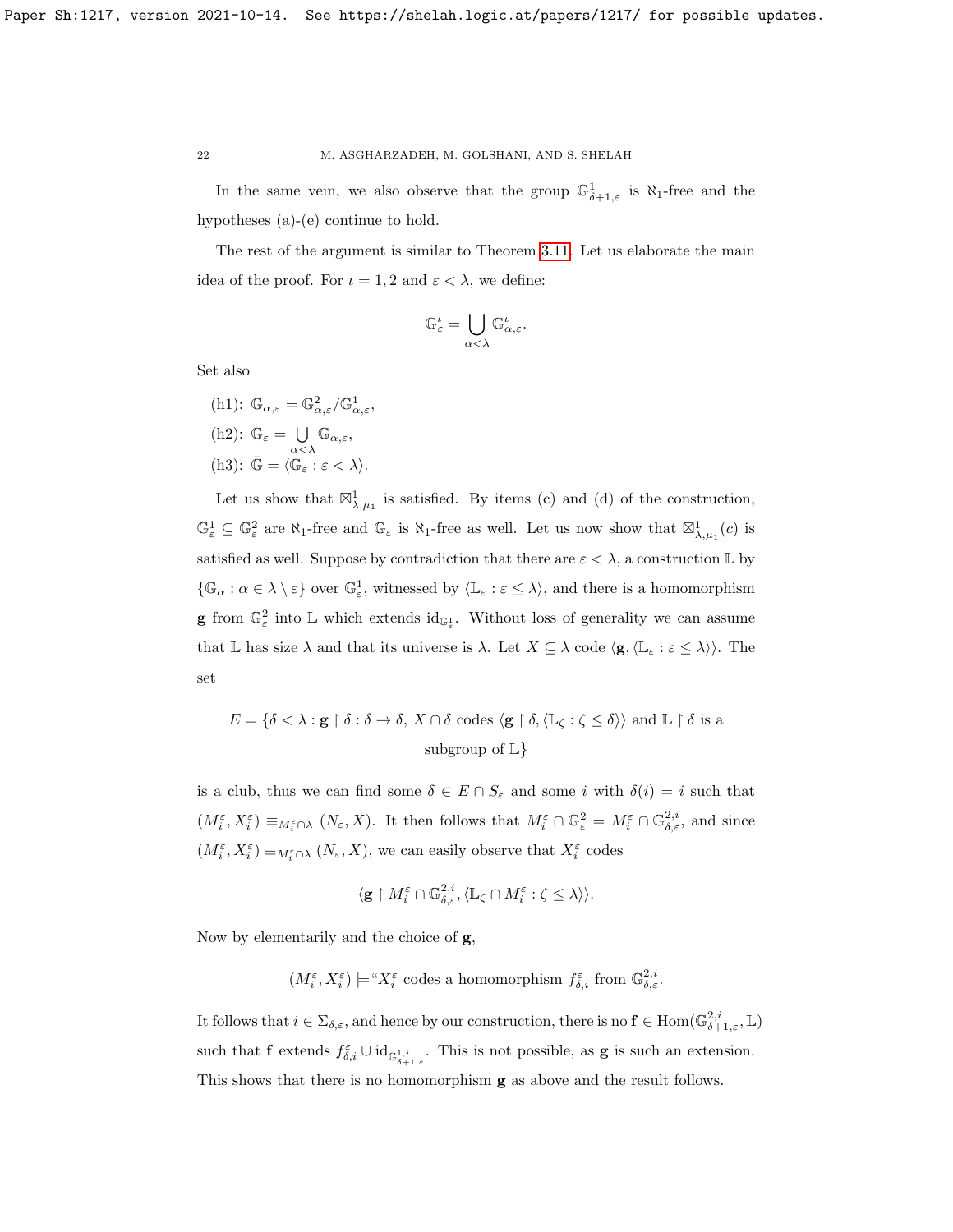(2): This is similar to the proof of (1). Take a sequence  $\langle S_{\varepsilon} : \varepsilon < 2^{\lambda} \rangle$  of almost disjoint subsets of  $\lambda$  such that each  $S_{\varepsilon}$  is stationary and proceed as before.  $\Box$ 

Now, we are ready to prove Theorem A) from introduction:

<span id="page-22-0"></span>**Theorem 4.4.** Let  $\lambda = \lambda^{\aleph_0}, \mu = 2^{\lambda}$  and let  $R \subseteq \mu \times \mu$  be a relation. Then there are families  $\langle \mathbb{G}_{\alpha} : \alpha < \mu \rangle$ , and  $\langle \mathbb{K}_{\alpha} : \alpha < \rangle$  of  $\aleph_1$ -free Abelian groups such that:

- (1) for all  $\alpha < \mu$ ,  $\mathbb{G}_{\alpha}$  has size  $\lambda$  and  $\mathbb{K}_{\alpha}$  has size  $2^{\lambda}$ ,
- (2) for all  $\alpha, \beta < \mu$ ,

$$
Ext(\mathbb{G}_{\alpha}, \mathbb{K}_{\beta}) = 0 \iff \alpha R \beta.
$$

*Proof.* This follows by Lemma [3.4](#page-6-0) and Theorem [4.3.](#page-17-0)

# § 5. Representing A General Graph by Ext

In this section we consider general graphs and discuss if they can be represented by Ext as before. We do not know the result in ZFC, but we show the following consistency result which shows that there are no restrictions on such graphs in ZFC, as promised by Theorem B) from introduction:

<span id="page-22-1"></span>**Theorem 5.1.** Suppose GCH holds and the pair  $(S, R)$  is a graph where  $R \subseteq S \times S$ , and let  $\lambda > |S|$  be an uncountable regular cardinal. Then there exists a cardinal preserving generic extension of the universe, and there is a family  $\{\mathbb{G}_s\}_{s\in S}$  of  $\lambda$ -free Abelian groups such that

$$
Ext(\mathbb{G}_s, \mathbb{G}_t) = 0 \iff sRt.
$$

The rest of this section is devoted to the proof of the above theorem. Before we go into the details, let us sketch the idea of the proof:

**Discussion 5.2.** We first define a forcing notion  $\mathbb{P}_*$  which adds a sequence  $\langle \mathbb{G}_s :$  $s \in S$  of  $\lambda$ -free Abelian groups of size  $\lambda$  such that for each  $s, t \in S$  if  $(s, t) \notin R$ , then for some Abelian group  $\mathbb{H}_{s,t}$  of size  $\lambda$  there exists an exact sequence

$$
0 \longrightarrow \mathbb{G}_s \longrightarrow \mathbb{H}_{s,t} \longrightarrow \mathbb{G}_t \longrightarrow 0
$$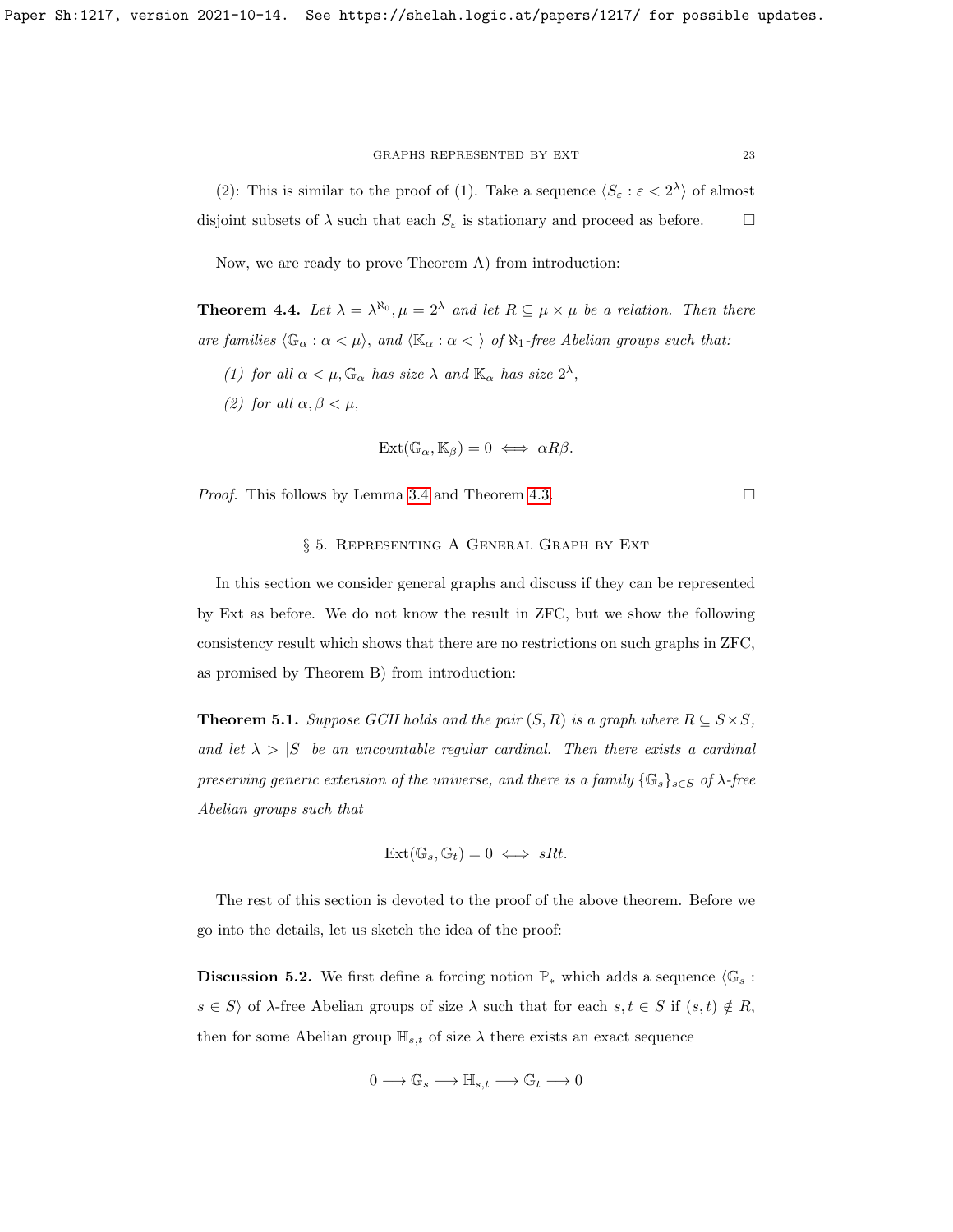which does not split. We apply this along with Fact [2.1](#page-3-0) to deduce that  $\text{Ext}(\mathbb{G}_{s}, \mathbb{G}_{t}) \neq$ 0. Then working in the generic extension by  $\mathbb{P}_*$ , we define a cardinal preserving  $\lambda$ support iteration forcing notion of size  $\lambda^+$ , which makes  $\text{Ext}(\mathbb{G}_s, \mathbb{G}_t) = 0$  for all  $s, t \in S$  with  $sRt$ . This is done by adding a splitter for any exact sequence

$$
0 \longrightarrow \mathbb{G}_s \longrightarrow \mathbb{H} \longrightarrow \mathbb{G}_t \longrightarrow 0,
$$

where  $\mathbb H$  is an Abelian group of size  $\lambda$ . By using a suitable book-keeping argument, we make sure that at the end all such exact sequences are considered for all pairs  $(s, t) \in R$ . We also show that the exact sequence

$$
0 \longrightarrow \mathbb{G}_s \longrightarrow \mathbb{H}_{s,t} \longrightarrow \mathbb{G}_t \longrightarrow 0
$$

still fails to split after the iteration, which will complete the proof.

Let us now go into the details of the proof.

*Notation* 5.3. Let  $\Phi : \lambda^+ \to \mathscr{H}(\lambda^+)$  be such that  $\Phi^{-1}[x] \subseteq \lambda^+$  is unbounded for all  $x \in \mathcal{H}(\lambda^+).$ 

The existence of  $\Phi$  follows by the GCH assumption. We will use  $\Phi$  as our bookkeeping function. Here, we define the forcing notion  $\mathbb{P}_*$ .

**Definition 5.4.** (a) The forcing notion  $\mathbb{P}_*$  consists of conditions

$$
p = \langle \langle \mathbb{G}_{s,\beta}^p : s \in S, \beta \le \alpha_p \rangle, E_p, \langle \mathbf{x}_{s,t,\beta}^p : (s,t) \notin R, \beta \le \alpha_p \rangle \rangle,
$$

where

- (1)  $\alpha_p < \lambda$  is an ordinal,
- (2) for each  $s \in S$ ,  $\langle \mathbb{G}_{s,\beta}^p : \beta \leq \alpha_p \rangle$  is an increasing and continuous sequence of free Abelian groups from  $\mathscr{H}(\lambda)$ ,
- (3)  $E_p \subseteq (\alpha_p + 1) \cap S^{\lambda}_{\aleph_0}$  does not reflect,
- (4)  $\mathbb{G}_{s,\beta}^p/\mathbb{G}_{s,\gamma}^p$  is free when  $\gamma < \beta < \alpha_p, \gamma \notin E_p$ ,
- (5) if  $(s, t) \notin R$ , then

$$
\mathbf{x}^p_{s,t,\beta}:=0 \ \longrightarrow \ \mathbb{G}^p_{t,\beta} \ \xrightarrow{\ f^p_{s,t,\beta}} \ \mathbb{H}^p_{s,t,\beta} \ \xrightarrow{\ g^p_{s,t,\beta}} \ \mathbb{G}^p_{s,\beta} \ \longrightarrow \ 0
$$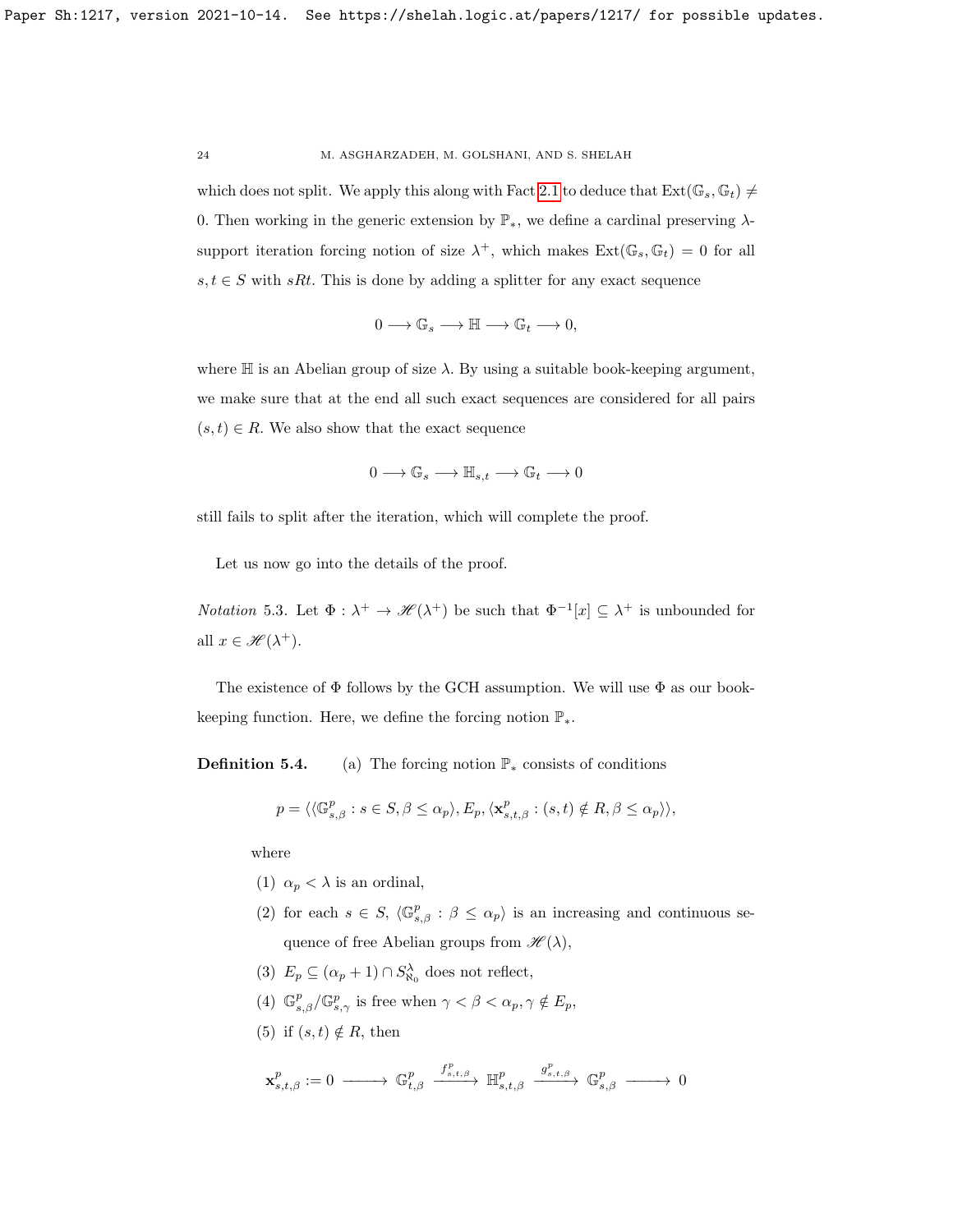### GRAPHS REPRESENTED BY EXT  $\hspace{1.5cm} 25$

is an exact sequence, all increasing with  $\beta \leq \alpha_p$ , from  $\mathscr{H}(\lambda)$ :

$$
\mathbf{x}_{s,t,\alpha_p}^p := 0 \longrightarrow \mathbb{G}_{t,\alpha_p}^p \xrightarrow{f_{s,t,\alpha_p}^p} \mathbb{H}_{s,t,\alpha_p}^p \xrightarrow{g_{s,t,\alpha_p}^p} \mathbb{G}_{s,\alpha_p}^p \longrightarrow 0
$$
  
\n
$$
\subseteq \uparrow \qquad \subseteq \uparrow \qquad \subseteq \uparrow \qquad \subseteq \uparrow
$$
  
\n
$$
\mathbf{x}_{s,t,1}^p := 0 \longrightarrow \mathbb{G}_{t,1}^p \xrightarrow{f_{s,t,1}^p} \mathbb{H}_{s,t,1}^p \xrightarrow{g_{s,t,1}^p} \mathbb{G}_{s,1}^p \longrightarrow 0
$$
  
\n
$$
\subseteq \uparrow \qquad \subseteq \uparrow \qquad \subseteq \uparrow \qquad \subseteq \uparrow
$$
  
\n
$$
\mathbf{x}_{s,t,0}^p := 0 \longrightarrow \mathbb{G}_{t,0}^p \xrightarrow{f_{s,t,0}^p} \mathbb{H}_{s,t,0}^p \xrightarrow{g_{s,t,0}^p} \mathbb{G}_{s,0}^p \longrightarrow 0.
$$

- (b) Given  $p, q \in \mathbb{P}_*$ , let  $p \leq q$  (q is stronger than p) when
	- (1)  $\alpha_p \leq \alpha_q$ ,
	- (2) for all  $s \in S$  and  $\beta \leq \alpha_p$ ,  $\mathbb{G}_{s,\beta}^q = \mathbb{G}_{s,\beta}^p$ ,
	- (3)  $E^q \cap (\alpha_p + 1) = E^p$ ,
	- (4) If  $(s, t) \notin R$  and  $\beta \leq \alpha_p$ , then  $\mathbf{x}_{s,t,\beta}^q = \mathbf{x}_{s,t,\beta}^p$ .

The proof of the next lemma is easy.

**Lemma 5.5.** Adopt the above notation. Then  $\mathbb{P}_*$  is  $\lambda$ -closed and  $\lambda^+$ -c.c. In particular, forcing with  $\mathbb{P}_*$  does not add any new sequences of ordinals of size less than  $\lambda$  and it preserves all cardinals.

Set  $E = \bigcup$  $\bigcup_{p\in\mathbf{G}_{*}} E_{p}.$  The proof of the next lemma is easy.

<span id="page-24-0"></span>**Lemma 5.6.** Suppose  $G_* \subseteq \mathbb{P}_*$  is generic over V. Then E is a non-reflecting stationary subset of  $\lambda$ .

*Proof.* This is standard, so we just sketch the proof. Let  $p \in \mathbb{P}_{*}$  and suppose that  $p \Vdash ``\dot{C} \subseteq \lambda$  is a club of  $\lambda$ ". Let  $\chi > \lambda^+$  be large enough regular,  $\lhd$  be a wellordering of  $\mathscr{H}(\chi)$  and let  $M \prec (\mathscr{H}(\chi), \in, \leq)$  be an elementary submodel of  $\mathscr{H}(\chi)$ such that:

- (1)  $|M| < \lambda$ ,
- $(2)$   $p, \dot{C}, \mathbb{P}_*, \dots \in M$ ,
- (3)  $M \cap \lambda = \delta$  for some  $\delta \in S^{\lambda}_{\aleph_0}$ .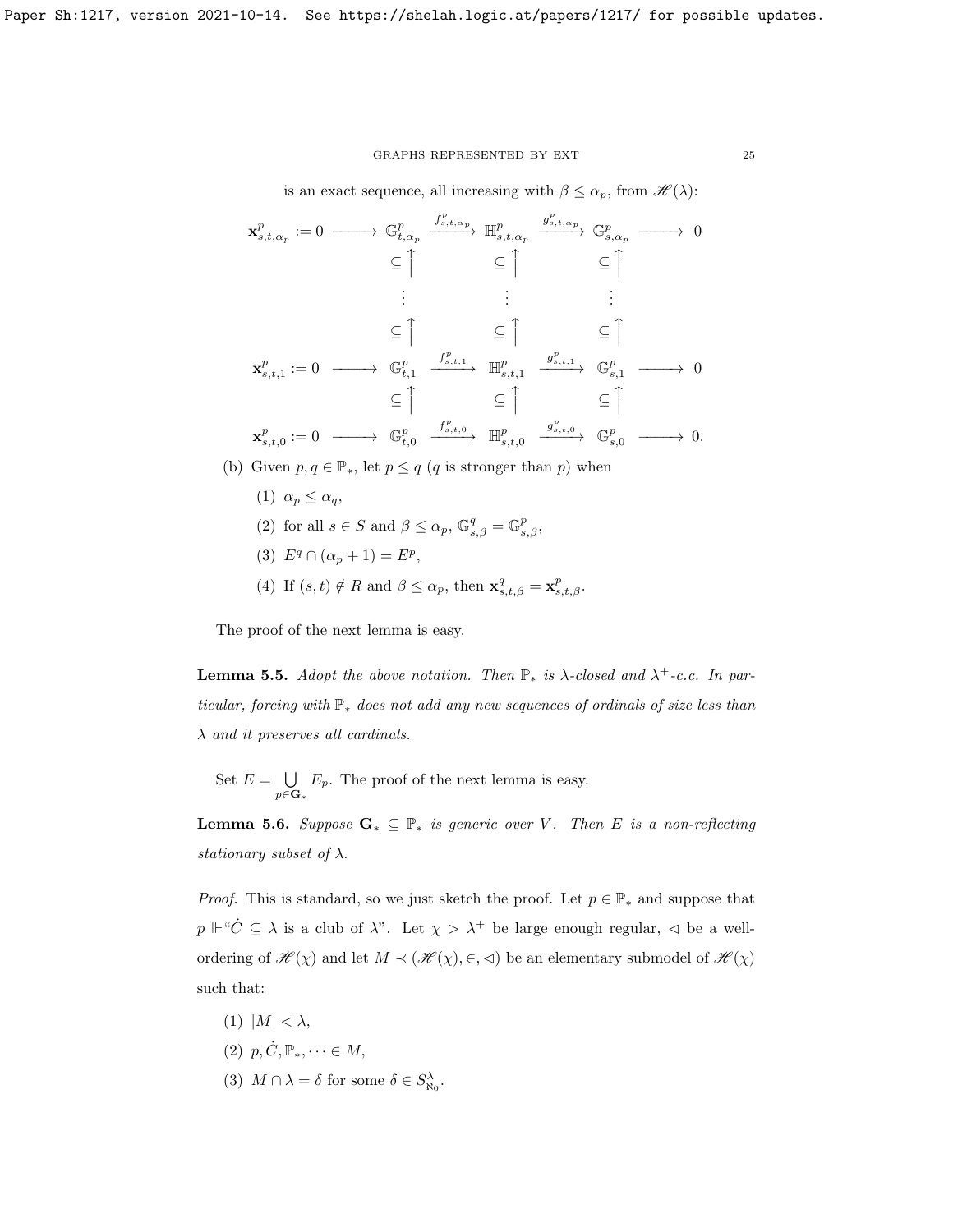By induction on  $n < \omega$  we define an increasing sequence  $\langle p_n : n < \omega \rangle$  of conditions, together with a sequence  $\langle C_n : n < \omega \rangle$  satisfying the following:

- (4)  $p \leq p_0$ ,
- (5)  $p_{n+1}$  decides  $\dot{C} \cap \alpha_{p_n}$  to be  $C_n$ ,
- (6)  $p_{n+2} \Vdash ``\dot{C} \cap (\alpha_{p_n}, \alpha_{p_{n+1}}) \neq \emptyset$ ",
- (7)  $\sup_{n<\omega} \alpha_{p_n} = \delta.$

Let  $q = \langle \langle \mathbb{G}_{s,\beta}^q : s \in S, \beta \leq \delta \rangle, E_q, \langle \mathbf{x}_{s,t,\beta}^q : (s,t) \notin R, \beta \leq \delta \rangle \rangle$ , where

- (8) for  $s \in S$  and  $\beta < \delta, \mathbb{G}_{s,\beta}^q = \mathbb{G}_{s,\beta}^{p_n}$ , where n is such that  $\alpha_{p_n} > \beta$ ,
- (9) for  $s \in S$ ,  $\mathbb{G}_{\delta}^q = \bigcup$  $n<\omega$  $\mathbb{G}_{s,\alpha_{p_n}}^{p_n}$

$$
(10) \ E_q = \bigcup_{n < \omega} E_{p_n} \cup \{\delta\},
$$

(11) if  $(s,t) \notin R$  and  $\beta < \delta$ ,  $\mathbf{x}_{s,t,\beta}^q = \mathbf{x}_{s,t,\beta}^{p_n}$ , for some n with  $\alpha_{p_n} > \beta$ ,

(12)  $\mathbf{x}_{s,t,\delta}^q$  is the exact sequence that is the direct limit of the sequence  $\mathbf{x}_{s,t,\alpha_{p_n}}^{p_n}$ . It is easily seen that  $q \in \mathbb{P}_*$  is well-defined and it forces  $\delta \in \dot{C} \cap \dot{E}$ , which completes the proof.  $\Box$ 

For each  $s \in S$  and  $\beta < \lambda$ , we set  $\mathbb{G}_{s,\beta} = \mathbb{G}_{s,\beta}^p$  for some (and hence any)  $p \in \mathbf{G}_{*}$ with  $\alpha_p \geq \beta$ . Also, we set

$$
\mathbb{G}_s:=\bigcup_{\beta<\lambda}\mathbb{G}_{s,\beta}.
$$

Let us first show that  $\mathbb{G}_s$  is not free.

# **Lemma 5.7.** Suppose  $s \in S$ . Then  $\mathbb{G}_s$  is a non-free  $\lambda$ -free Abelian group of size  $\lambda$ .

*Proof.* It is clear from Definition [5.4\(](#page-0-0)a)(2) that  $\mathbb{G}_s$  is a  $\lambda$ -free Abelian group of size λ. Let us show that it is not free. in **V**, let A be a λ-free Abelian group of size λ which is not free. We may assume that the universe of A is  $\lambda$ . Let also  $\langle A_{\alpha} : \alpha < \lambda \rangle$ be a filtration of A. It follows that the set

$$
E_{\mathbb{A}} := \{ \alpha < \lambda : \mathbb{A}/\mathbb{A}_{\alpha} \text{ in not } \lambda \text{-free} \}
$$

is stationary. An argument similar to the proof of Lemma [5.6](#page-24-0) shows that  $E_A$  remains stationary in  $V[G_*]$ , and hence A remains non-free in the generic extension  $V[G_*]$ .

For each  $\gamma < \lambda$  set  $D_{\gamma}$  be the set of all  $p \in \mathbb{P}_{*}$  such that there exists  $\beta$  such that:

•  $\alpha_n = \beta + 1 > \gamma$ ,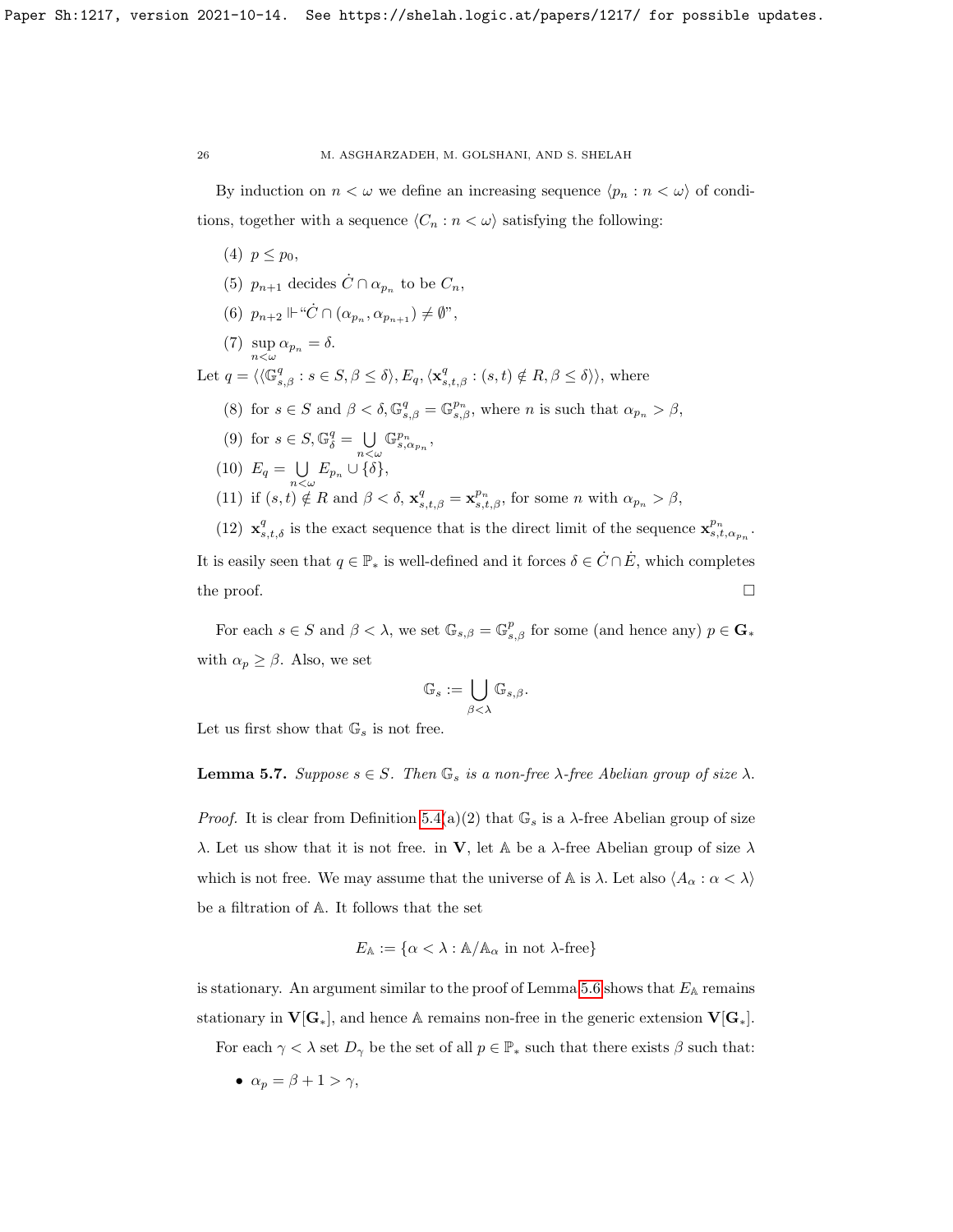• 
$$
\mathbb{G}_{s,\beta+1}^p = \mathbb{G}_{s,\beta}^p \oplus \mathbb{A}_{\beta}.
$$

It is easily seen that each set  $D_{\gamma}$  is dense in  $\mathbb{P}_{*}$ . Now for each  $\gamma < \lambda$  pick some  $p_{\gamma} \in D_{\gamma} \cap \mathbf{G}_{*}$  and set  $\alpha_{p_{\gamma}} = \beta_{\gamma} + 1 > \gamma$ . Then clearly

$$
\mathbb{G}_s=\mathbb{G}'_s\oplus \mathbb{A},
$$

where  $\mathbb{G}'_s = \bigcup$  $\gamma<\lambda$  $\mathbb{G}^{p_{\gamma}}$  $\mathbb{P}^{\gamma}_{s,\beta_{\gamma}}$ . As A is non-free, it follows that  $\mathbb{G}_{s}$  is also non-free as requested.

For each  $(s, t) \in (S \times S) \setminus R$ , we look at the following commutative diagram of short exact sequences:

. . . . . . . . . ⊆ x <sup>⊆</sup> x <sup>⊆</sup> x xs,t,β := 0 −−−−→ Gt,β <sup>f</sup>s,t,β −−−−→ <sup>H</sup>s,t,β <sup>g</sup>s,t,β −−−−→ <sup>G</sup>s,β −−−−→ <sup>0</sup> ⊆ x <sup>⊆</sup> x <sup>⊆</sup> x . . . . . . . . . ⊆ x <sup>⊆</sup> x <sup>⊆</sup> x xs,t,<sup>1</sup> := 0 −−−−→ Gt,<sup>1</sup> <sup>f</sup>s,t,<sup>1</sup> −−−−→ <sup>H</sup>s,t,<sup>1</sup> <sup>g</sup>s,t,<sup>1</sup> −−−−→ <sup>G</sup>s,<sup>1</sup> −−−−→ <sup>0</sup> ⊆ x <sup>⊆</sup> x <sup>⊆</sup> x xs,t,<sup>0</sup> := 0 −−−−→ Gt,<sup>0</sup> <sup>f</sup>s,t,<sup>0</sup> −−−−→ <sup>H</sup>s,t,<sup>0</sup> <sup>g</sup>s,t,<sup>0</sup> −−−−→ <sup>G</sup>s,<sup>0</sup> −−−−→ <sup>0</sup>,

where for each  $\beta < \lambda$ ,  $\mathbf{x}_{s,t,\beta} = \mathbf{x}_{s,t,\beta}^p$ , for some and hence any  $p \in \mathbf{G}_{*}$  with  $\alpha_p \geq \beta$ . By taking the corresponding inductive limit, we lead to the following short exact sequence

$$
\mathbf{x}_{s,t}:=0 \ \longrightarrow \ \mathbb{G}_t \ \xrightarrow{\ \ f_{s,t}\ \ } \mathbb{H}_{s,t} \ \xrightarrow{\ \ g_{s,t}\ \ } \mathbb{G}_s \ \longrightarrow \ \ 0.
$$

In other words,  $\mathbf{x}_{s,t} := \lim_{\beta \to \lambda} \mathbf{x}_{s,t,\beta}^p$ . The next lemma shows that  $\mathbf{x}_{s,t}$  does not split.

<span id="page-26-0"></span>**Lemma 5.8.** Suppose  $s_*, t_* \in S$  and  $(s_*, t_*) \notin R$ . Then in  $V[G_*]$  the exact sequence  $\mathbf{x}_{s_*,t_*}$  does not split. In particular,  $\text{Ext}(\mathbb{G}_{s_*}, \mathbb{G}_{t_*}) \neq 0$ .

*Proof.* Suppose towards contradiction that the exact sequence  $\mathbf{x}_{s_*,t_*}$  splits and let  $p \in \mathbb{P}_{*}$  and  $\underline{h}$  be such that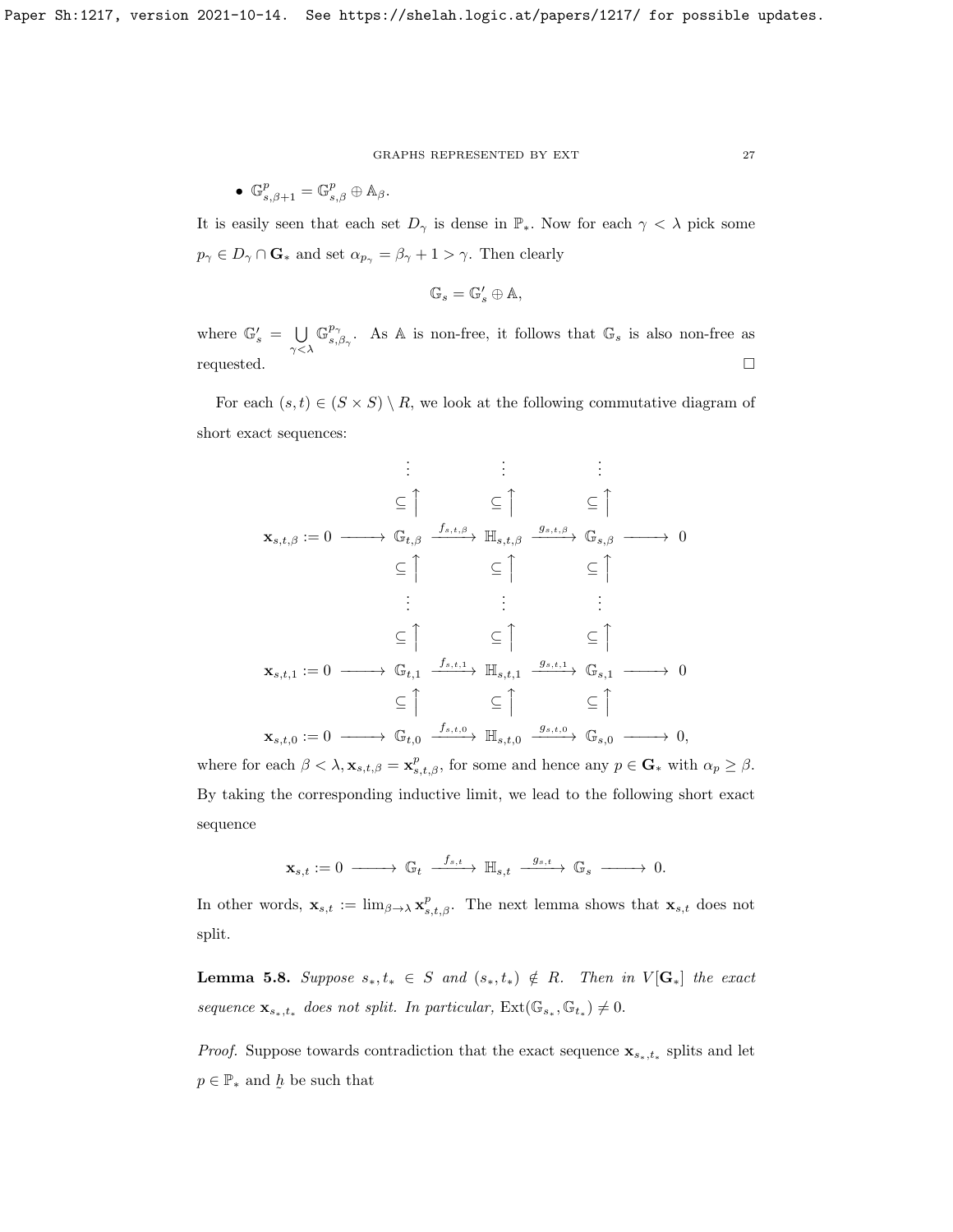$$
p \Vdash ``b : \mathcal{G}_s \to \mathcal{H}_{s,t}
$$
 is such that  $b \circ g_{s,t} = \mathrm{id}_{\mathcal{G}_s}"$ .

As in the proof of Lemma [5.6,](#page-24-0) we can find an extension  $q \leq p$  such that

- (1)  $\alpha_q \in E_q \cap S_{\aleph_0}^{\lambda}$ ,
- (2)  $q$  decides  $h$  $\restriction{\mathbb{G}}^{q}_{s,\alpha_{q}},$  say

$$
q\Vdash\text{``}\underline{h}\restriction \mathbb{G}^q_{s,\alpha_q}=h_*\text{''}.
$$

We will need the following claim.

Claim 5.9. Adopt the above notation. Then there exists an exact sequence  $x$  fits in the following commutative diagram

x := 0 −−−−→ G<sup>0</sup> t f 0 −−−−→ H<sup>0</sup> s,t g 0 −−−−→ G<sup>0</sup> <sup>s</sup> −−−−→ 0 x x x xs,t,α<sup>q</sup> := 0 −−−−→ G q t,α<sup>q</sup> f q s,t,αq −−−−→ H q s,t,α<sup>q</sup> <sup>g</sup>s,t,αq −−−−→ <sup>G</sup><sup>q</sup> s,α<sup>q</sup> −−−−→ 0

Also, there exists no splitting  $h'$  of  $g'$  extending  $h_*$ .

*Proof.* Recall that  $\mathbf{x}_{s,t,\alpha_q}$  is given, and we need to introduce x in a way that it fits in the above display commutative digram. We look at the free Abelian group

$$
\mathbb{G}'_t:=\mathbb{G}^q_{t, \alpha_q}\oplus g_{s, t, \alpha_q}({\mathbb H}^q_{s, t, \alpha_q})=\mathbb{G}^q_{t, \alpha_q}\oplus \mathbb{G}^q_{s, \alpha_q},
$$

and let  $\{e_j\}_{j\in J}$  be a base of the free group  $\mathbb{G}^q_{s,\alpha_q}$ . Now, we look at the subgroup  $\mathbb{G}'_s := \bigoplus_{j \in J} \mathbb{Z}_{2}^{\underline{e_j}}$  of the Q-vector space  $\bigoplus_{j \in J} \mathbb{Q}e_j$ . This is a free Abelian group. Finally, we set  $\mathbb{H}'_{s,t} := \mathbb{G}'_t \oplus \mathbb{G}'_s$ . From this, the maps  $f' : \mathbb{G}'_t \to \mathbb{H}'_{s,t}$  and  $g' : \mathbb{H}'_{s,t} \to$  $\mathbb{G}_s'$  are the natural injection and projection. These are as required.  $\hfill \Box$ 

Let r be an extension of q by adding the exact sequence  $x$  at its top height. Then  $r \in \mathbb{P}_{*}$  and

> $r \Vdash$  "there is no splitting map for g ˜  $s,t$  extending  $h_*$ ",

which contradicts the choice of  $p$  and  $\underline{h}$ . <u>Данија и подата се подата се по</u>

Let us now work in the generic extension  $V[\mathbf{G}_*]$ . We define a  $\lambda$ -support iteration

$$
\mathbb{P} = \langle \langle \mathbb{P}_{\alpha} : \alpha \leq \lambda^+ \rangle, \langle \dot{\mathbb{Q}}_{\beta} : \beta < \lambda^+ \rangle \rangle
$$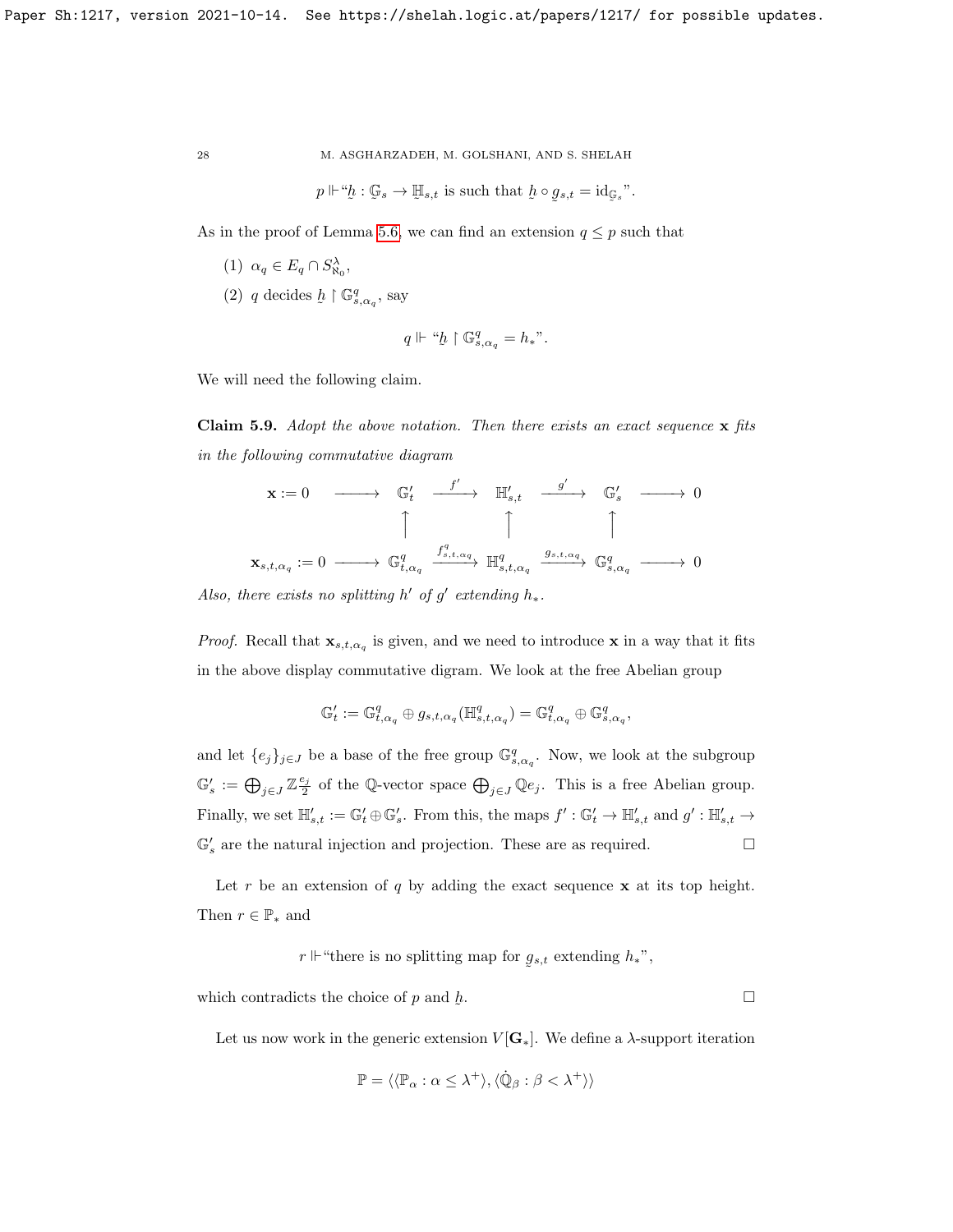of forcing notions which forces  $\text{Ext}(\mathbb{G}_s, \mathbb{G}_t) = 0$  for all  $s, t \in S$  with  $sRt$ . We first define the building blocks of this iteration.

Suppose  $W \supseteq V[\mathbf{G}_*]$  is a forcing extension of  $V[\mathbf{G}_*]$ ,  $s, t \in S$  are such that  $sRt$ and suppose that

$$
\mathbf{x}:=0\ \longrightarrow\ \mathbb{G}_{s}\ \stackrel{f}{\xrightarrow{\hspace*{1cm}}} \mathbb{H}\ \stackrel{g}{\xrightarrow{\hspace*{1cm}}} \mathbb{G}_{t}\ \longrightarrow\ 0
$$

is an exact sequence in W.

<span id="page-28-0"></span>**Definition 5.10.** The forcing notion  $\mathbb{Q}_{s,t,\mathbf{x}}^W$  consists of partial functions  $q: \text{dom}(q) \to$  $\mathbb H$  such that:

- (1) dom(q) =  $\mathbb{G}_{s,\gamma}$ , where  $\gamma \notin E$ ,
- (2)  $g \circ q = \mathrm{id}_{\mathrm{dom}(q)}$ .

 $\mathbb{Q}_{s,t,\mathbf{x}}^{W}$  is ordered by inclusion.

Thus the forcing notion  $\mathbb{Q}_{s,t,\mathbf{x}}^W$  aims to add a splitter for the exact sequence **x**. The next lemma shows that this is indeed possible.

**Lemma 5.11.** The forcing notion  $\mathbb{Q}_{s,t,\mathbf{x}}^W$  is  $\lambda$ -closed,  $\lambda^+$ -c.c., and forcing with it adds a function  $h : \mathbb{G}_t \to \mathbb{H}$  such that  $g \circ h = id_{\mathbb{G}_t}$ .

*Proof.* The fact that  $\mathbb{Q}_{s,t,\mathbf{x}}^W$  is  $\lambda$ -closed follows from definitions [5.10\(](#page-28-0)1) and [5.4\(](#page-0-0)4), which allows us to take unions (or direct limits) at limit stages and still have a condition. The forcing is  $\lambda^+$ -c.c., by a simple  $\Delta$ -system lemma.

We are finally ready to define our iteration. Let  $\beta < \lambda^+$  and suppose that  $\mathbb{P}_\beta$  is defined. If  $\Phi(\beta)$  is a  $\mathbb{P}_* * \dot{\mathbb{P}}_{\beta}$ -name for a triple  $(s, t, \dot{\mathbf{x}})$ , where  $s, t \in S$ , sRt and  $\dot{\mathbf{x}}$  is a name for an exact sequence

$$
\mathbf{x}:=0\ \longrightarrow\ \mathbb{G}_s\ \stackrel{f}{-\!\!\!-\!\!\!-\!\!\!-\!\!\!-\!\!\!\longrightarrow}\ \dot{\mathbb{H}}\ \stackrel{g}{-\!\!\!-\!\!\!\longrightarrow}\ \mathbb{G}_t\ \longrightarrow\ \mathbf{0},
$$

in  $\mathscr{H}(\lambda^+),$  then

$$
\Vdash_{\mathbb{P}_\beta} ``\dot{\mathbb{Q}}_\beta=\dot{\mathbb{Q}}_{s,t,\dot{\mathbf{x}}}^{V^{\mathbb{P}**\dot{\mathbb{P}}_\beta}}".
$$

Otherwise, let  $\dot{\mathbb{Q}}_{\beta}$  be forced to be the trivial forcing notion.

The next lemma follows from [\[12\]](#page-30-9).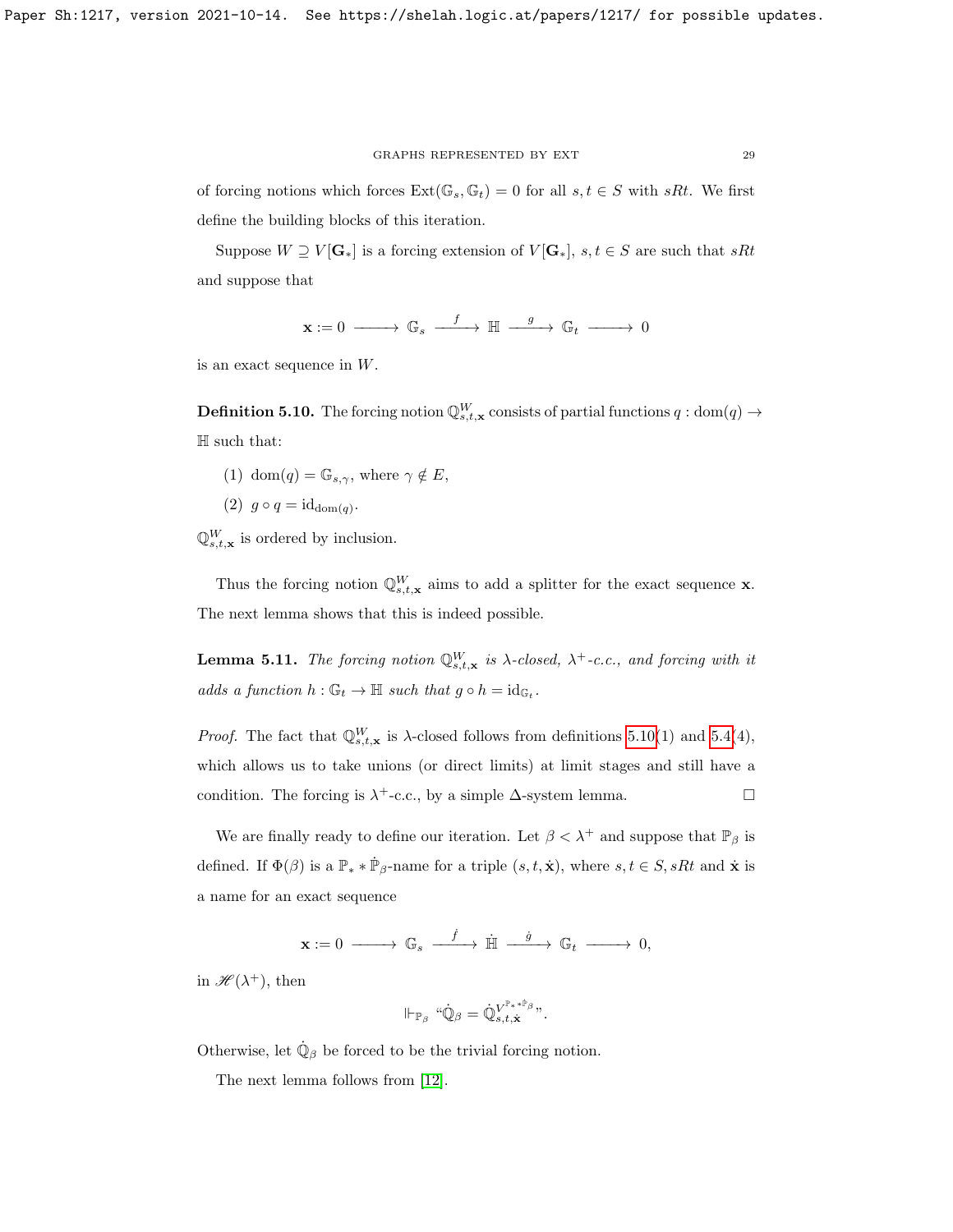**Lemma 5.12.** Work in  $V[G_*]$ . The forcing notion  $\mathbb{P} = \mathbb{P}_{\lambda^+}$  is  $\lambda$ -complete and  $\lambda^+$ -c.c.

It follows from the above lemma that forcing with P preserves all cardinals and adds no new sequences of ordinals of length less than  $\lambda$ . Suppose

$$
\mathbf{G} = \langle \langle \mathbf{G}_{\alpha} : \alpha \leq \lambda^{+} \rangle, \langle \mathbf{H}_{\beta} : \beta < \lambda^{+} \rangle \rangle
$$

is P-generic over  $V[G_*].$ 

**Lemma 5.13.** Work in  $V[\mathbf{G}_* * \mathbf{G}]$ . If  $s, t \in S$  and  $sRt$ , then  $\text{Ext}(\mathbb{G}_s, \mathbb{G}_t) = 0$ .

Proof. It suffices to show that any exact sequence

$$
\mathbf{x} := 0 \longrightarrow \mathbb{G}_s \xrightarrow{f} \mathbb{H} \xrightarrow{g} \mathbb{G}_t \longrightarrow 0
$$

with H of size  $\lambda$  splits. Let  $\dot{\mathbf{x}}$  be a  $\mathbb{P}_* * \mathbb{P}$ -name for  $\mathbf{x}$  which we may assume that  $\dot{\mathbf{x}} \in \mathcal{H}(\lambda^+)$ . Furthermore, we can find some  $\alpha < \lambda^+$  such that  $\dot{\mathbf{x}}$  is a  $\mathbb{P}_* * \mathbb{P}_\alpha$ -name, and then by the choice of  $\Phi$ , we may also assume that  $\Phi(\alpha) = \dot{\mathbf{x}}$ . By definition of forcing notion, we know  $\Vdash_{\mathbb{P}_**\mathbb{P}_{\alpha+1}}$  " $\dot{\mathbf{x}}$  splits ", and consequently

$$
\Vdash_{\mathbb{P}_**\mathbb{P}} \text{``$\dot{\mathbf{x}}$ splits''}.
$$

This completes the proof.

The proof of the next lemma is similar to the proof of Lemma [5.8.](#page-26-0)

**Lemma 5.14.** Suppose  $(s,t) \in (S \times S) \setminus R$ . Then the exact sequence

 $\mathbf{x}_{s,t} := 0 \; \longrightarrow \; \mathbb{G}_s \; \stackrel{f_{s,t}}{\longrightarrow} \; \mathbb{H}_{s,t} \; \stackrel{g_{s,t}}{\longrightarrow} \; \mathbb{G}_t \; \longrightarrow \; 0$ 

does not split in  $V[G^* * G].$ 

This completes the proof of Theorem [5.1.](#page-22-1)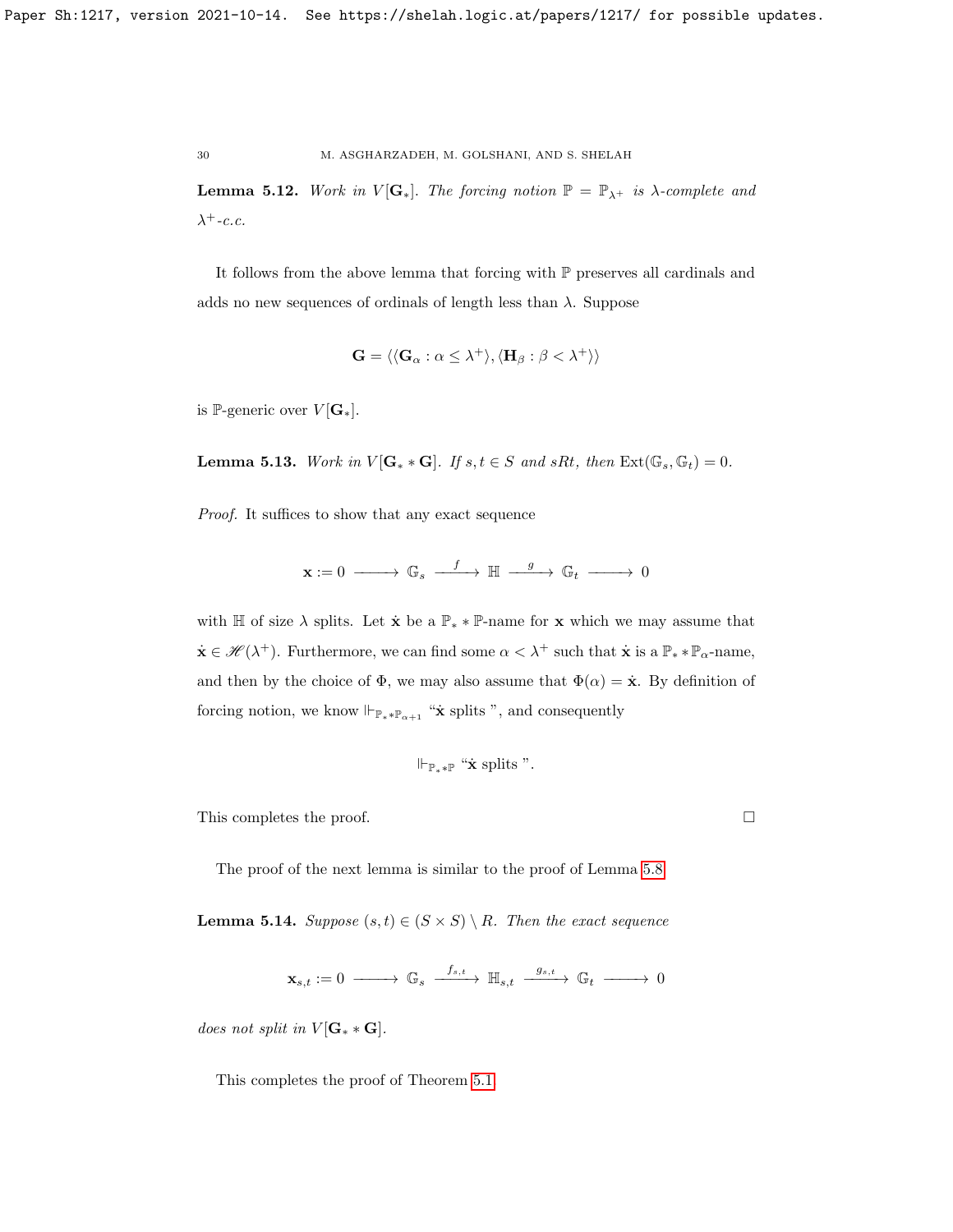#### GRAPHS REPRESENTED BY EXT $\qquad \qquad 31$

### **REFERENCES**

- <span id="page-30-1"></span>[1] Maurice Auslander, Idun Reiten, and Smal Sverre O., Representation theory of Artin algebras, Cambridge Studies in Advanced Mathematics, vol. 36, Cambridge University Press, Cambridge, 1997, Corrected reprint of the 1995 original.
- <span id="page-30-8"></span>[2] Keith J. Devlin, A note on the combinatorial principles  $\Diamond(E)$ . Proc. Amer. Math. Soc. 72 (1978), no. 1, 163-165.
- <span id="page-30-7"></span>[3] Paul C. Eklof and Alan Mekler, Almost free modules: Set theoretic methods, Revised Edition, North–Holland Publishing Co., North–Holland Mathematical Library, 65, 2002.
- <span id="page-30-6"></span>[4] Rüdiger Göbel, Saharon Shelah, and Simone L. Wallutis, On the lattice of cotorsion theories, J. Algebra 238 (2001), 292–313.
- <span id="page-30-3"></span>[5] Rüdiger Göbel and Saharon Shelah, Cotorsion theories and splitters, Trans. AMS, 352 2000, 5357-5379.
- <span id="page-30-5"></span>[6] Rüdiger Göbel and Jan Trlifaj, Approximations and endomorphism algebras of modules, Vols.
- 1, 2, de Gruyter Expositions in Mathematics, Vol. 41, Walter de Gruyter, Berlin, 2012.
- [7] Daniel Herden, Personal communication with Saharon Shelah.
- [8] Alan Mekler, Andrzej Rosłanowski, and Saharon Shelah, On the p-rank of Ext, Israel J. Math., 112, 327–356, 1999.
- <span id="page-30-4"></span>[9] Luigi Salce, Cotorsion theories for abelian groups, Symp. Math.  $23$  (1979),  $11 - 32$ .
- <span id="page-30-2"></span>[10] Saharon Shelah, Infinite abelian groups, Whitehead problem and some constructions, Israel Journal of Mathematics 18 (1974), 243-256.
- [11] Saharon Shelah, Categoricity of an abstract elementary class in two successive cardinals, Israel J. Math., 126 29–128, 2001.
- <span id="page-30-9"></span>[12] Saharon Shelah, Not collapsing cardinals  $\leq \kappa$  in  $( $\kappa$ )-support iterations, Israel J. Math.,$ 136 29–115, 2003.
- <span id="page-30-0"></span>[13] Charles A. Weibel, An introduction to homological algebra, Cambridge Studies in Advanced Mathematics, 38. Cambridge University Press, Cambridge, 1994.